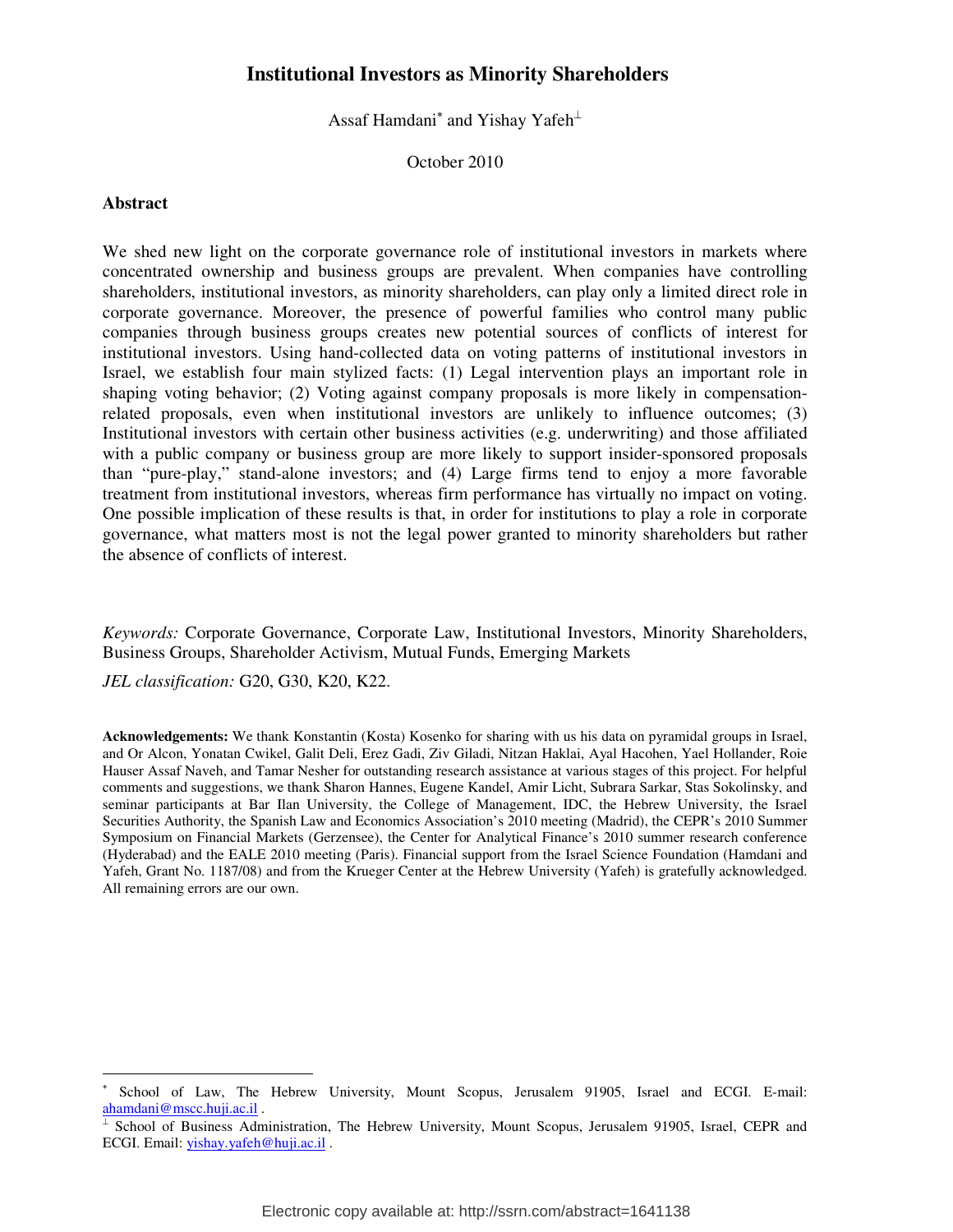# **I. Introduction**

The growth of institutional investors' stock ownership has sparked extensive research on their potential role in corporate governance (e.g. Black, 1992; 1998, Gillan & Stark, 2007). But while concentrated ownership and business groups are prevalent around the world, existing research on institutional investors typically focuses on widely-held firms in the United States and the United Kingdom. This paper uses hand-collected data from Israel to explore the role of institutional investors as minority shareholders in an environment where ownership is concentrated and business groups are prevalent. Our study sheds new light on the effect of legal measures of minority protection, conflicts of interest and regulatory intervention on the voting of institutional investors.

The presence of a dominant shareholder alters the corporate governance role of institutional investors along three dimensions: First, it limits institutional investors' voting influence. In companies with dispersed ownership, outside investors can collectively obtain the necessary majority for vetoing management's proposals. Moreover, shareholders often have the right to submit proposals that could win majority support notwithstanding management's objection. This, in turn, facilitates various forms of shareholder activism, such as shareholder (binding or nonbinding) proposals or contested elections to the company's board. By contrast, when the dominant shareholder often holds as much as two thirds of the firm's voting rights, the extent to which institutional shareholders can use their votes as a mechanism for disciplining corporate insiders is limited.

Second, whereas investors in dispersedly-owned firms are primarily concerned with disciplining managers and preventing them from getting excessive pay or perks, minority investors in firms with a controlling shareholder are primarily concerned with self-dealing, "tunneling," and other forms of minority expropriation (Gilson and Gordon, 2003; Djankov et al., 2008). A key mechanism for protecting minority shareholders under such circumstances is subjecting self-dealing transactions to a so-called majority-of-minority vote (Goshen, 2003). This requirement empowers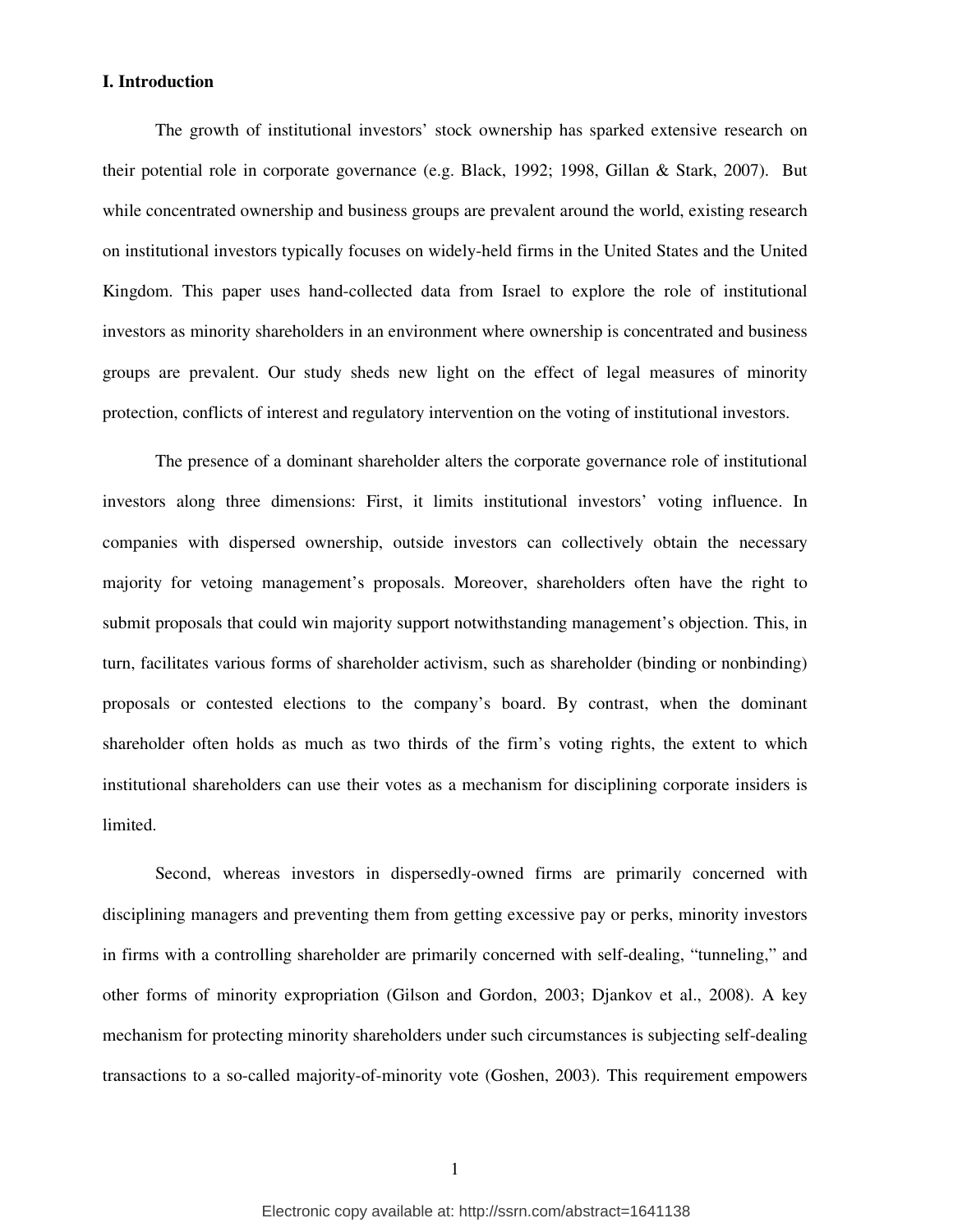minority shareholders — especially institutional investors — to take an active role in monitoring controlling shareholders.

Third, the prevalence of family-controlled business groups may create novel conflicts of interest problems. Pyramidal ownership grants dominant families considerable economic power (see Morck et al., 2005, and Khanna and Yafeh, 2007) thereby amplifying the concern that institutional shareholders' business ties will affect their voting. Moreover, dominant families in some countries also own institutional investors that, in turn, purchase securities of (affiliated and other) firms. These cross ownership patterns subject institutional investors to a variety of potential conflicts when they are required to cast a vote.

 Israel's regulatory and business environment provides a unique opportunity for studying the role of institutional investors under concentrated ownership. Israeli regulators have attempted to harness institutional investors to prevent minority expropriation. First, Israeli law subjects certain self-dealing transactions to a mandatory vote by "disinterested" shareholders, thereby empowering minority shareholders to affect vote outcomes. Academics and the OECD have urged lawmakers to adopt this regime to enhance minority investor protection, especially in emerging economies.<sup>1</sup> Many countries, however, are reluctant to provide minority shareholders with voting power. *See* Enriques at al. 2009. Second, Israel has adopted laws that require institutional investors to cast a vote on certain proposals (but not on others). Given the recent proposals to subject institutional investors to such "stewardship" regimes in other countries,<sup>2</sup> our hand-collected data on institutional investors' voting provide a rare opportunity to explore the effectiveness of regulatory intervention to enhance institutional investor activism. Specifically, we can examine whether institutional investors indeed become more active when the law provides them (as minority shareholders) with more voting power.<sup>3</sup>

<sup>1</sup> *See* Djankov et al.2008) p.436 (arguing that effective regulation of large self-dealing transactions involves disclosure and a vote by disinterested shareholders) OECD (2009).

 $2^2$  See, for example, Fry (2009). Sullivan, 2010 reports that the EU is considering issuing guidelines on institutional investor corporate governance responsibilities in all 27 member countries.

<sup>&</sup>lt;sup>3</sup> On this issue, see Listokin (2009) and Cremers and Romano (2009).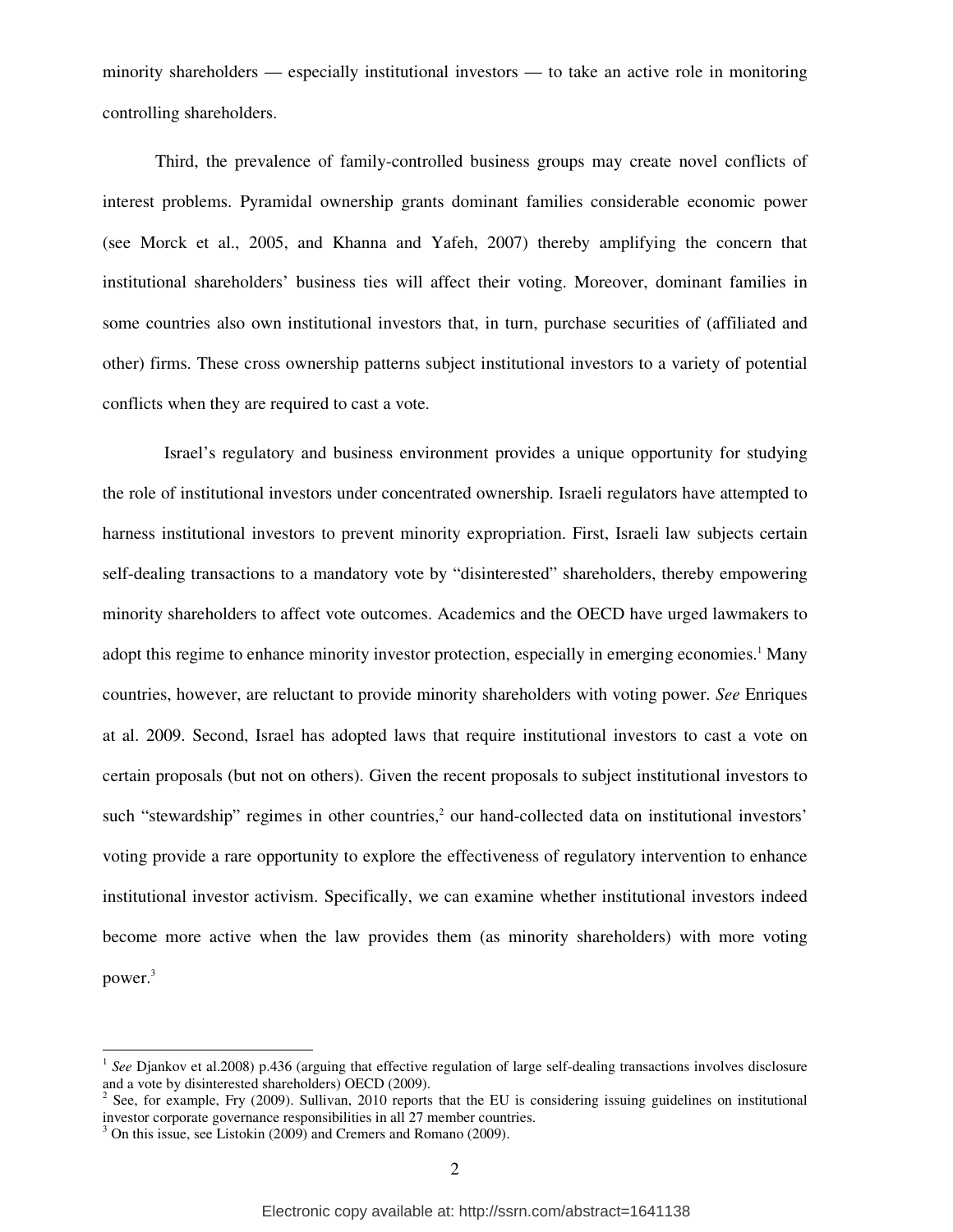Israel provides an interesting test case not only because of its legal environment but also because of the structure of its financial industry. First, institutional investors vary in their ownership structure. Some institutional investors are government-owned, others are employee-owned, and yet others are owned by for-profit entities. Moreover, some institutional investors are wholly-owned subsidiaries of publicly-traded entities or entities that are owned in turn by business groups. Second, the potential for business ties also varies across institutional investors. Some investors have no other businesses and thus have no interests other than those of the individuals whose money they manage. By contrast, many profit-oriented institutional investors are business entities that provide a variety of financial services (asset management, banking, insurance or underwriting). These variations allow us to examine the impact of institutional investor ownership and potential business ties on voting behavior.

Our empirical analysis establishes a set of (not very encouraging) stylized observations on the extent to which institutional investors play a role in corporate governance when ownership is concentrated. First, we examine the issues on which investors choose to cast an active (FOR/AGAINST) vote (rather than abstain or avoid voting at all). Our hypothesis is that institutional investors in firms with a controlling shareholder become more active when the law grants minority shareholders an effective voting power. Yet, we find that it is legal intervention rather than minority shareholders' voting power — that drives institutional investors to cast a vote. Most notably, institutional investors simply do not vote on director elections, even though director elections are a key channel for shareholder activism in a dispersed-ownership environment (Cai et al., 2009). This result is not driven by the fact that controlling shareholders hold sufficient voting power to elect directors at their will; institutional investors do not vote on director elections even when Israeli law grants minority shareholders the power to influence board composition.

Our second set of results concerns the factors affecting the decision of an institutional investor to support insider-sponsored proposals.<sup>4</sup> Our hypothesis is that the tendency of institutional

<sup>&</sup>lt;sup>4</sup> In an environment where ownership is highly concentrated, managers normally represent the interests of controlling shareholders. We therefore treat management and controllers' proposals alike.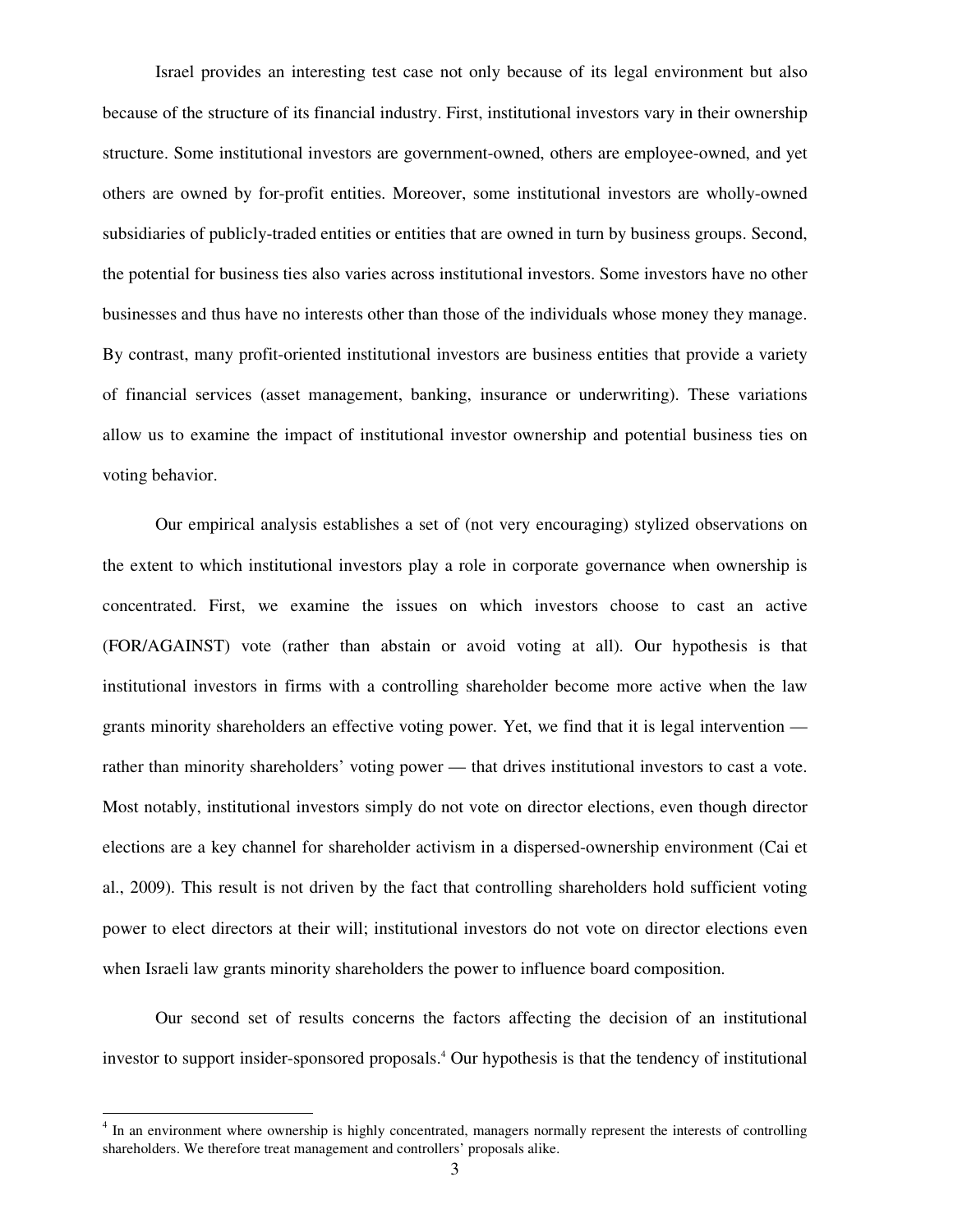investors to support insiders varies across issues. Given the potential for minority expropriation through "tunneling," we expect proposals to ratify controllers' self-dealing transactions to be the most objectionable. More generally, we expect proposals concerning which minority shareholders have effective voting power to be associated with higher levels of votes AGAINST by institutional investors.

Our findings present a more nuanced picture. Institutions tend to vote in favor of the vast majority of proposals. Their level of support for company proposals does vary across issues, but is not affected by the required majority. Rather, institutional investors are most likely to vote AGAINST proposals to approve executive compensation arrangements. Although executive compensation proposals are brought to a vote under three different legal clauses (described below) with very different levels of minority shareholder influence, institutions are consistently less likely to support these proposals (support rates range between 40-60%) than other proposals such as selfdealing transactions (78% support, on average), chairman/CEO unification (75%), and other issues. One explanation for the tendency to oppose executive compensation proposals is that such proposals tend to be visible and controversial, and therefore attract media attention (see Norden and Strand, 2008). A more benign interpretation is that controlling shareholders use generous compensation arrangements as the major mechanism of minority shareholder expropriation.<sup>5.</sup>

In line with the hypothesis that potential business ties affect voting, we find that institutional investors conducting certain other business activities (such as underwriting) are, on average, more likely to support company proposals than government or employee-owned funds (which we label "pure-play investors"). In addition we find that institutional investors owned by public companies or (in most tests) by a business group are more likely to support company proposals than privately owned or stand-alone entities. Naturally, conflicts of interest of this nature (business group

<sup>&</sup>lt;sup>5</sup> We are unable to evaluate the total monetary value involved in compensation-related and other proposals, so that it is impossible to test the extent to which compensation-related votes involve more substantial costs than other issues brought to a vote at shareholder meetings. However, in Section V below we use an imprecise proxy for the monetary importance of proposals and find that it has no effect on voting behavior.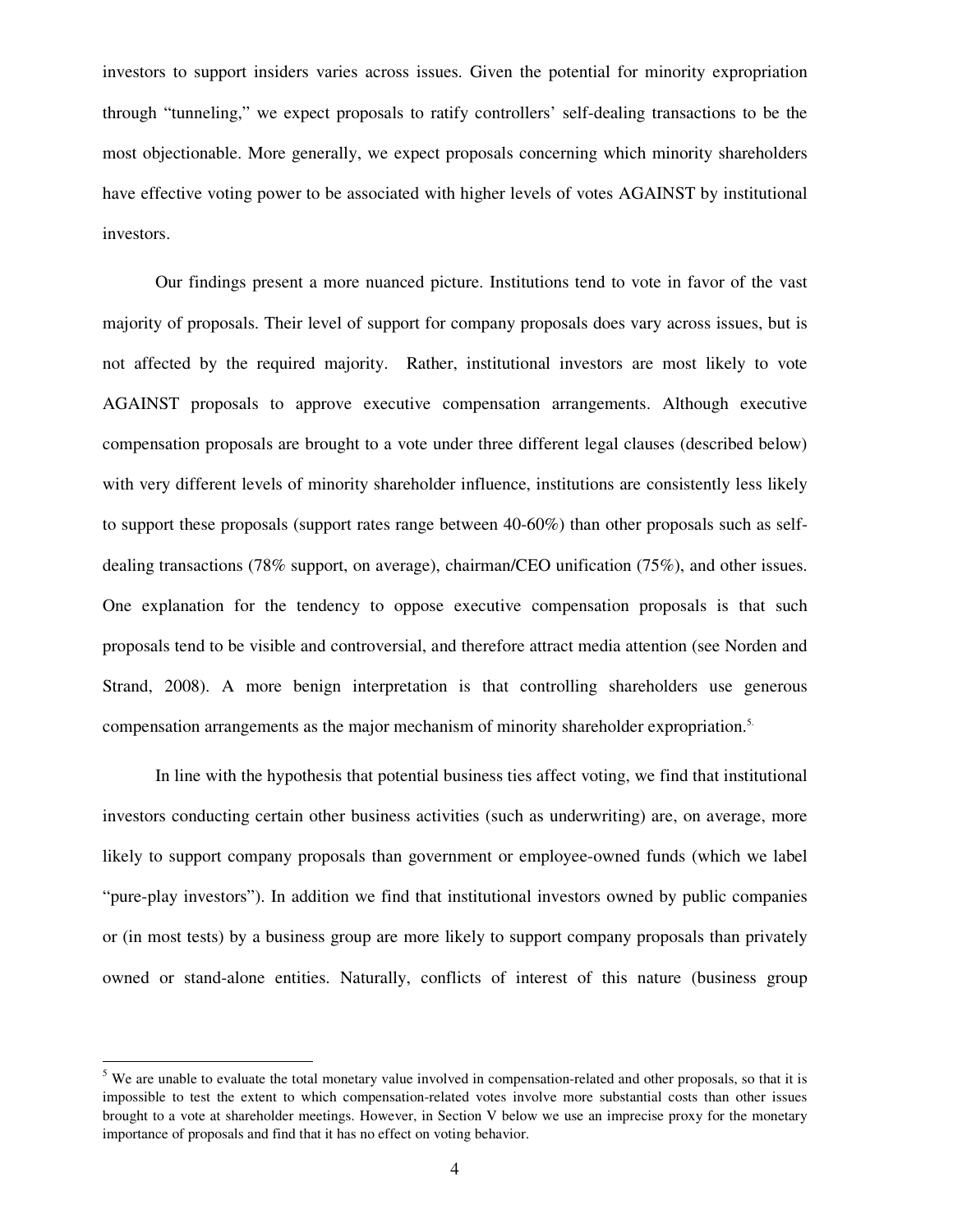ownership of institutional investors) could not have been documented in US-based studies. Again, we find that conflicts seem to affect voting even when institutional investors' vote does not matter.

Our last set of findings relates firm-level characteristics to institutional investors' voting behavior. Large firms tend to elicit relatively more FOR votes than other firms; we find no evidence, however, that firms affiliated with dominant families elicit more FOR votes. Firm performance (profitability, market-to-book ratios, or leverage) is not correlated with the likelihood of a supporting vote. Interestingly, the equity stake of the controlling shareholder is also not very strongly correlated with the probability of institutional support, even though the incentives to "tunnel" are reduced when the equity stakes of controlling shareholders are high.

The overall conclusion is, then, that in order to induce institutional investors to play an active role in corporate governance in the presence of strong corporate insiders, legislation that would empower minority shareholders, by subjecting certain transactions to a disinterested shareholder vote, for example, may not suffice. Our results suggest that lawmakers should pay closer attention to conflicts of interest, possibly by forcing institutional investors to provide one service only (asset management) and by requiring them to be independently owned. In terms of directions for further research, our findings call for more work on the link between minority shareholder expropriation and executive compensation under concentrated ownership. At present, studies of executive compensation in firms with controlling shareholders are sparse (Gomez-Mejia et al., 2003, is one exception).

The findings of the present study are, however, subject to two qualifications. First, we cannot observe private pre-vote negotiations between the controlling shareholders (or management) and large institutional investors (discussed by Carrelton et al., 1998), nor can we acquire information about proposals that were given serious consideration within firms but taken off the table given the likelihood of overwhelming investor objections. Furthermore, we cannot identity proposals that were significantly modified at a preliminary stage given the likely reaction of institutional investors. To the extent that negotiations with pivotal institutional investors precede actual votes, and assuming that large investors are more likely to be pivotal, we would expect these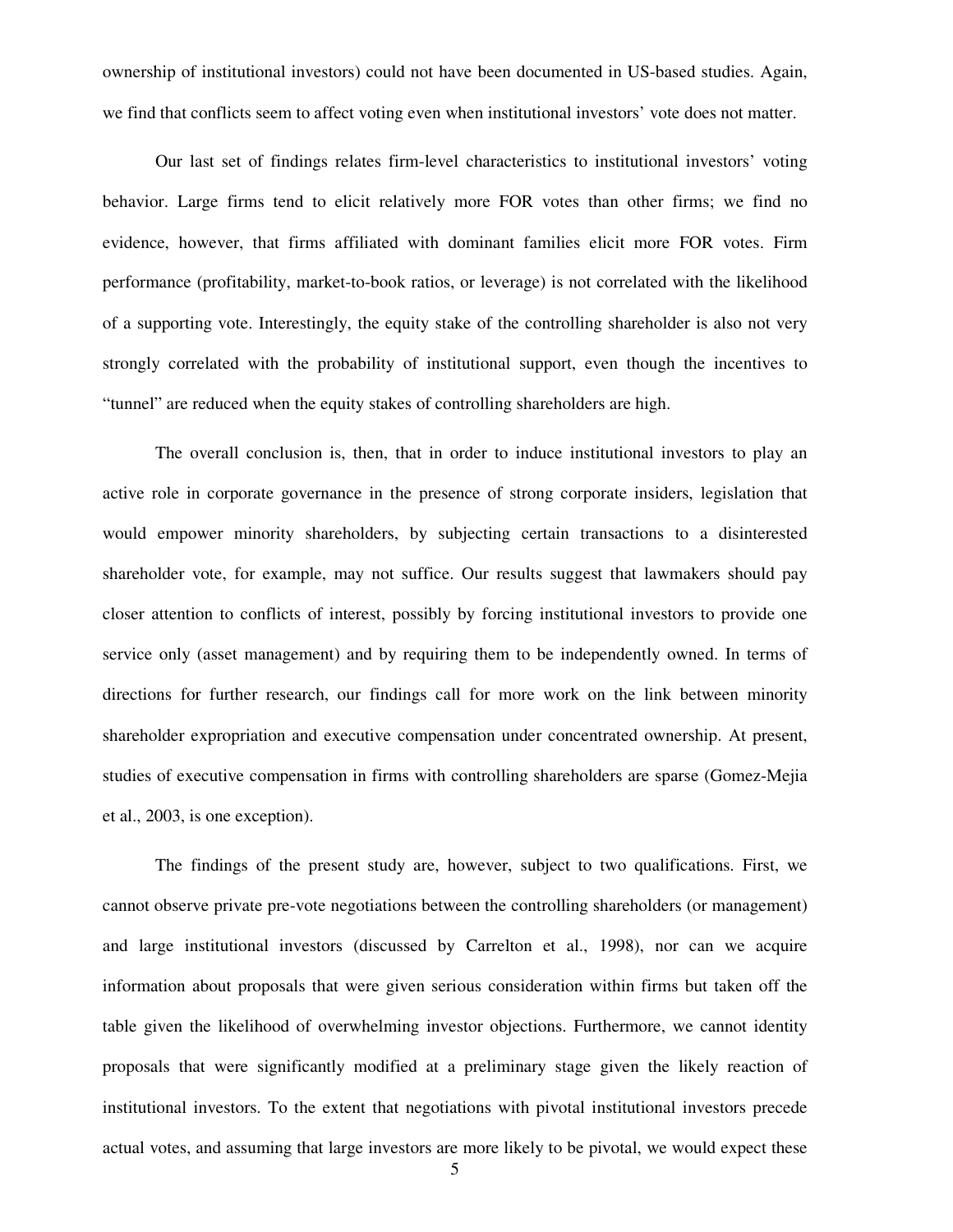investors to be more supportive of management if, following preliminary negotiations, proposals reflect their preferences; in fact, we find that large institutions are less likely to vote FOR, so that pre-vote negotiations with the largest minority shareholders are not always successful, although this observation does not fully alleviate the concern about unobserved proposals.<sup>6</sup> The variation in support rates across proposals on different issues is also unlikely to be consistent with effective prevote negotiations.

Our second constraint is that we cannot analyze the potential impact of recommendations by voting advisory services.<sup>7</sup> The market share of these services has increased significantly in recent years. To the best of our knowledge, however, these services (which do not make their recommendations publicly available) did not have a broad client base in 2006. Furthermore, the considerable variation we observe in the voting behavior of small institutional investors (typical clients of voting advisory services) suggests that the influence of advisory services during our sample period must have been limited.

The rest of the paper is organized as follows. In the next section we survey the related literature. The regulatory background and an overview of the data set are presented in Section III. Section IV presents a large set of comparisons across various sub-samples, which establish most of the empirical regularities in the sample. Multivariate regression specifications, a battery of robustness tests and various extensions are presented in Section V, and Section VI concludes.

## **II. Related Literature**

-

This study is brings together two lines of research — on the corporate governance role of institutional investors, and on investor protection under concentrated ownership.

The main question in the first body of literature is whether the growth of institutional shareholdings can enhance investor protection. This question has important policy implications, as the success of reforms designed to provide shareholders with more power vis-à-vis management

 $6$  Given the poor quality of the reports on the equity stakes of institutional investors (discussed below), we are unable to use these data to measure how pivotal each investor is likely to be.

<sup>&</sup>lt;sup>7</sup> See Alexander et al. (2009) for a recent study of the role of advisory services in proxy voting.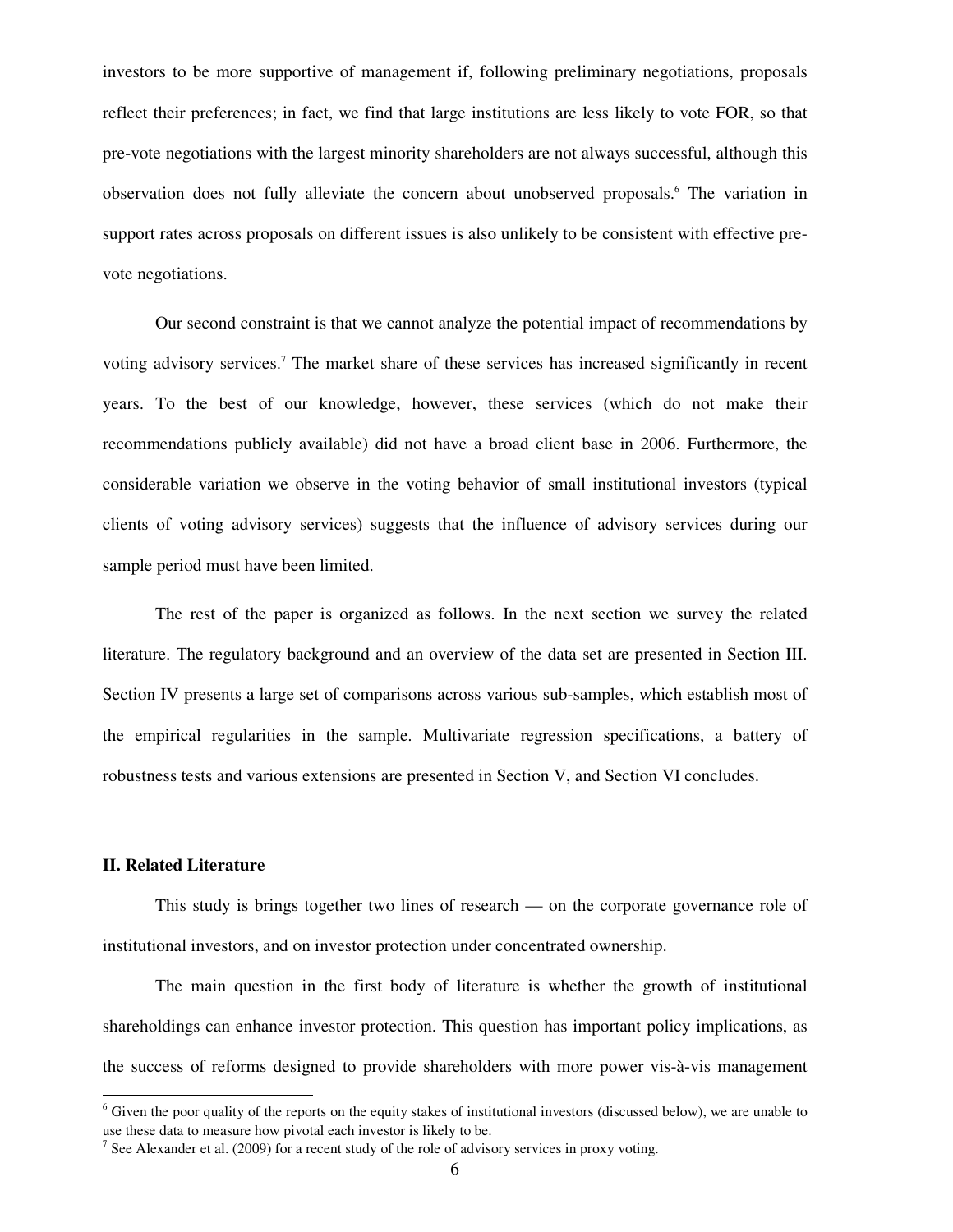ultimately depends on the likely use of such powers by institutional investors (Listokin, 2009). Researchers have used a variety of strategies to assess the role of institutional investors in corporate governance;<sup>8</sup> our paper is especially close to studies focusing on voting behavior: Brickley et al. (1988; 1994) find that institutions that are less subject to management influence (e.g. foundations and public-employee pension funds) are more likely to oppose management than "pressuresensitive" banks, insurance companies, and trusts, which may derive benefits from business activities under management control.<sup>9</sup> Davis and Kim (2007) directly link mutual funds' voting records and data on business ties (pension management). They find no evidence that mutual funds' votes at client firms differ from their votes at non-client firms. When they examine aggregate votes at the fund family level, however, they do find a positive relation between business ties and the propensity to vote with management. Ashraf et al. (2009), in contrast, report a negative correlation between firm-level business ties and votes by mutual funds on shareholder proposals concerning executive compensation. They also find that the magnitude of fees that mutual fund families receive for pension-related services are negatively correlated with their tendency to support shareholder compensation proposals.<sup>10</sup> Rothberg and Lilien (2006), in contrast, find no significant differences between the votes of mutual funds with no business activities and those of funds with a non-mutual fund business. Our findings support the hypothesis that business ties may affect institutional investors' voting, although we also find that investors carrying other business activities are relatively more likely to vote FOR on certain company proposals even when insiders do not need their vote.

Other studies assess the extent to which firm-level and other considerations may affect institutional shareholders' votes. Cai et al. (2009) find that firm performance affects votes on

<sup>&</sup>lt;sup>8</sup> See Gillan and Starks (2003) and (2007) for literature reviews. Some studies focus on the connection between institutional ownership and various proxies for managerial slack, such as the pay-for-performance sensitivity of executive compensation (e.g. Hartzell and Starks, 2003), takeover bids (Chen, Hartford and Li, 2007) or financial misreporting (Burns et al, 2010). Other studies examine the various formal and informal measures that institutional shareholders can apply to engage management (Becht et. al., 2009). See also survey-based evidence on institutional investor activism in McCahery et al., 2008).

<sup>&</sup>lt;sup>9</sup> These studies neither examine the individual voting records of institutional investors (which were not available then) nor look at actual ties between investors and firms.

 $10$  See also Matvos and Ostrovsky (2008) who find that, in mergers, the equity stake of an institutional investor in the target company is likely to affect voting behavior in the bidder.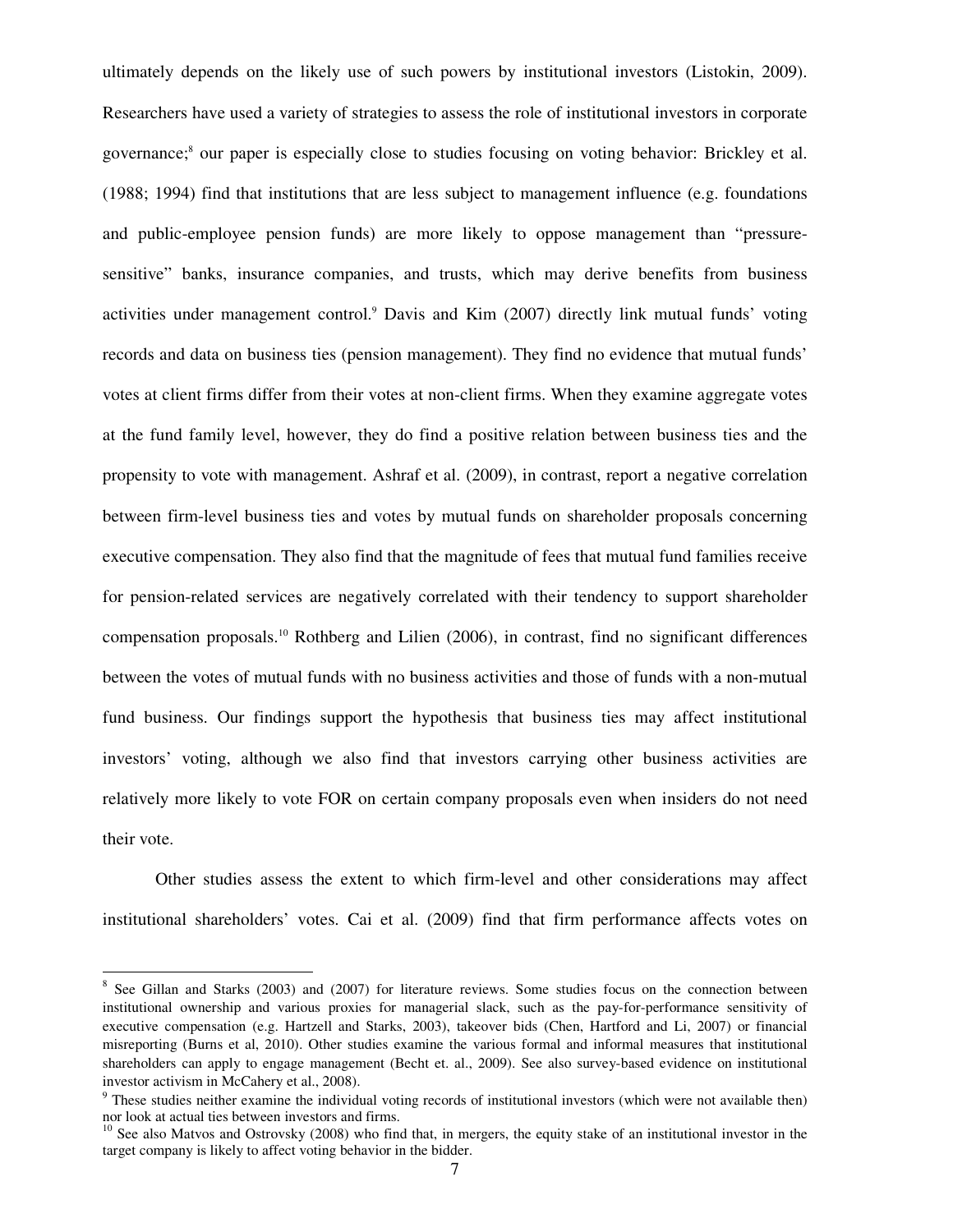director elections. Morgan et al. (2009) find that mutual funds are more likely to support shareholder proposals (that is, vote against management) on issues that are perceived to be value enhancing (board, governance and compensation proposals). They also find that mutual funds are more likely to support shareholder proposals in poorly-governed firms. Ashraf and Jayaraman (2007) find that mutual funds are more likely to support shareholder proposals in smaller firms, firms with better past performance and with entrenched management. They further find that mutual fund families are more likely to take management's side when they hold a large percentage of equity.<sup>11</sup> While we find no evidence that firm performance affects institutional investors' voting, we do find that investors are more likely to vote FOR on proposals submitted by larger firms.

Existing studies focus nearly exclusively on the voting behavior of mutual funds in the United States. Only a few very recent studies examine institutional investor activism in markets with concentrated ownership and business groups: Giannetti and Laeven (2009) examine the impact on firm value of Sweden's pension reform and provide some evidence on the difference between pension funds affiliated with business and financial groups and other pension funds. Norden and Strand (2008) also use data from Sweden to study institutional shareholder activism as reflected in shareholder meetings.<sup>12</sup>

Our paper is also related to the growing literature, initiated by La Porta et al. (1998), on investor protection under concentrated ownership. This literature has recognized that the majorityminority conflict underlying firms with controlling shareholders differ from the manager-owner conflict underlying firms with dispersed ownership. Yet, only scant attention has been devoted so far to the specific legal mechanisms that lawmakers should adopt to protect outside investors from expropriation by controlling shareholders (for some exceptions, see Bebchuk and Hamdani, 2009;

 $11$  For additional studies on institutional investor voting behavior and firm performance, see also Ng et al. (2009), and Taub (2009). Cremers and Romano (2009) study the impact of a regulatory change in voting disclosure on the behavior of institutional investors. A few recent papers focus on strategic voting, where institutions take into account the strategic behavior of other shareholders (Matvos and Ostrovsky, 2009; Maug and Rydkvist, 2009). We do not explore these issues here. In addition, several studies emphasize the use of "exit" by institutional investors rather then exercising their (often limited) "voice." Studies belonging to this line of research have emphasized liquidity and stock price informativeness as factors determining the effectiveness of such "exit-based" strategies. See, for example, Bharath et al. (2010) or Ferreira et al. (2008).

<sup>12</sup> De Jong et al. (2006) study shareholder meetings in the Netherlands. Choi and Cho (2003) offer a case study of activism by a Korean NGO in the context of concentrated ownership and business groups. Amzaleg et al. (2007, 2009) conduct a preliminary study of mutual fund votes from Israel.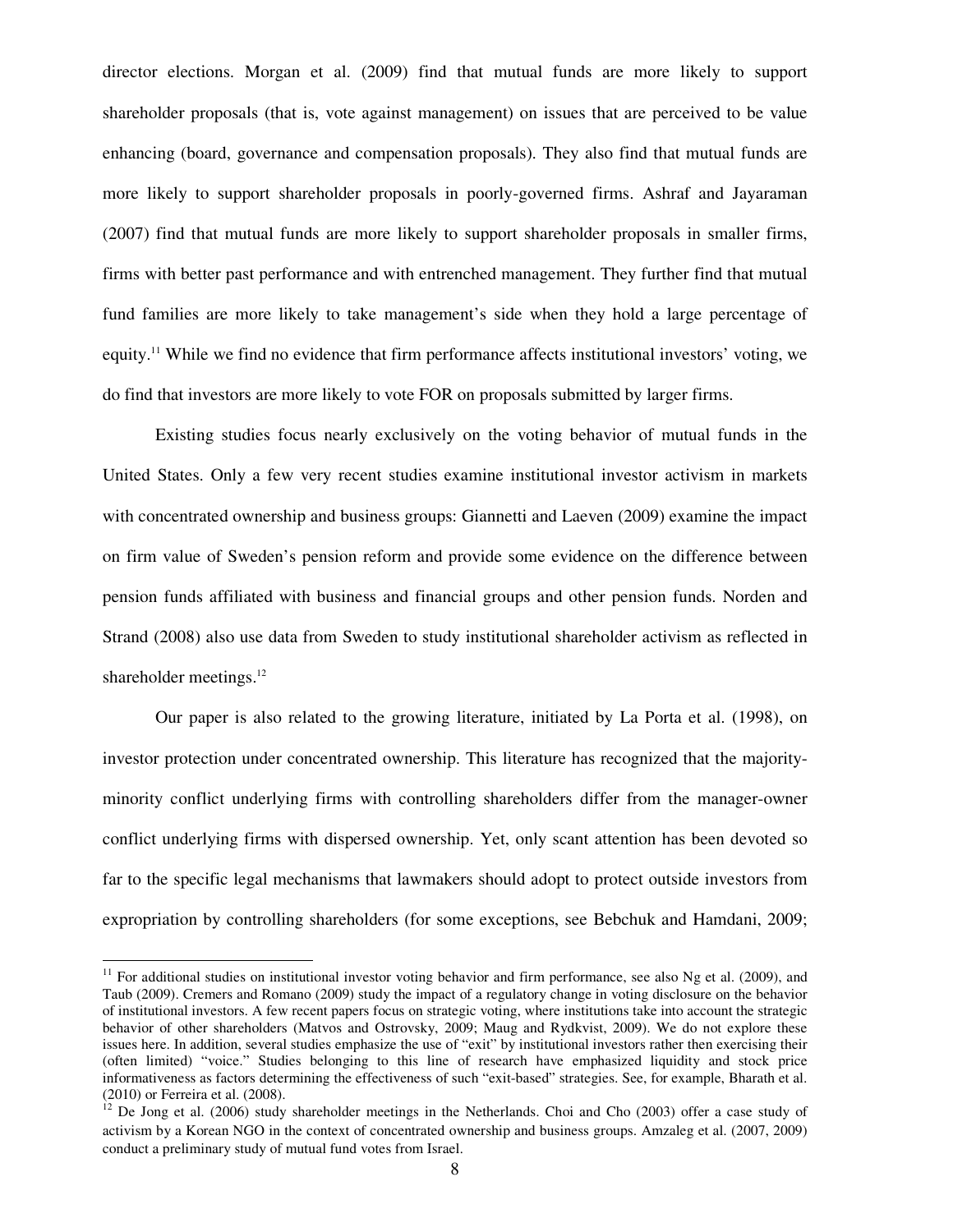Gilson and Gordon, 2003). One of the key mechanisms for protecting minority shareholders is subjecting self-dealing transactions to a so-called majority-of-minority vote (Goshen, 2003; Djankov et al., 2008).

We add to the existing literature along several dimensions: First, we provide evidence on institutional investors' voting on company proposals concerning self-dealing. More generally, we study institutional investors' use of legal measures to empower minority shareholders, thereby shedding new light on the effectiveness of such measures. Second, we test for institutional investors' conflicts of interest arising from concentrated and pyramidal ownership. Third, we provide evidence from outside the United States indicating that business ties might affect the tendency of institutional investors to support insiders. Finally, our hand-collected data include information on all types of institutional investors rather than focus on a specific type (e.g. mutual funds).

# **III. Institutional Investors, the Statutory Duty to Vote and Data Construction**

Israeli law expressly requires institutional investors to cast a vote. The statutory duty to vote, however, is not universal. Rather, it consists of two elements: first, an open-ended "duty-ofcare" standard under which institutional investors must vote on issues that could affect their own investors; second, an explicit duty to vote on self-dealing transactions with controlling shareholders, directors, and senior officers.

Institutional investors in Israel are subject to two distinct regulatory regimes. Mutual funds are regulated by the Israeli Securities Authority (ISA), and report voting on a fund-family level.<sup>13</sup> Pension funds, provident funds,<sup>14</sup> and life insurance accounts provide tax-subsidized long-term savings services and are subject to a single regulatory regime under the Ministry of Finance's supervision. We refer to them throughout as pension funds. Pension funds post their voting records on their web sites, but are not required to file them electronically.

<sup>&</sup>lt;sup>13</sup> This means that, unlike some prior studies, we cannot compare votes of individual mutual funds within a family of mutual funds.

<sup>&</sup>lt;sup>14</sup> Provident funds are a medium to long-term savings vehicle, which, for the purpose of this study, is treated as a pension fund.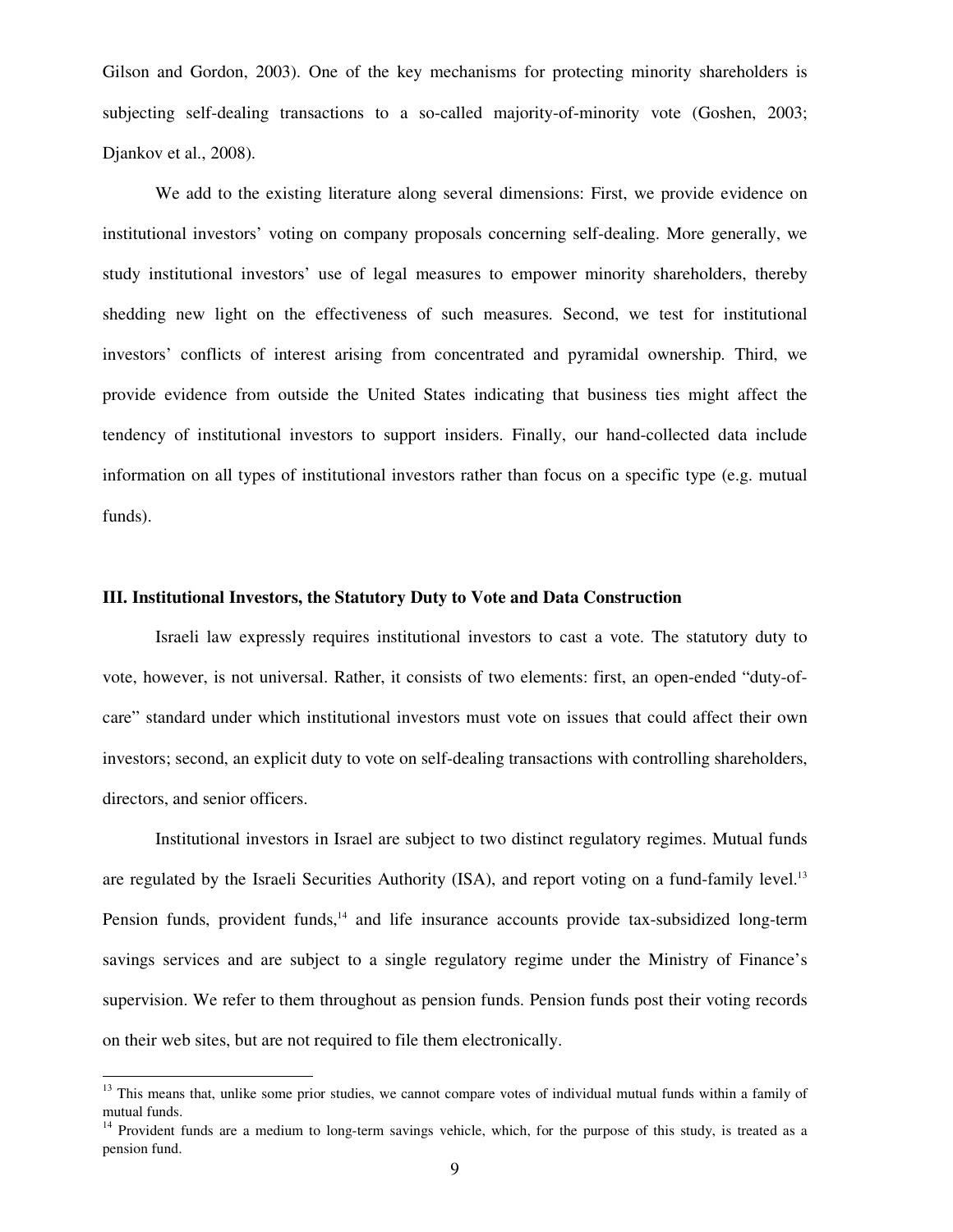We therefore obtain data on all votes by mutual funds; with respect to pension funds, we collect data on the five largest insurance companies and for all pension and provident funds with at least half a billion NIS (about US \$125 million) assets under management. Overall, our data set includes over 26,000 votes from 2006.<sup>15</sup> This number, however, includes about 10,000 "No Votes:" Israeli law prohibits pension funds from abstaining, whereas mutual funds can abstain under very limited circumstances. However, Israeli law does not require pension funds to cast a vote on all issues. It turns out that many pension funds report their "No Votes," whereas mutual funds simply do not report proposals on which they did not vote. In the empirical analysis we focus primarily on the active 15,500 For/Against votes which consist of over 1000 proposals at about 250 firms.

We first identify proposals subject to supermajority requirements under Israeli law: Category 1 includes direct or indirect self-dealing by controlling shareholders. This category includes two sub-categories: compensation arrangements with controlling shareholders or their family members (1A), and business transactions with controllers or their affiliated entities (1B, including transactions between members of business groups). Two requirements characterize this category. First, Israeli law requires companies to identify these transactions and (subject to certain materiality thresholds) submit them to a shareholder vote; and, second, these transactions must be approved not only by a majority of shareholders, but also by a third of the disinterested (minority) shareholders. Institutional investors are expressly required to cast a vote on proposals in these categories. As discussed in detail below, these two sub-categories differ dramatically in the extent of institutional support: compensation related proposals (Category 1A, about 1400 FOR/AGAINST votes) elicit only about half the support rate observed in related-party transactions that do not involve compensation (Category 1B, about 2400 FOR/AGAINST votes).

Category 2 (over 3000 FOR/AGAINST votes) includes votes on executive risk-shifting measures — waivers of the duty of care, liability insurance, and indemnification — but only when

<sup>&</sup>lt;sup>15</sup> We cover a full calendar year to prevent omission of votes that might take place in any specific part of a calendar year. We cover only one year given the complexity of hand-collecting the data. The year 2006 is the calendar year closest to when we started this project; we are aware of no reason why 2006 would be different than any other year in terms of the issues on which investors vote.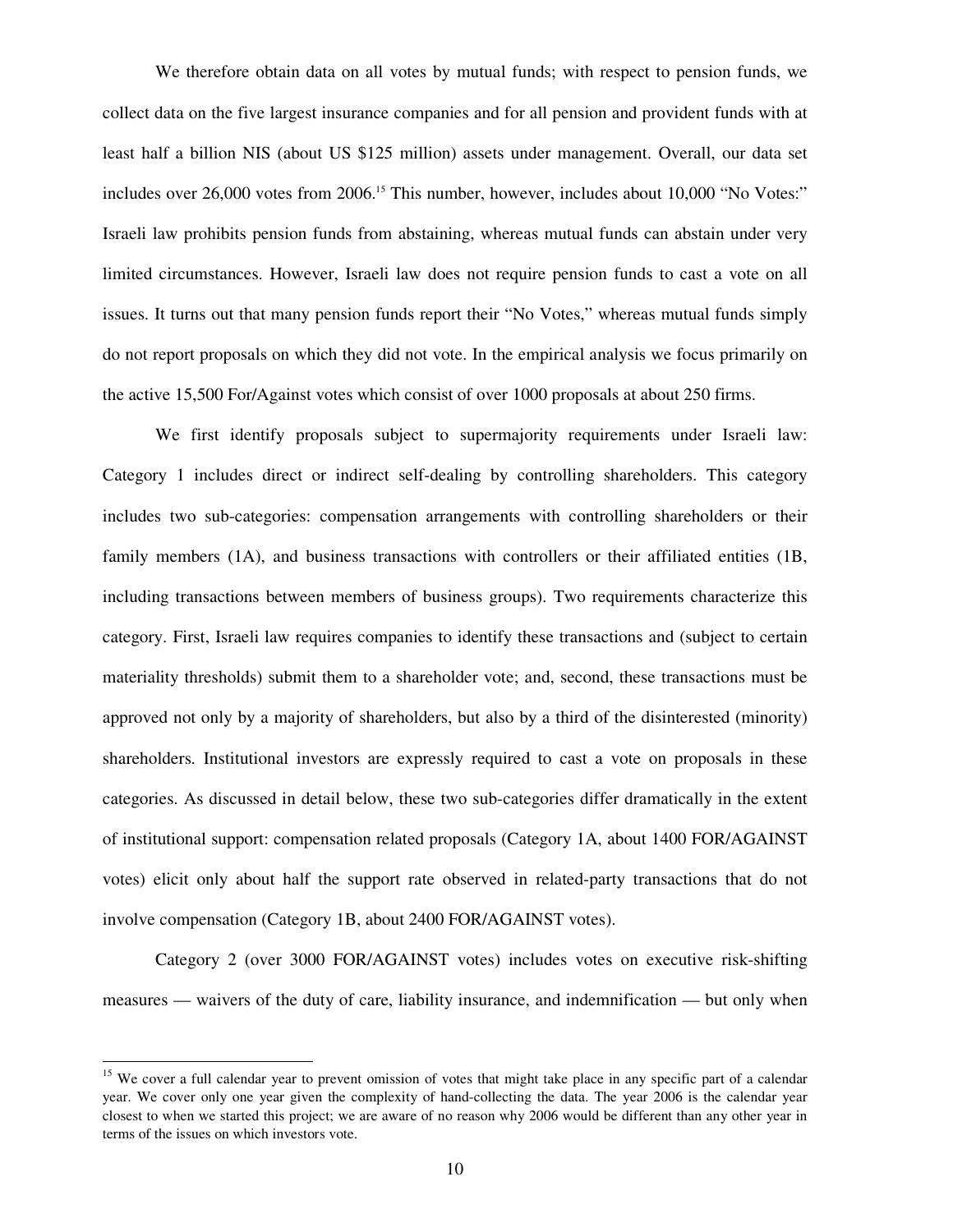the beneficiaries of such measures include the controlling shareholder or her family members. Israeli law requires that at least a third of disinterested shareholders approve these measures and, again, institutional investors are explicitly required to vote on these issues.

Category 3 (with only 227 FOR/AGAINST votes), on which there is no explicit duty to vote, includes votes on electing "outside directors." Each public company must appoint at least two outside directors, who must be independent from both the controlling shareholder and management and whose candidacy must be approved not only by a majority of shareholders, but also by a third of minority shareholders.

Category 4 (329 FOR/AGAINST votes) includes votes on CEO/Chairperson unification. Unlike in other countries, the default norm under Israeli law is that a public company CEO cannot serve as the board's chairperson. Companies that insist on unifying the chairperson/CEO roles can do so only for a period of three years, and after submitting a proposal to shareholder vote. This proposal must be approved by two thirds of minority shareholders. Although there is no explicit duty to vote on this issue, the proportion of active votes cast is quite high (about 90%), presumably because most institutional investors interpreted the open-ended legal standard as requiring them to vote on this issue.<sup>16</sup>

The next two categories (together, consisting of about 980 FOR/AGAINST votes) cover issues that must be approved by a supermajority vote of 75%. These include charter amendments where a 75% majority is required (for historical reasons), and certain mergers or other reorganizations.<sup>17</sup> Although Israeli law does not directly provide minority shareholders with the power to affect the vote outcome on these issues, the supermajority requirement can provide the minority with some influence when the controller holds less than 75% of the votes. There is no

<sup>&</sup>lt;sup>16</sup> Recall that the statute has two components. An open-ended standard--investors should vote when the issue is likely to affect their holdings—and a list of specific proposals that they must vote on. The high participation rate in votes in this category can be explained if, for some reason, a consensus emerges that some proposals are by definition immaterial (best example: outside directors) whereas other categories are by definition important. Also, there may be some investors who take a conservative approach and show up quite often; other may adopt a different approach, etc.

<sup>&</sup>lt;sup>17</sup> The statute in effect prior to 2000 required a 75% majority vote in order to amend a firm's charter. This requirement continues to apply for firms that have not opted out of this provision. Category 6 includes transactions under Section 350 of the Israeli Companies Act of 1999. This open-ended provision allows firms to engage in a variety of transaction under a court's supervision.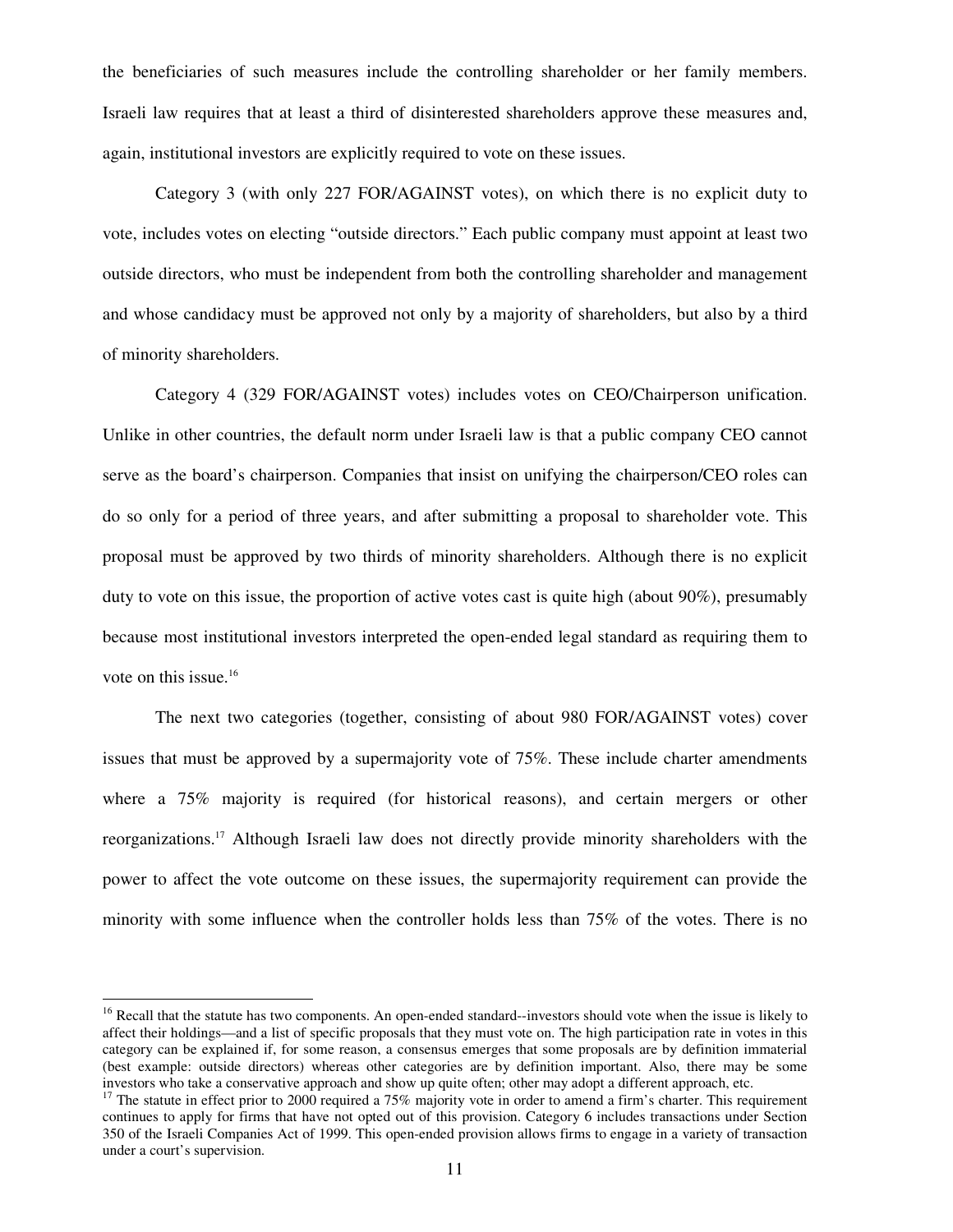explicit duty to vote on these issues, but attendance is quite high. It is noteworthy that support rates in Category 5 votes are much lower than in Category 6, despite the similar majority requirements.<sup>18</sup>

The rest of the categories require a simple majority vote. Category 7 includes executive compensation for professional managers and board members (who are not related to the controlling shareholder). Israeli law requires a shareholder vote on directors' compensation arrangements. This requirement might apply under limited circumstances (for example, when a majority of the board is deemed to be conflicted) to officers' compensation as well. This category is one of the largest in our sample (over 2500 FOR/AGAINST votes). Category 8 includes votes on liability waivers, liability insurance, and indemnification for directors or officers who are not related to the controlling shareholders (over 1200 FOR/AGAINST votes). Category 9 includes votes on electing directors and auditors (nearly 350 FOR/AGAINST votes), and resembles Category 3 in exhibiting a very low proportion of active FOR/AGAINST votes (about 6%). Category 10 includes votes on compensation plans for board members (approximately 720 FOR/AGAINST votes).

The remaining proposals in the sample (on various issues such various charter and bylaw amendments, increasing the firm's authorized capital, dividend ratifications, ratifying financial statements and employee stock options plans) are grouped together into a benchmark category, Category 0 (over 2000 FOR/AGAINST votes), with a relatively high — 83% — support rate and a relatively low  $-43\%$  — attendance rate.

Table 1 describes the voting categories in our sample and provides information by category on the proportion of active (FOR/AGAINST) votes out of all votes;<sup>19</sup> on the proportion of supporting (FOR) votes out of all active (FOR/AGAINST) votes; and on proportion of proposals adopted.

 $18$  In addition to the explanation in note 16 for the high attendance rate in some voting categories where there is no explicit duty to vote, Categories 5 and 6 may be so broad to begin with that they may include some trivial issues and some undoubtedly important ones.

<sup>&</sup>lt;sup>19</sup> Statistics on "no votes" are available institutions other than mutual funds, for which data on "No Votes" are not available. The figures should be treated with caution: Some pension funds may not report "no votes" on a consistent basis. Moreover, sometimes institutions deemed to have conflicts of interest report a "no vote" instead of an abstention. In some cases, they may attend a meeting and vote on some issues but not others on which there is no legal duty to vote. It is therefore hard to distinguish in the data between abstentions, no-shows and other classifications of "no votes." Throughout the paper, we distinguish only between FOR/AGAINST votes and all forms of non-participation.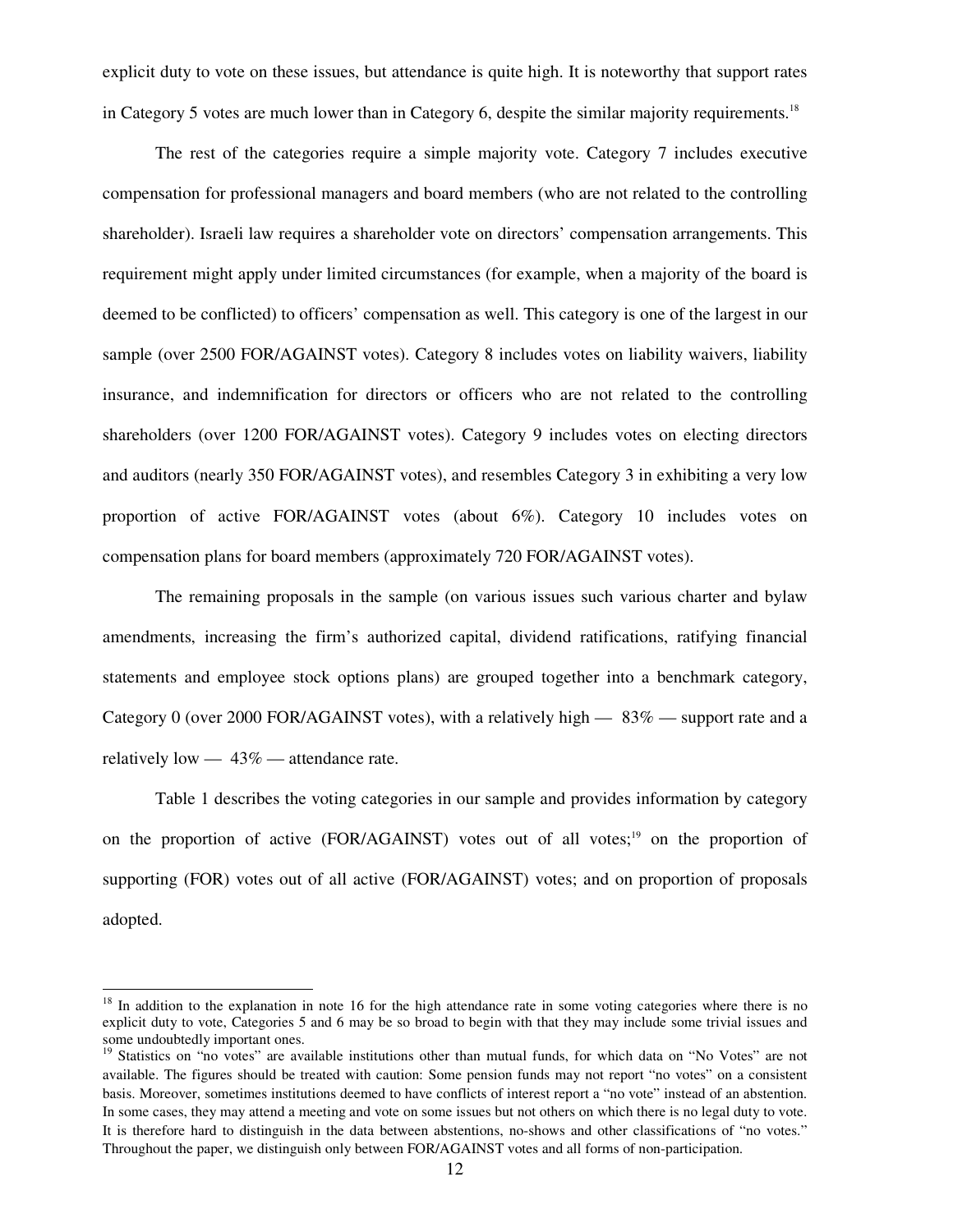It is interesting to note that, in Table 1, the overwhelming majority of proposals are approved with little variation across categories. In other words, varying degrees of institutional support across categories do not correspond to different probabilities that a proposal would be adopted.

# **IV. Main Results Part I: Sample Statistics and Comparison across Sub-Samples**

#### *When Do Investors Vote?*

-

 We use the data on "No Votes" to examine when do investors choose to become active, i.e., choose to cast a vote. As explained earlier, Israeli law explicitly requires institutional investors to cast a vote on some proposals. But when no statutory duty to vote applies, we expect investors to become more active on issues that are significant for outside investors, and especially when the law grants minority shareholders effective voting power (investors are less likely to incur the costs associated with voting when the controllers will dictates the outcome).

 Consistent with our expectation, Table 1 shows that investors cast a vote when expressly required to do so (approximately 90% voting rate at categories 1, 2, and 7, for example, compared to 43% in category 0). Somewhat surprisingly, however, even though director elections constitute a key arena for shareholder activism, institutional investors fail to use their power to vote in director elections. Categories 3 (outside directors) and 9 (election of other directors and auditors) are those with the lowest voting rates: in close to 90% of the cases, institutional investors do not even bother to cast vote. One could argue that this finding is not surprising in companies with a controlling shareholder, as outside investors perceive director elections as a mere formality. However, as explained earlier, Israeli law provides minority shareholder with the power to veto the controller's candidates for an outside director position (Category 3). Yet, institutional investors do not vote on these proposals as well. In other words, although Israeli law provides minority shareholders with the power to influence board composition, institutional investors do not use this power. $20$ 

<sup>&</sup>lt;sup>20</sup> Note that minority investors cannot nominate their own candidates. One might therefore interpret our findings as evidence that minority shareholders do not value much the mere ability to veto candidates nominated by controlling shareholders, although the proportion of active FOR/AGAINST votes in outside director elections (Category 3) in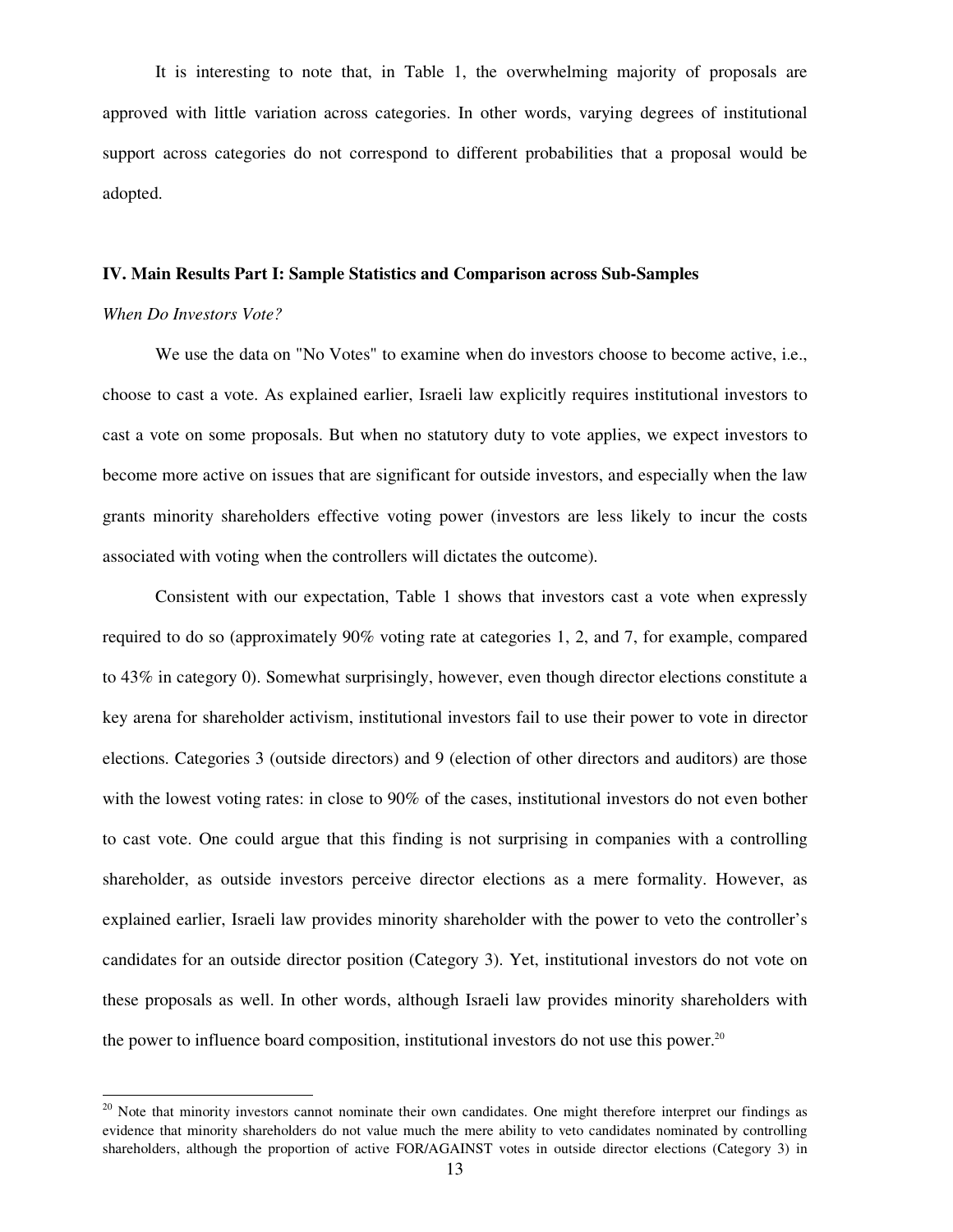### *Support Rates by Category*

-

A key channel for value diversion in firms with a controlling shareholder is "tunneling" and other self-dealing transactions (Djankov et al., 2008). One could thus expect institutional investors to be most reluctant to approve such transactions. Table 1, however, suggests that reality is more complex.

 On average, institutional investors in our sample vote FOR company proposals on selfdealing transactions in 64.6% of the votes (consisting of both parts of Category 1, 3,822 votes in total). This support rate is not much different than the overall support rate in the sample (67.5% on average). However, institutional support for company proposals on executive compensation for professional managers (Category 7; 55.6% support) and directors (Category 10; 58% support) is much lower. This difference is somewhat puzzling because under Israeli law minority investors are unlikely to affect the outcome in the latter two categories, that is, the controller holds enough voting power to pass any decision. Moreover, when the issue at stake is compensation for professional (not related to the controlling shareholder) managers, outside investors could presumably rely on the controller to prevent excessive pay.

 To explore the issue further, we divide the self-dealing votes in our sample to two groups: the first category, 1A (1,401 votes), consists of proposals on compensation arrangements with controlling shareholders or their family members; the second category, 1B (2,421 votes), consists of other self-dealing or related party transactions. In both cases, the interests of controlling shareholders may differ from those of the minority and the law subjects the transaction to a disinterested shareholder vote. Yet, the voting patterns of institutional investors significantly differ across categories: on average, institutional investors vote FOR in 41% of the votes on compensation (1A) and in 78.2% of the votes on other self-dealing transactions (1B).

 There are two competing interpretations for the tendency to oppose executive compensation proposals both when institutions have the ability to influence outcomes (Category 1A) and when no

companies where the controlling shareholder holds less than 50% is not much higher than the figures reported in Table 1 (about 15%).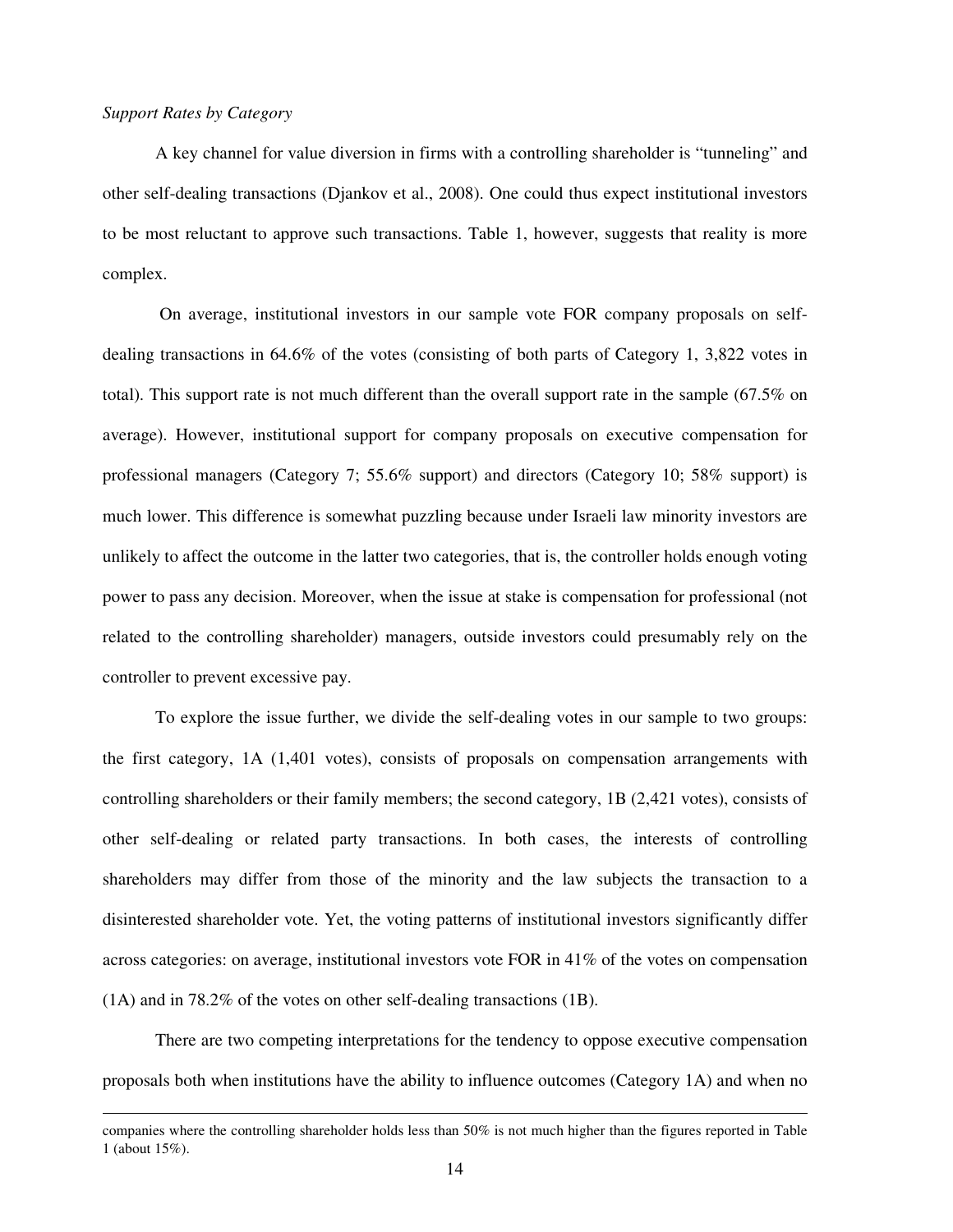special majority is required (as in categories 7 and 10). First, compensation-related proposals tend to be controversial and often attract considerable media attention (see Norden and Strand, 2008); institutional investors may choose to act defensively when they expect their actions to be closely observed, even when their vote is unlikely to make a difference. Second, our findings are also consistent with the hypothesis that executive pay is an important source of concern even in firms with controlling shareholders. Under this view, controllers use generous compensation arrangements to divert value from the minority either directly or by securing managerial cooperation with minority shareholder oppression by offering managers and directors overly generous compensation arrangements. According to this view, outrageous managerial compensation packages (Category 1A) are often more detrimental to minority shareholders than standard relatedparty transactions (Category 1B) and therefore induce objections on behalf of institutional investors that genuinely care about share value. We attempt to measure (imperfectly) the monetary value of proposals in Category 1 in Section V below.

#### *The Effect of the Required Majority: A Summary*

How do institutional investors vote when they know that their votes are unlikely to matter, that is, when the controlling shareholder has enough votes to dictate the outcome? One strategy would be to adopt a "just vote no" approach on *all* proposals under these circumstances. After all, the proposal will be ratified if the controller supports it, while voting against the controller would protect the institutional investor from potential allegations by the financial press, regulators, or its own investors that its vote was motivated by conflicts of interest. In addition, controlling shareholders may apply more pressure on institutional investors when they know that their votes matter, and perhaps "allow them to object" when the vote outcome is guaranteed. Moreover, other things equal, when institutional investors have no effective "voice," companies are more likely to submit proposals that trigger objections. In contrast with these conjectures, the last three rows of Table 1 indicate that when aggregating vote categories into three groups representing the ability of minority (institutional) shareholders to influence outcomes, support rates seem to be roughly similar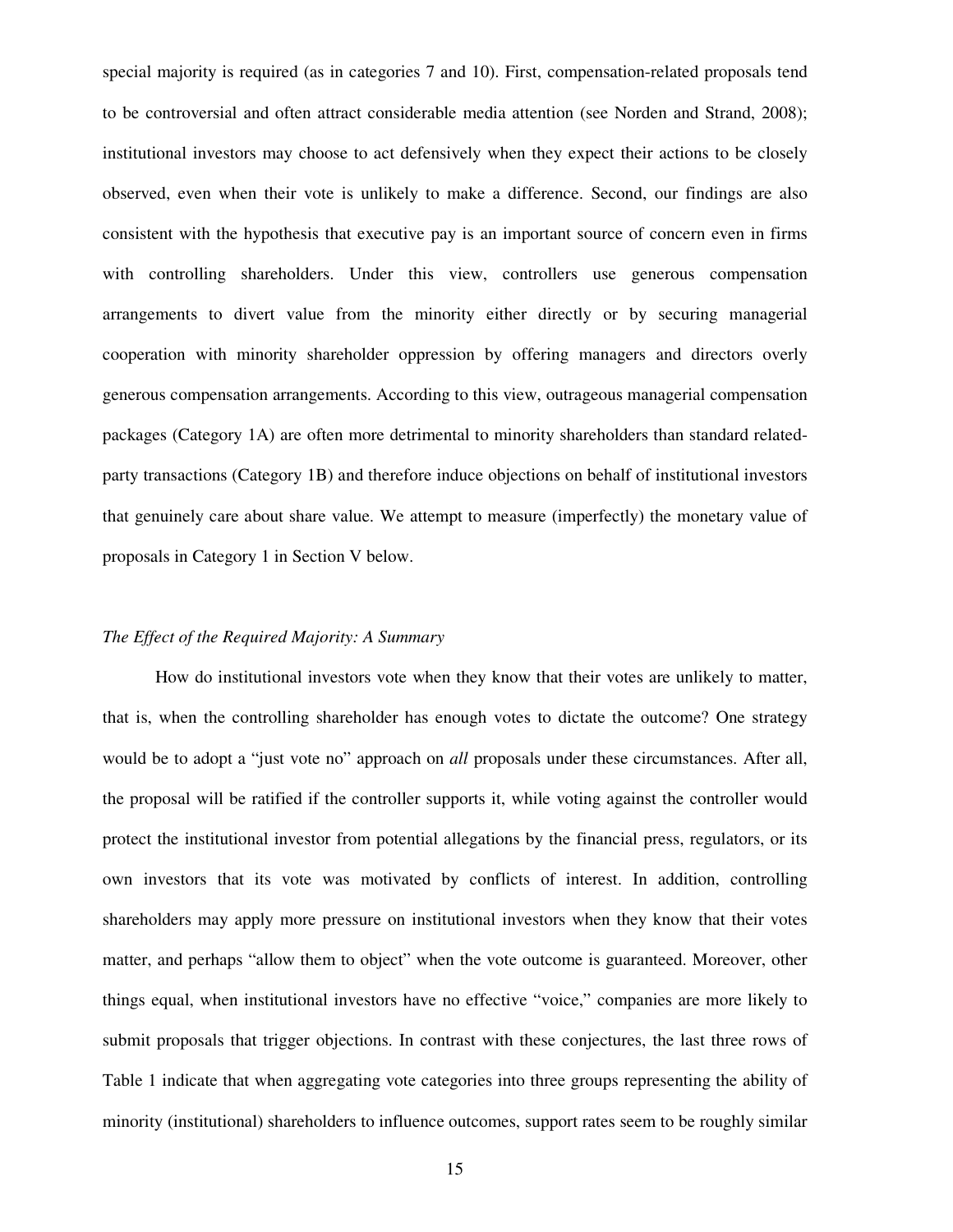across the three groups (ranging between 63 and 69%). It is therefore difficult to argue that the extent to which the law grants power to minority shareholders has a clear effect on voting. We return to this issue below.

In sum, Table 1 establishes the following set of stylized observations: first, institutional investors are not keen to play in active role in corporate votes when not explicitly required to do so by law (e.g. director elections); second, support rates vary across voting categories, with compensation-related votes eliciting the lowest support rates regardless of the ability of the minority to influence outcomes; and finally, in line with the previous conclusion, the required majority does not seem to be strongly correlated with voting behavior.

#### *Institutional Investor Characteristics: Conflicts of interest*

*Investor Type*. Table 2 presents several categories of institutional investors in our sample. A principal concern regarding activism by institutional shareholders is the extent to which conflicts of interest can induce institutional investors to cater to managerial interests. Business ties between institutional investors and firms in which they invest are an important source for conflicts of interest. Information on business ties between an institutional investor and any given firm (or its controlling family) is unavailable in Israel (in contrast to the data used by Davis and Kim, 2007, and Ashraf et. al., 2009 for mutual funds in the United States); we therefore use several proxies for potential ties. First, we divide investors into four types: Type 1 consists of government-owned pension funds (five very large institutions, only 747 (5% of the total) FOR/AGAINST votes): During the 1990s, the Israeli government "nationalized" several pension funds that had been unable to meet their financial obligations. These so-called "old" pension funds are government-owned, have no other business activities, and are managed by appointed bureaucrats (and not elected politicians). Institutional investors of Type 2 are employee-owned pension funds (13 institutions, accounting for about 1800 (11.7% of the total) FOR/AGAINST votes). These funds can either manage money for employees of a specific organization (e.g. the Hebrew University) or for groups of professionals within some sector (e.g. nurses). For our purposes, what matters is that these funds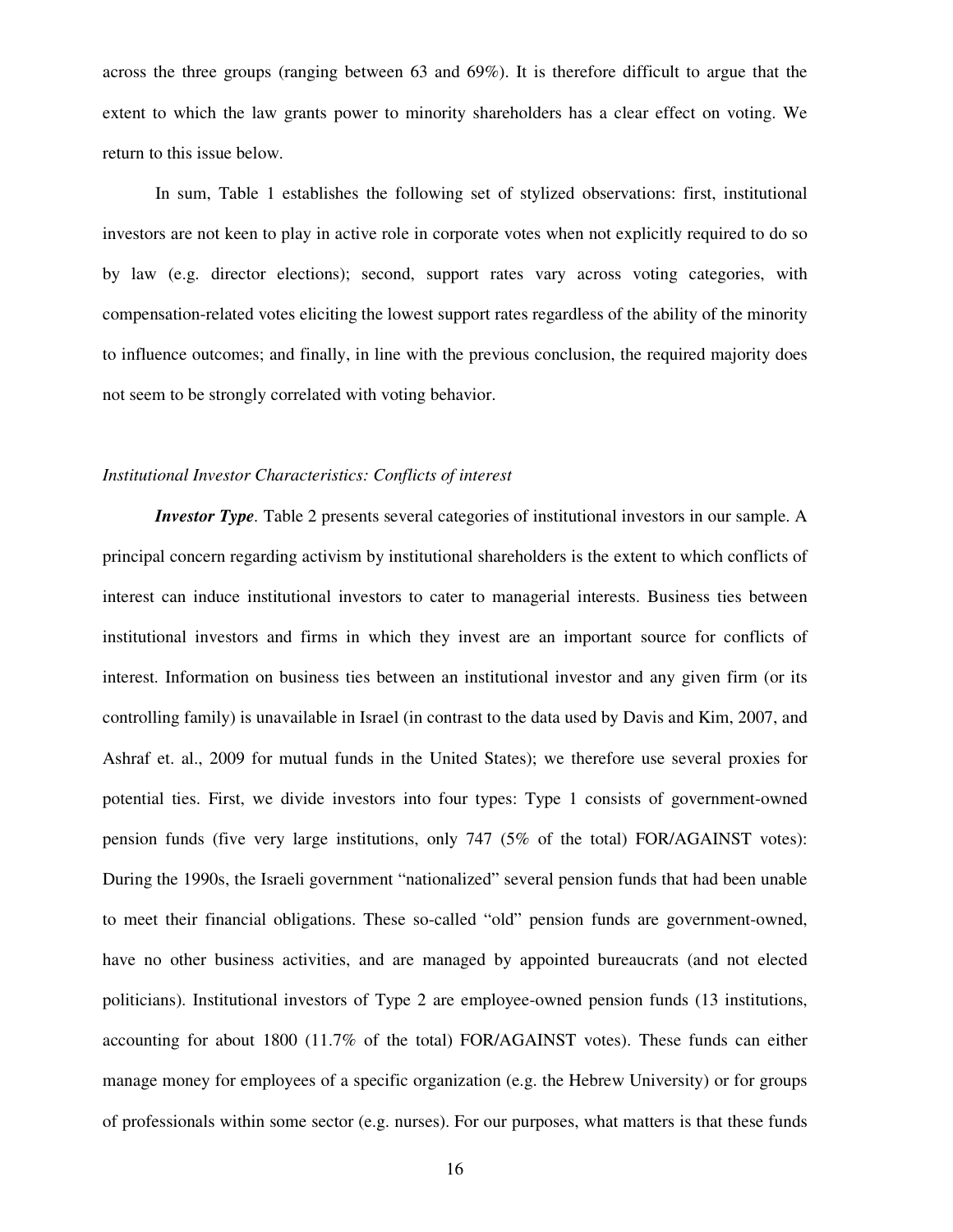do not engage in any other business activities. We refer to Type 1 and Type 2 institutions as "pureplay investors."

There are two commercially-oriented investor types in the data set: Mutual funds (44 institutions, over 7000 FOR/AGAINST votes) and "commercial" pension funds (29 institutions, about 5600 FOR/AGAINST votes). Unlike the first two types, both mutual funds and commercial pension funds are normally managed by business entities that often provide additional financial services. These two types of institutions manage about 80% of the assets managed by all institutions in our sample, and account for about 80% of the votes cast.

Our hypothesis is that investors with potential business ties would be more likely to vote FOR. Table 2 suggests that, indeed, the first two ("pure-play") investor groups (especially Type 2) are less supportive of corporate insiders than the business-oriented institutional investors (Types 3 and 4). The most pronounced difference is between employee-owned pension funds and commercially-owned mutual funds.<sup>21</sup>

Consistent with the hypothesis that business ties can induce institutional investors to become more supportive of company proposals, "pure play" institutions appear to be more likely to stand up to insiders than institutions with commercial interests: the support rate among these not-for-profit institutions is about 10 percentage points lower than among "commercial" institutions (about 60% vs. about 70%, and this difference is statistically significant at the one percent level). Interestingly, this result is not due to the fact that "pure play" institutions always vote AGAINST: There is no ("pure play" or other) institution with a "just vote no" policy. Furthermore, among pure play institutions there is quite a bit of variance in voting patterns (with average support rates ranging between 41% and nearly 74% across different "pure play" institutions).

To shed some light on the reasons underlying the difference in voting patterns between "pure-play" and other investors, in Table 3 we break down the sample to present the difference between investor types for each category. Our hypothesis is that the magnitude of the difference

<sup>&</sup>lt;sup>21</sup> All pair-wise comparisons in this table are statistically significant. Interestingly, Table 2 suggests also that commercially-owned pension funds (Type 4) are less supportive of management than mutual funds (Type 3), perhaps because long term investors have more interest in corporate governance than their short term peers. We return to this issue in Section V.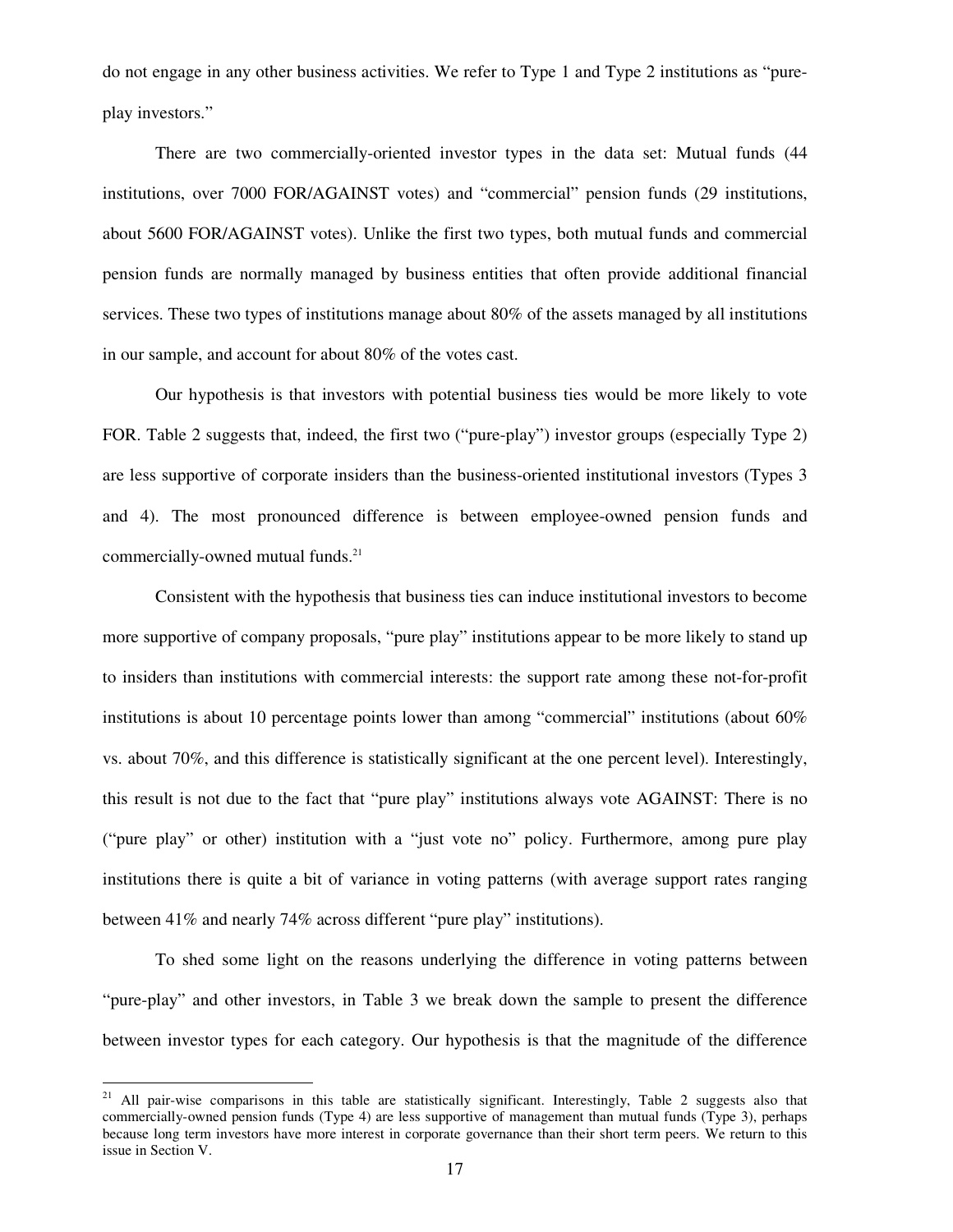varies across issues. If investors carrying other business activities are more susceptible to pressure by insiders, we would expect pressure-sensitive investors to be more inclined to vote FOR company proposals when their vote actually matters, i.e., when the law provides minority investors with an effective voting power. Put differently, insiders are more likely to apply pressure on institutional investors when the votes of minority shareholders matter.

Table 3 suggests that differences in support rates between "pure play" and commercially oriented institutions are indeed not constant across voting categories, or issues. Somewhat surprisingly, however, the difference in the tendency to vote FOR between "pure play" and commercial institutions does not seem to vary with the ability of minority shareholders to influence outcomes: if the greater tendency of commercially-oriented institutions to support management is the result of pressure, we would expect the difference between investor types to be more pronounced in categories 1-4, where Israeli law requires the support of disinterested shareholders. However, this does not seem to be the case. For example, although self-dealing votes (Category 1B) require a disinterested shareholder vote the gap between "pure play" and other investors is quite small (73.3% and 79.2%). In Category 1A (compensation to the controlling shareholders) the difference is about twice as large as in the overall sample; similarly, the difference in support rates seems to be relatively high in other compensation-related votes (e.g. Category 7, where a regular majority is needed) and in (poorly attended) votes on director elections (Categories 3 and 9). The finding that the gap between "pure play" and other investors is not correlated with the likely impact of shareholder vote is inconsistent with the hypothesis that insiders are more likely to apply pressure when they perceive minority vote to be pivotal.<sup>22</sup> Moreover, the fact that differences between "pure play" and other investors are most pronounced in compensation-related proposals is also noteworthy.

*Financial Services.* In Table 4 we further refine our analysis by looking at additional proxies for conflicts of interest due to business activities, and obtain information on whether each

 $22$  In passing, note that differences of about 10 percentage points between the support rates of "pure play" and commercial institutions are observed also in "close call" votes (which pass with a relatively small majority of 30-60%), and in the small number of cases where proposals are rejected. These differences resemble the differences in support rates in the full sample, indicating that votes by "pure play" institutions are not the reason why some proposals fail to win much support.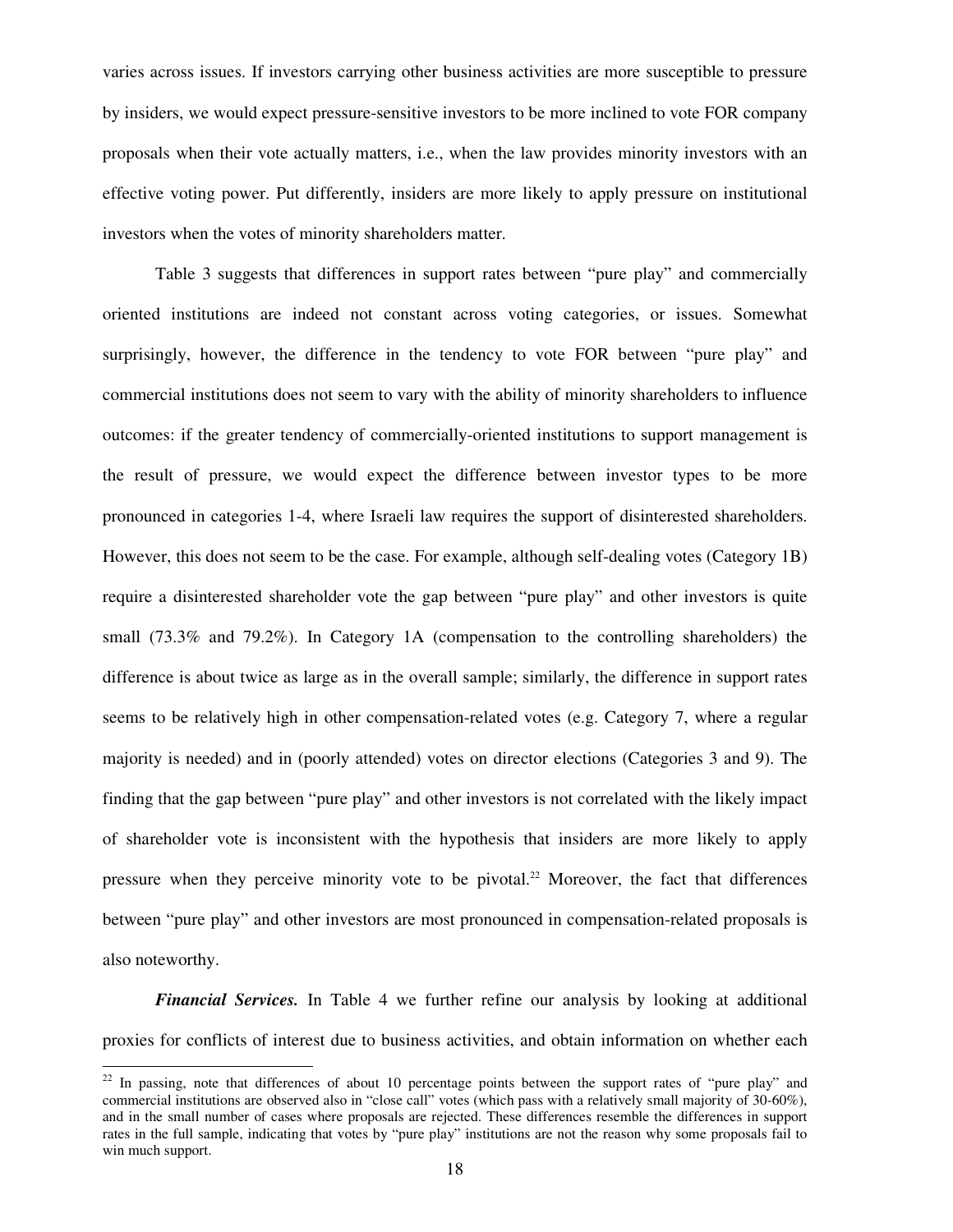institutional investor — or its controlling shareholder — offers underwriting, insurance, or banking services, $23$  and on whether or not the institution is owned by a publicly traded company or a business group.

It is clear from Table 4 that the support rate among bank-affiliated institutions is low (55%) in comparison with institutions with commercial interests other than banking (whose support rate is 72%, a statistically significant difference). Indeed, among the institutions with the lowest average support rates in the sample are several bank-affiliated mutual funds: perhaps because the commercial banking sector in Israel is concentrated and powerful, it is relatively unlikely that controlling shareholders could have sufficient leverage for exerting meaningful pressure on institutional investors affiliated with commercial banks. Possibly for a similar reason, insuranceaffiliated institutions, especially the ones not affiliated with a business group, seem to be somewhat less supportive of management than other institutions.

Table 4 also indicates that institutional investors affiliated with (non-bank) financial-service firms offering certain additional services, in this case underwriting, are more likely to vote in support of company insiders than bank-affiliated or "pure play" institutions, in line with the conjecture that additional business interests can affect the voting behavior of institutional investors.

*Investor Ownership.* We now turn to the ownership of the commercially-oriented institutions in the sample. We obtain data on the ownership of all institutional investors from their own web sites and from the Ministry of Finance and identify institutional investors which are publicly-traded firms (or fully owned subsidiaries of publicly traded firms). This feature of the Israeli market can present a new source for conflicts of interest. Shareholder activism at one company can set the norms for others. Consider the case of a fund manager at a publicly-traded financial conglomerate who has to vote on a proposal to ratify a generous compensation package for the chairman of some public firm. Voting against such a proposal can ultimately affect pay practices

 $\overline{a}$ 

<sup>&</sup>lt;sup>23</sup> Until 2005, the vast majority of Israeli mutual funds and provident funds were owned by commercial banks. In August 2005, the Israeli Parliament enacted a law requiring banks to sell their holdings in mutual funds and provident funds, and most banks sold their holdings by the end of 2006, at the end of our sample period. We intend to explore the impact of this exogenously-imposed ownership change on voting behavior in future work.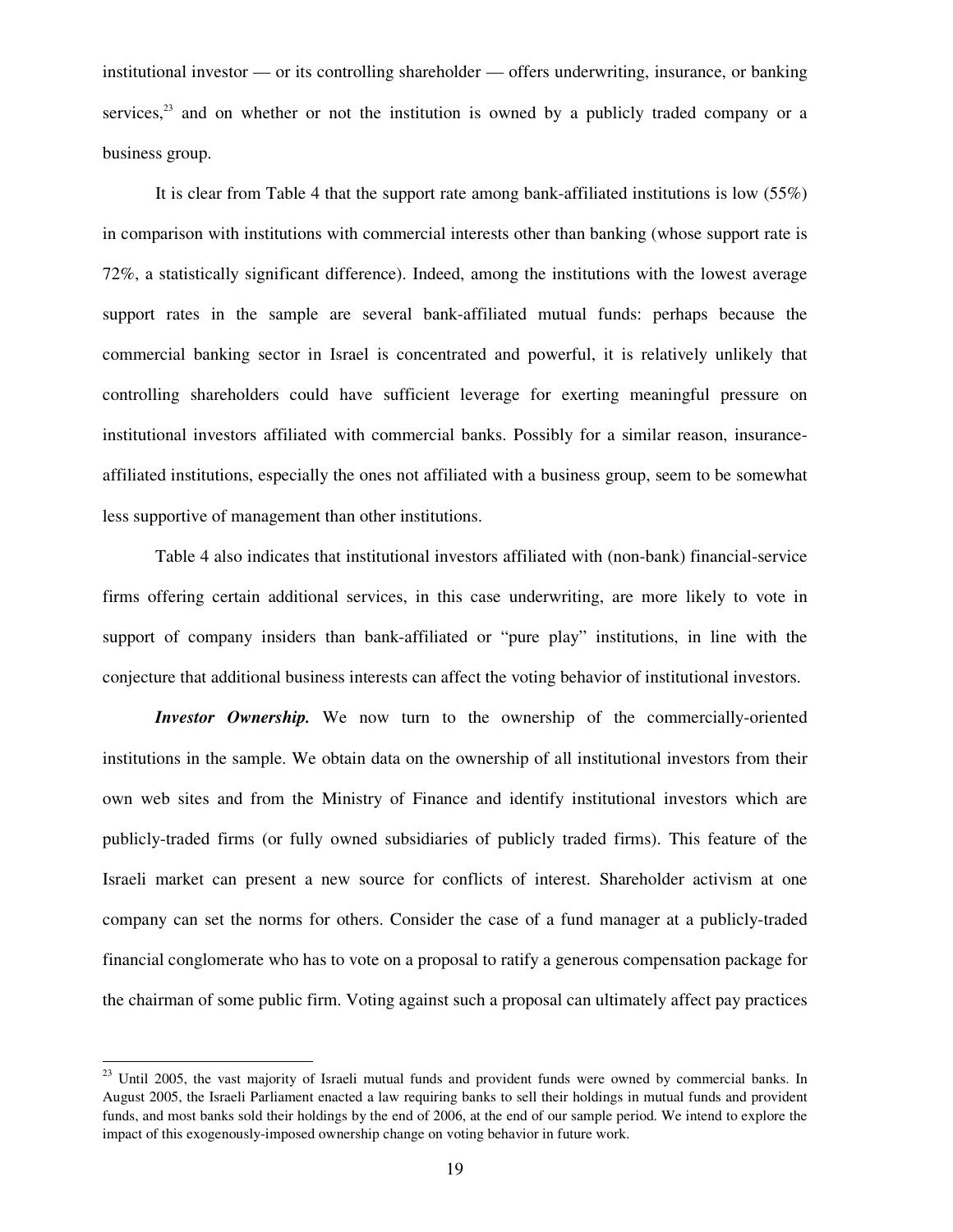at other public companies, including the fund manager's employer. The statistics presented in Table 4 are consistent with the conjecture that pension or mutual funds that are owned by a publiclytraded firm would be more likely to support corporate insiders.

 Another dimension of variation in the ownership of institutions in the sample is that some institutional investors in Israel are ultimately owned by pyramidal business groups. This can create two types of conflicts of interest at the voting stage: first, subject to certain limitations, Israeli law permits these institutional investors to hold equity and debt issued by other firms within the group. Money managers of such institutional investors may hesitate to vote against proposals at other affiliated firms, especially when the issue at stake relates to self-dealing transactions by the family that ultimately controls the group, including the institutional investor itself. Second, for the reasons discussed above concerning publicly-owned institutional investors, investors affiliated with business groups may support insider-sponsored proposals even in firms not affiliated with their own group. We determine whether or not an institutional investor is affiliated with a group using the data set compiled by Konstantin Kosenko at the Bank of Israel (restricting attention to the largest 20 groups). Table 4 suggests that, as expected, the overall the support rates of the eight non-bank, group-affiliated institutional investors in the sample (in about 1400 votes) are relatively high (over 70%, a figure somewhat higher than the sample average and much higher than the support rates of bank-affiliated and "pure play" institutions).<sup>24</sup>

### *Institutional Investor Size and Equity Stake*

-

There are additional attributes that may affect the tendency of institutional investors to stand up to controlling shareholders. Large investors (as measured by assets under management), for example, may be more independent, as the departure of a single client is less likely to have a

<sup>&</sup>lt;sup>24</sup> We also try to examine whether group-affiliated investors are affected by conflicts of interest arising from their investment within their own group. In our sample there is one large set of investors (consisting of a number of mutual and pension funds) which are owned by a large business group and make significant investments within the group and elsewhere. We therefore compare their votes with the votes of other investors both within and outside their group. Interestingly, outside investors exhibit a relatively high support rate (over 80%) in votes within this group, perhaps because this group is one of the largest in Israel, its affiliated firms tap financial markets often, and its controlling shareholder is considered business savvy. The support rate of investors affiliated with the same group is even higher (nearly 90%), although the support rate of institutions affiliated with this group is higher than the average support rates of other institutional investors even in votes outside their own group (74% vs. an average of about 65% for other investors). It is hard to conclude from this whether or not this constitutes evidence of an added bias in voting behavior.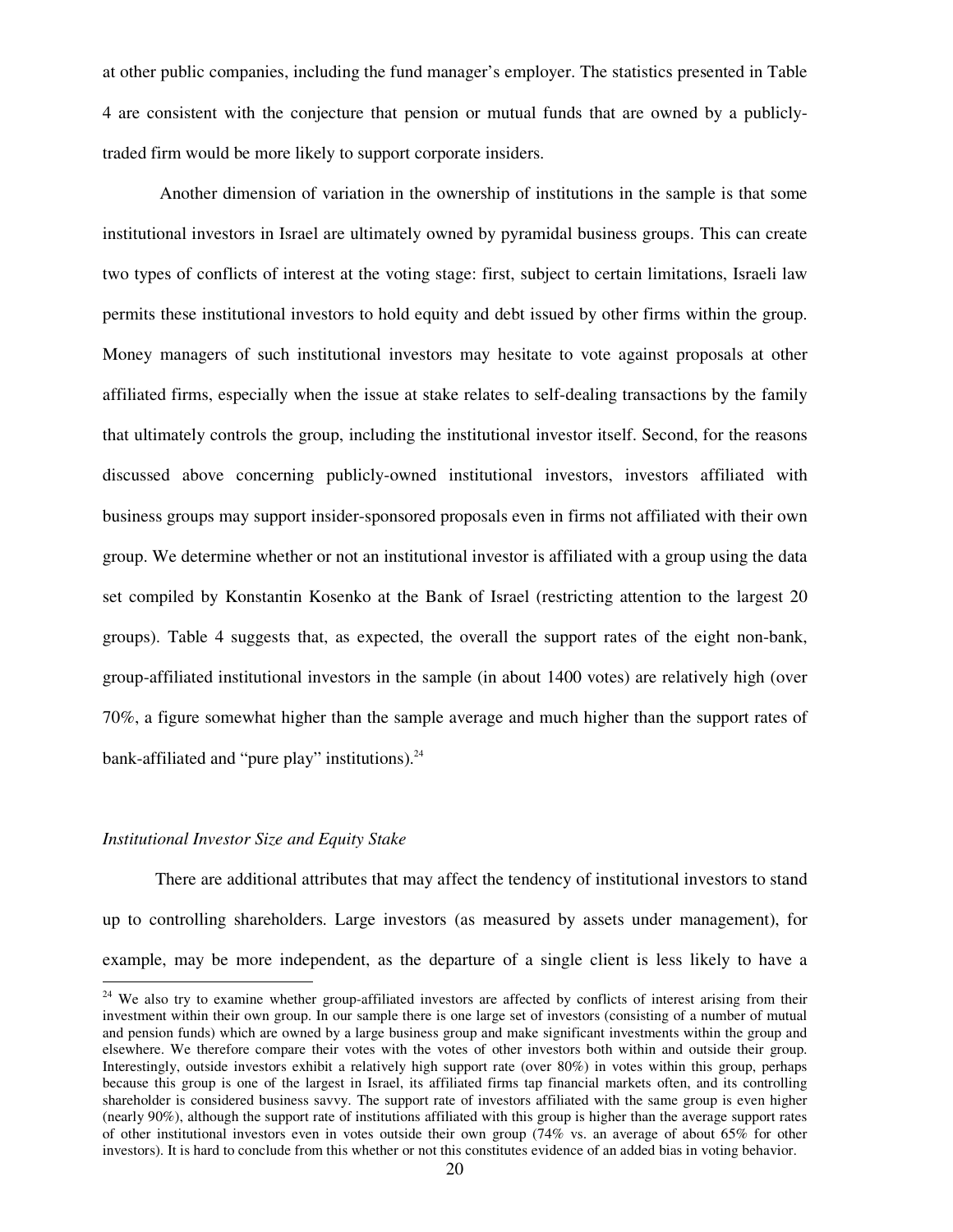significant impact on their revenues. In line with this conjecture, Table 5 suggests that large institutions (whose size is above the sample median) offer less support (about 65% FOR votes) than small institutions which are perhaps more pressure-sensitive (their support rate is about 70%), a statistically significant difference.

The equity stake held by an institutional investor may also affect its voting. On the one hand, a value-reducing transaction would have a relatively stronger impact on the institutional investors with a larger equity stake, thereby encouraging them to take a more active approach.<sup>25</sup> On the other hand, the decision to buy more shares of a given company may reflect an investor's trust and confidence in management or the controlling shareholder. Moreover, especially in proposals that require a special majority shareholder vote, institutional investors with relatively larger holdings are more likely to be pivotal. This also means, however, that they may become targets of pressure by companies, management, and controlling shareholders. We obtain data on institutional investors' percentage ownership from their voting disclosure. There are many missing data points and inconsistent reporting practices; our analysis in this context should thus be treated with caution. In practice, the ownership stakes of institutions in our sample are typically small, with a mean of about 0.35%, a median of about 0.08%, and only ten percent of the observations (votes) involving institutions with equity stakes above one percent, suggesting that the incentives of most institutions to exert much effort in improving corporate governance in their portfolio firms are limited.<sup>26</sup> Table 5 suggests that institutions with relatively high equity stakes are less supportive of management (the difference is statistically significant), perhaps because they "care more" about corporate governance as suggested above, or because they tend to be larger.<sup>27</sup>

<sup>&</sup>lt;sup>25</sup> More precisely, this argument should have been applied to the overall weight of the company in the institution's portfolio (including holdings of both equity and debt). However, these data are not readily available.

<sup>&</sup>lt;sup>26</sup> Aggregate statistics suggest that institutional investors typically hold 10-12% of the equity of listed companies. The figures in our sample are smaller by a factor of about 3, suggesting the existence of a reporting bias.

<sup>&</sup>lt;sup>27</sup> A number of papers have investigated the role of multiple block holders in corporate governance, arguing that a second large shareholder can restrain the behavior of the controlling shareholder (e.g. Edmans and Manso, 2010, Mauri and Pajuste, 2005, or Faccio and Lang, 2002). The aggregate equity holding by all institutional investors in our sample is too small for them to constitute a "block" even if they could coordinate their actions; we return to this issue in Section V. In passing, it is interesting to note that the distribution of voting categories is very similar for cases where institutions hold more than the median equity stake and for cases where institutional holdings are below the same median.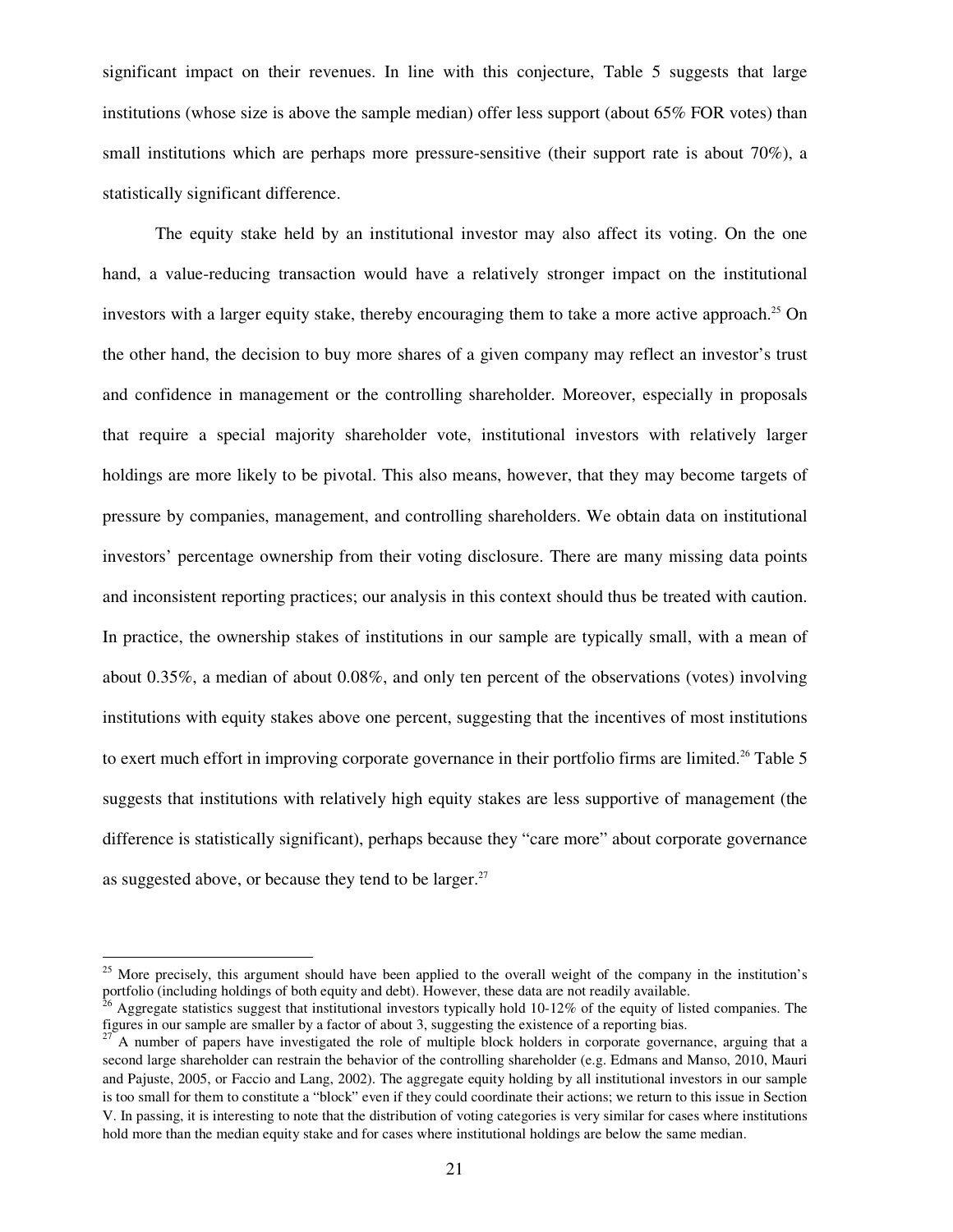# **V. Main Findings II: Multivariate Probit Regressions**

So far, we have analyzed separately each factor that could affect voting. However, it may well be the case that some of the institutional-investor or proposal characteristics are correlated, or that the effect of a certain attribute may be different when considered separately. For example, it may be the case that bank-affiliated investors are less likely to vote FOR because they happen to be the largest (in terms of assets under management).We therefore turn to multivariate probit regressions in order to estimate the marginal impact of voting categories and institutional investor attributes on the tendency to cast an active vote and on the probability of choosing to vote FOR. In the benchmark specifications presented below, the decisions whether or not to cast an active vote, and, if so, whether or not to vote FOR, are analyzed separately. In Section V we examine a specification whereby the two decisions are made jointly as part of an institution-specific voting strategy.

#### *Firm-level Variables in the Regressions*

We control, in all regressions, for firm-level factors which may have an effect on voting practices. Measures of firm performance could affect voting, as shareholders may be disinclined to support managers or controllers at poorly performing companies. This tendency could be more pronounced concerning proposals that require investors to make firm-specific decisions rather than follow some pre-determined voting policies. For example, one may expect voting on specific executive compensation arrangements to be more sensitive to firm performance than voting on a proposal to amend the charter in order to waive liability for duty-of-care violations. We rely on both stock market based performance measures (market-to-book ratios), and on accounting based performance measures (operating profitability and leverage). We also collect data on firm size. All variables are drawn from financial statements and refer to December 31, 2005.

Corporate ownership structure may also affect voting in several ways. First, to the extent that large block holders have a strong incentive to enhance share value, one should expect institutional investors to be more supportive of proposals submitted by companies with large block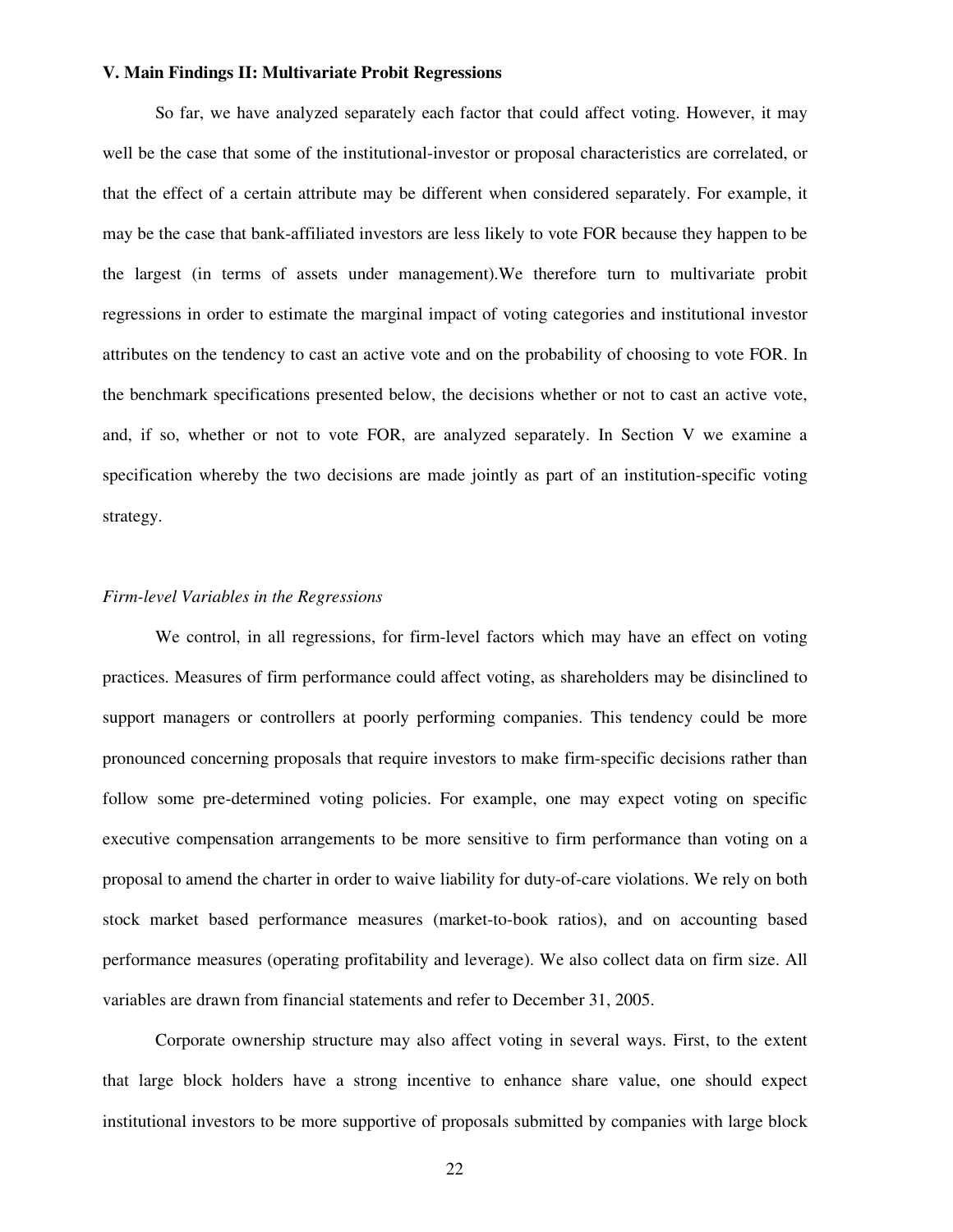holders. This reasoning, however, does not apply to those proposals, such as Categories 1 and 2, where the controlling shareholder is conflicted. Second, when the company has a controlling shareholder, outside investors — including institutional investors — can potentially affect the outcome of the vote only if the proposal is subject to some special majority requirement. When a proposal requires approval by disinterested shareholders, however, the impact of institutional investors can be larger when the controller owns a larger percentage of the firm's shares because each investor becomes potentially more pivotal (and therefore possibly subject to more pressure to "cooperate"). Finally, the presence of a powerful shareholder may exacerbate the problem of conflicts of interest and the potential impact of business ties on voting. All controlling shareholders (and management) have to report their equity stakes to the Tel Aviv Stock Exchange; we use data on the aggregate stake of all controlling shareholders as of December 31, 2005. Ownership of public companies in Israel is highly concentrated with a median equity stake of the controlling stakeholders of about 67% (and an average of 63%).

As noted above, some of the largest companies in Israel are affiliated with a business group. The prevalence of business groups raises interesting research questions. One possibility is that business groups exacerbate conflicts of interest. After all, the retaliation against an institutional investor that dares to vote against a proposal by a firm that belongs to a large business group can be far more devastating. Another possibility is that investors are less likely to support proposals at companies with a significant divergence of cash flow and voting rights. In our sample, about one fifth of the companies are classified as affiliated with a pyramidal group; some of these groups involve multiple layers of control (up to five in our sample) and consequently considerable separation of control and cash flow rights. Financial and ownership data for firms in our sample are presented in the Appendix.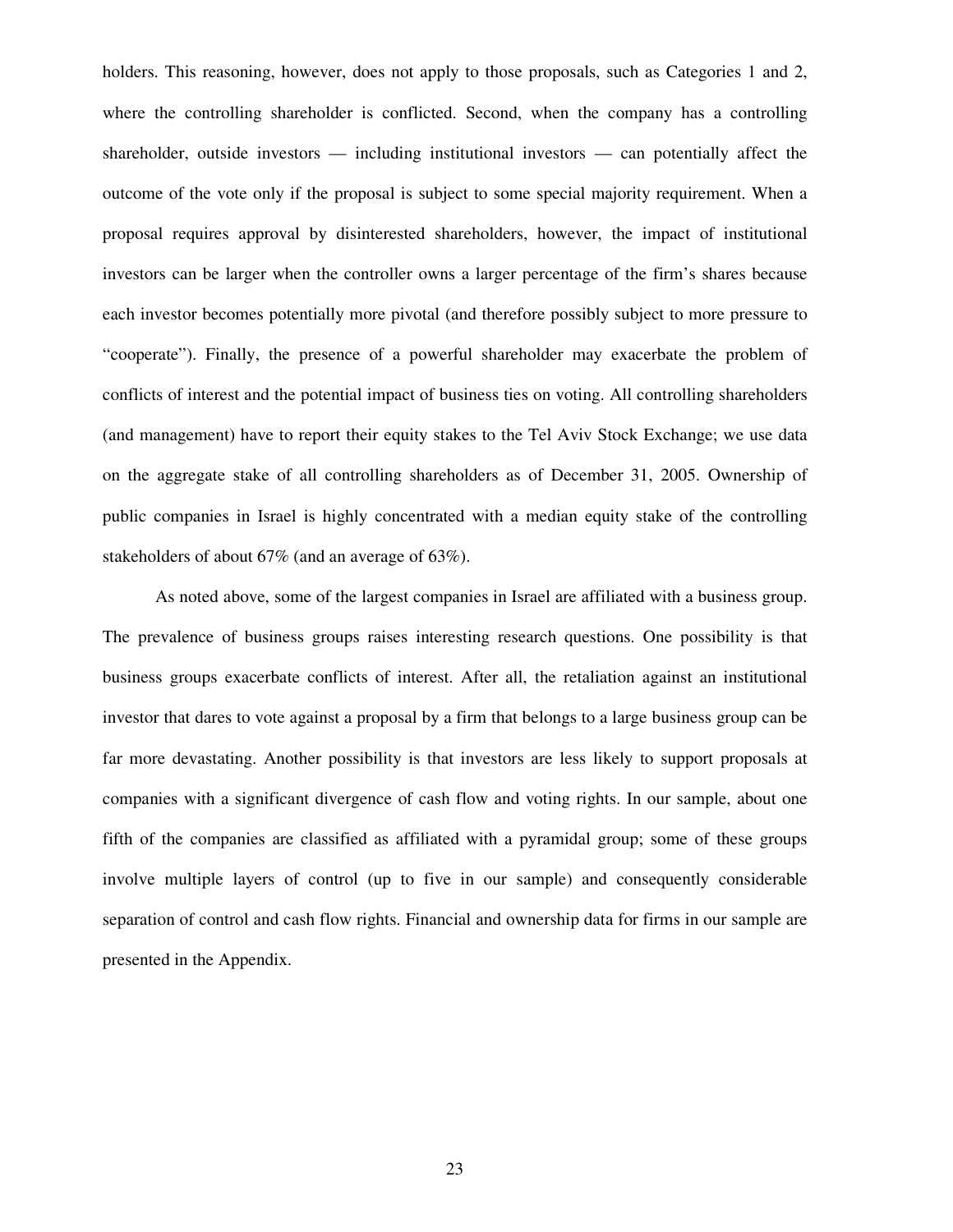#### *The Decision to Cast an Active FOR/AGAINST Vote*

Table 6 presents probit regression results identifying vote, institution and firm-level factors that drive the decision to cast an active vote.<sup>28</sup> Even controlling for other factors, participation rates vary by voting category — the categories with the lowest participation rates  $(0, 3, \text{ and } 9)$  are all categories in which institutions exercise discretion whether or not to vote. In addition, beside some voting categories in which there is an unambiguous duty to vote and participation rates are consequently high (e.g. 1A, 1B, 2, 7 and 8), there are some categories which elicit high participation rates even when there is no explicit duty to vote. These tend to be categories where a supermajority is required (Categories 4, 5, and 6), perhaps because of the ambiguity of the legal requirement to vote on these issues. Alternatively, the observed high participation rates may be because the controlling shareholders exercise pressure on institutional investors to participate in these votes (and vote FOR), or because the investors realize that their votes are more important in these categories (even though they rarely object to the proposals at hand).

We also observe some differences by institution type, perhaps because of reporting practices regarding "no votes." Bank-affiliated (and insurance-affiliated) institutions seem to be more active, a theme which is echoed also in their lower tendency to vote FOR. There is evidence to suggest that participation is somewhat lower when the controlling shareholder holds a large equity stake, perhaps because investors feel they cannot have much of an influence on corporate decisions (this result is nearly statistically significant).<sup>29</sup> There is also some indication of higher participation in votes taking place in larger firms and firms with higher market to book ratios. Publicly traded institutions are somewhat more reluctant to cast a vote than other institutions.

 $28$  Data are non-votes are not available for mutual funds which are excluded from this analysis. Unless otherwise noted, in all tables, standard errors are clustered at the firm level to address the possibility of a non-zero correlation between multiple observations at the same firm. The statistical significance of the coefficients is virtually identical when the standard errors are clustered at the individual vote level, see below.

<sup>&</sup>lt;sup>29</sup> The coefficient on the equity stake of the controlling shareholders is virtually identical in magnitude (though less statistically significant) when a similar probit regression is run for the sub-sample of votes in Categories 1through 4, where the minority is potentially more influential.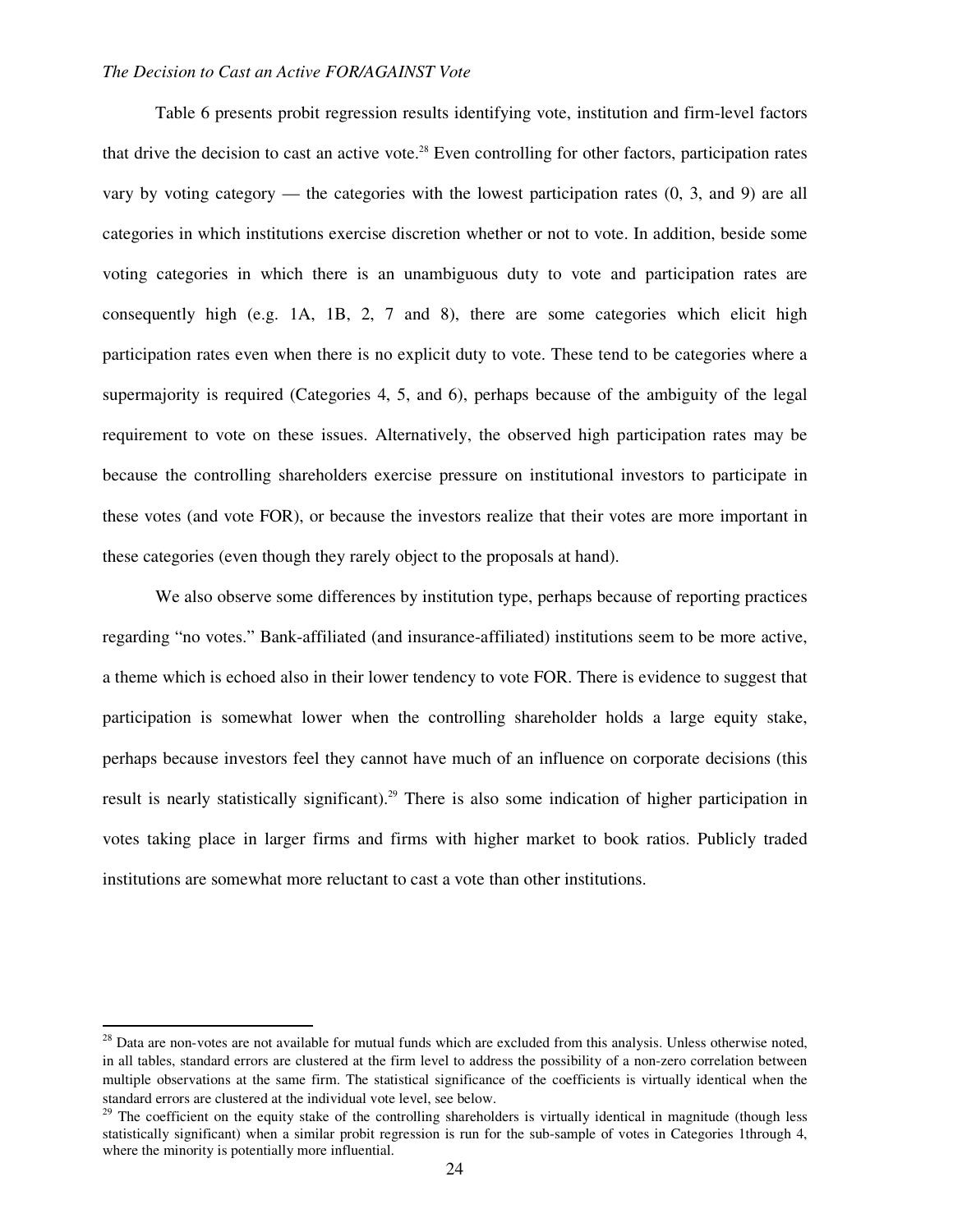#### *The Decision to Vote FOR*

Table 7 presents our main regression specification estimating the impact of vote categories, institution and firm-specific attributes on the decision to vote in support of a proposal. Several alterative specifications, including one with over 1000 vote-specific fixed effects and one where the decision to vote FOR/AGAINST is jointly determined with the decision whether to cast an active vote, are discussed in the next section.

### *Support Rates across Categories*

 $\overline{a}$ 

In line with the univariate statistics presented above, in comparison with Category 0 (miscellaneous issues, the omitted benchmark category), low support rates are observed in compensation-related votes (Categories 1A, 7 and 10). The coefficients on these categories' dummy variables are relatively large both in their negative magnitude and in their statistical significance.<sup>30</sup> As noted above, this can be viewed as either evidence of a PR campaign on behalf of institutional investors who regard these votes as highly visible, or as evidence that compensation-related proposals can be the most detrimental to minority shareholders.

#### *Institutional Investor Attributes: Business Interests and Other Biases*

Moving to institutional investor attributes, we find strong evidence that, controlling for all other factors, "pure play" institutions are less likely to support the controlling shareholders than commercially-oriented institutions (in terms of probabilities, the coefficient suggests that, all else equal, the likelihood of a FOR vote is about 19% for lower "pure play" investors). This finding, however, leaves open the possibility that the difference between pure-play and other investors is explained by differences in investment patterns rather than conflicts, i.e., different types of

 $30$  There are several ways to interpret the magnitude of the coefficients on the various categories in Table 7. First, it is possible to convert the regular probit coefficients into marginal probabilities; the result of this calculation suggests that, all else equal, the marginal probability of a vote FOR is about 42% lower for Category 1A relative to votes in all other categories; similarly, the marginal probabilities of a FOR vote are about 27% lower in Categories 7 and 10 relative to votes in all other categories. An alternative calculation is to estimate a logit (rather than probit) regression (see Table 9) and then calculate the "odds ratio" — the likelihood of a FOR vote in any category relative to the omitted category, Category 0. This calculation suggests that the probability of a FOR vote in Categories 7 and 10 is about a third of the probability of a FOR vote in Category 0 (all other factors held constant); in the case of Category 1A, the difference is even larger – the probability of a FOR vote in Category 1A is only about one sixth of that in Category 0.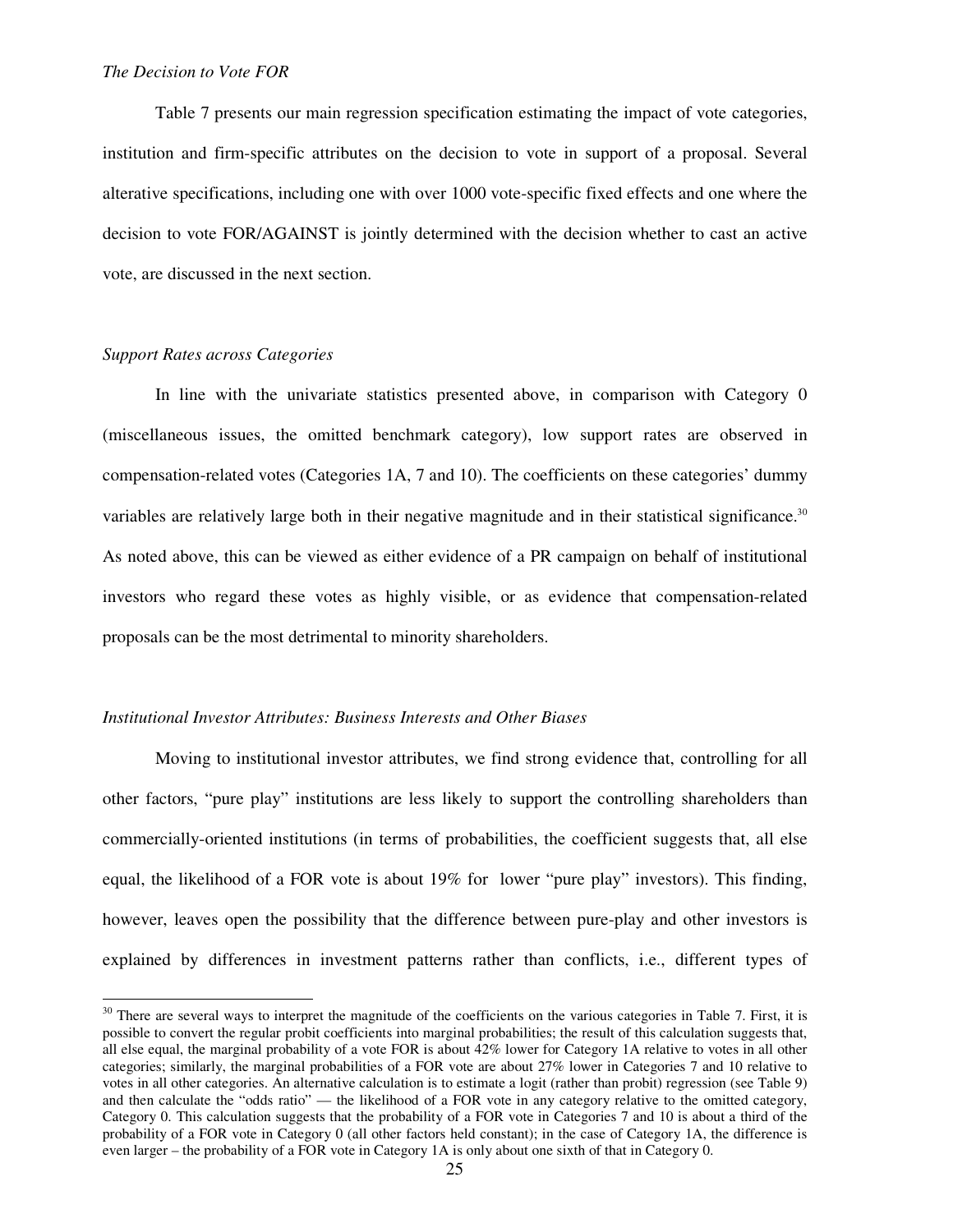institutions hold different equity portfolios and take part at different types of votes. However, the coefficient on "pure play" institutions remains negative and statistically significant (albeit smaller in magnitude) even in a specification which includes individual vote fixed effects (discussed briefly below). This is consistent with the interpretation that the difference in support rates between commercially oriented and "pure play" institutions is not due to the fact that different types of institutions participate in different votes, but rather to different interests which affect their voting behavior at the same shareholder meetings.

As in the univariate statistics, Table 7 indicates that bank-affiliated and insurance-affiliated institutions offer relatively low support rates (again, this finding remains valid in a specification with vote-specific fixed effects), suggesting that these institutions are perhaps less pressure sensitive. In addition, all else equal, institutions with an affiliated underwriter are more likely vote FOR, presumably to attract underwriting business.<sup>31</sup>

Table 7 provides support for the hypothesis that the ownership of institutional investors may create conflicts which affect voting. When we control for firm-level and investor-level attributes, publicly-traded institutional investors are more likely to support insider-sponsored proposals than other institutions: the estimated coefficient implies that, all else constant, the probability of casting a supporting vote is about  $11\%$  higher for publicly traded institutions, a statistically significant difference. Likewise, institutional investors affiliated with business groups are friendlier to controlling shareholders than other institutions (although the magnitude of the coefficient is relatively small and it is only close to being significant at the 10% level).

 As in the univariate statistics, Table 7 confirms that large institutions are less likely to vote FOR, presumably because they are less susceptible to pressure by the controlling shareholders. The equity stake held by the institution has no observable effect on voting behavior, perhaps because of

<sup>&</sup>lt;sup>31</sup> The coefficients, when converted into marginal probabilities, suggest that, holding all else constant, bank affiliated institutions are about 32% less likely to support management than all institutions which are not bank affiliated; insurance affiliated institutions are about 23% less likely to support management; by contrast, institutions with an affiliated underwriter are 4% more likely to support management than all other institutions.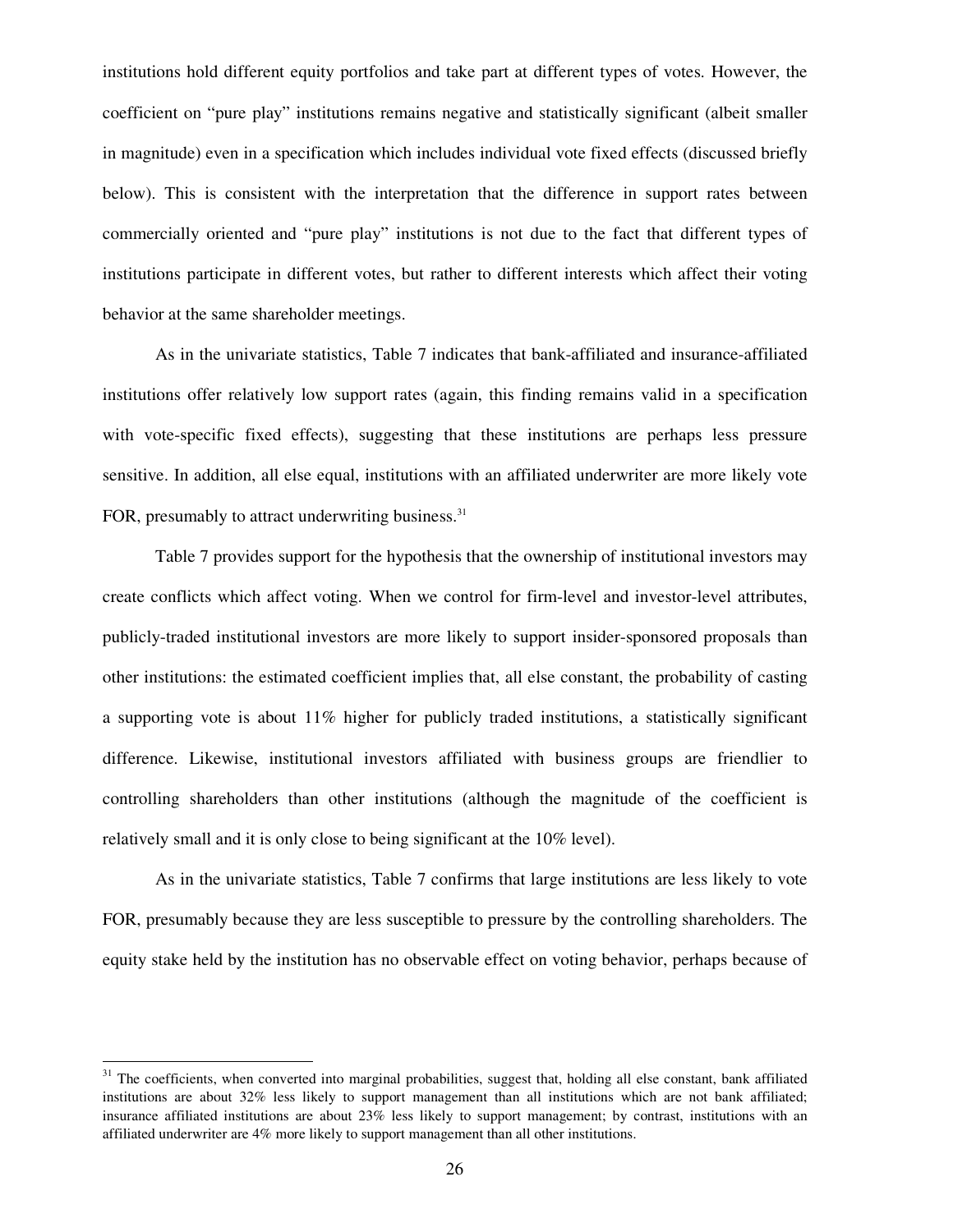the quality of data used to generate this variable or because what matters is the weight of the firm in the institution's portfolio rather than the equity stake of the institution in the firm.

#### *Firm-level Attributes*

We first report the impact of firm performance on voting: In Table 7, none of the firmspecific performance variables (operating profit rate, market-to-book ratio, and leverage) affects voting decisions. These findings are inconsistent with the hypothesis that institutional shareholders' voting decisions are affected by firm performance. Note however, that these findings are not inconsistent with the hypothesis that performance affects institutional shareholders' initial decision to invest in the firm.

We also examine the impact of ownership structure on voting and do not find statistically significant results. High equity stakes held by insiders are positively correlated with the proportion of FOR votes, but the effect is far from being statistically significant (in Section V we also examine a sub-sample of firms with no controlling shareholder separately). Similarly, group-affiliated firms tend to receive more FOR votes, but again, the coefficient is not statistically significant at conventional levels.

Finally, support rates at large companies tend to be higher (the effect is statistically significant, with a *p-value* of 10.1%). One possible interpretation is that firm size is a proxy for conflicts of interest and potential business ties with the firm or its controlling shareholders (although group affiliation, which should have had the same effect, does not). Another possibility is that firm size is a proxy for sheer power, that is, the ability of controlling shareholders to exert pressure; we return to this conjecture below.

## **V. Additional Results and Robustness Tests**

 In this section we present a series of extensions and robustness tests. Overall, the results appear robust to variety of specifications and samples.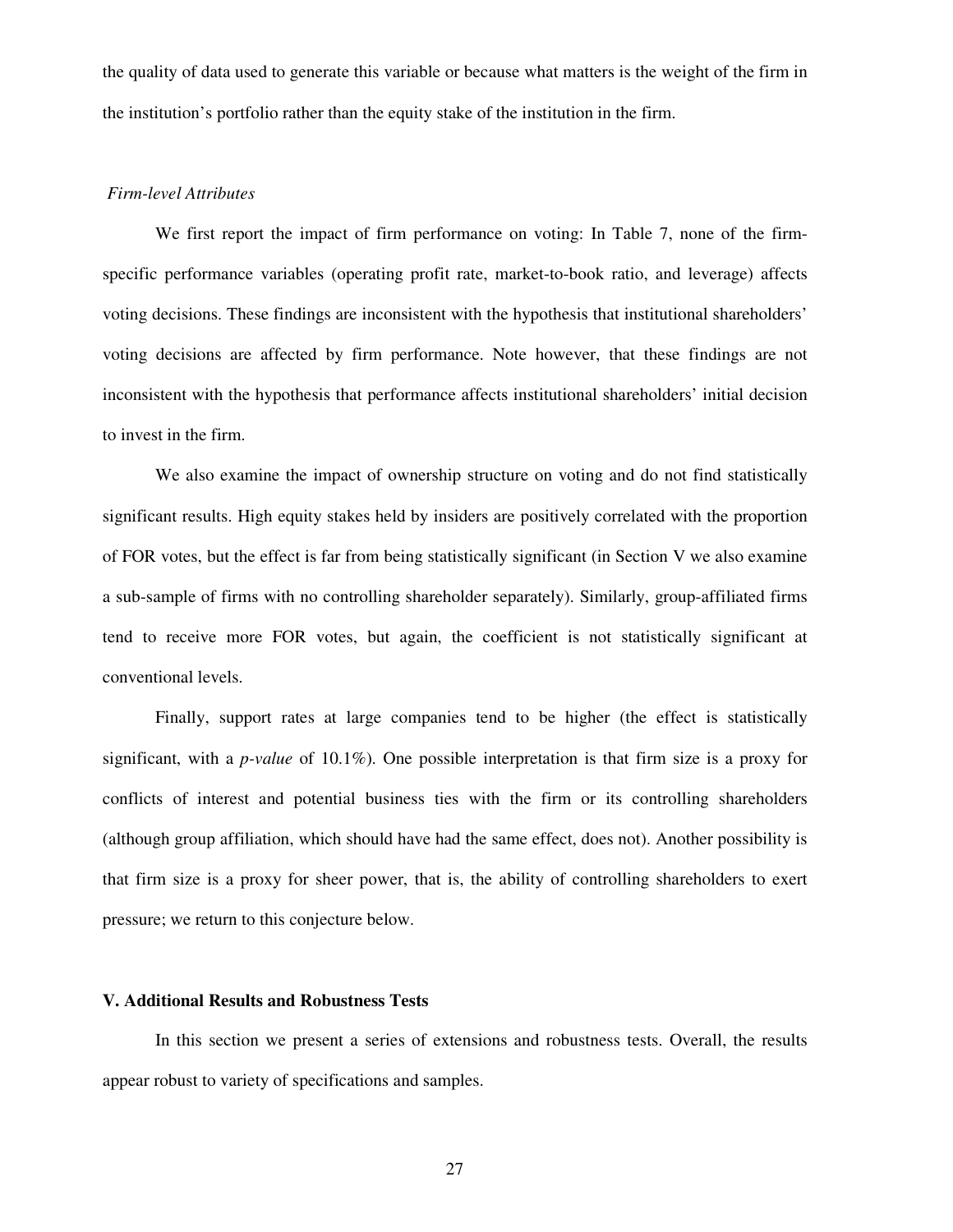### *Results for Sub-Samples*

The multivariate probit regression of Table 7 included about 10,000 observations out of the full sample of about 15,000 FOR/AGAINST votes. The results remain virtually unchanged when we increase the sample size by excluding from the regression the equity stake held by institutions (over 2000 missing observations), the controlling shareholder's equity stake (about 1000 missing observations) or the institution's assets under management (about 1000 missing observations). In addition, in the main specification we exclude observations with extreme values for operating profitability or market to book. Again, the results remain unchanged when we include these observations (and increase the sample size by about 400 observations), or exclude all firm attributes except size (and increase the sample size by about 2000 observations). In all of these cases, the differences across voting categories (e.g. the low support rates in compensation-related categories) and the differences across institutions (e.g. between "pure play" and other institutions, or between bank-affiliated and insurance-affiliated institutions on the one hand and publicly traded institutions or institutions with an underwriting activity on the other hand) remain similar to those in the main specification (and statistically significant).

In addition, Table 8 presents the results of probit regression specifications for several subsamples. First, we run the same regression specification of Table 7 for the sub-sample of votes by "pure play" institutions only. Focusing on this sub-sample allows us to examine whether the effect of firm characteristics is different for institutional investors with no commercial or business interests. Interestingly, as in the full sample, firm size has a positive and significant effect on the probability of a FOR vote whereas other firm attributes are not statistically significant. The positive correlation between firm size and the tendency of "pure play" investors to vote FOR has two plausible interpretations. It is consistent with the hypothesis that large firms can exert pressure even on "pure-play" investors; it is also consistent, however, with the interpretation that firm size serves as a proxy for unobservable firm attributes such as investor confidence, or company reputation.

Second, we focus only on the sub-sample of executive compensation decisions (Categories 1A, 7 and 10). We set these issues apart from others under the assumption that votes on specific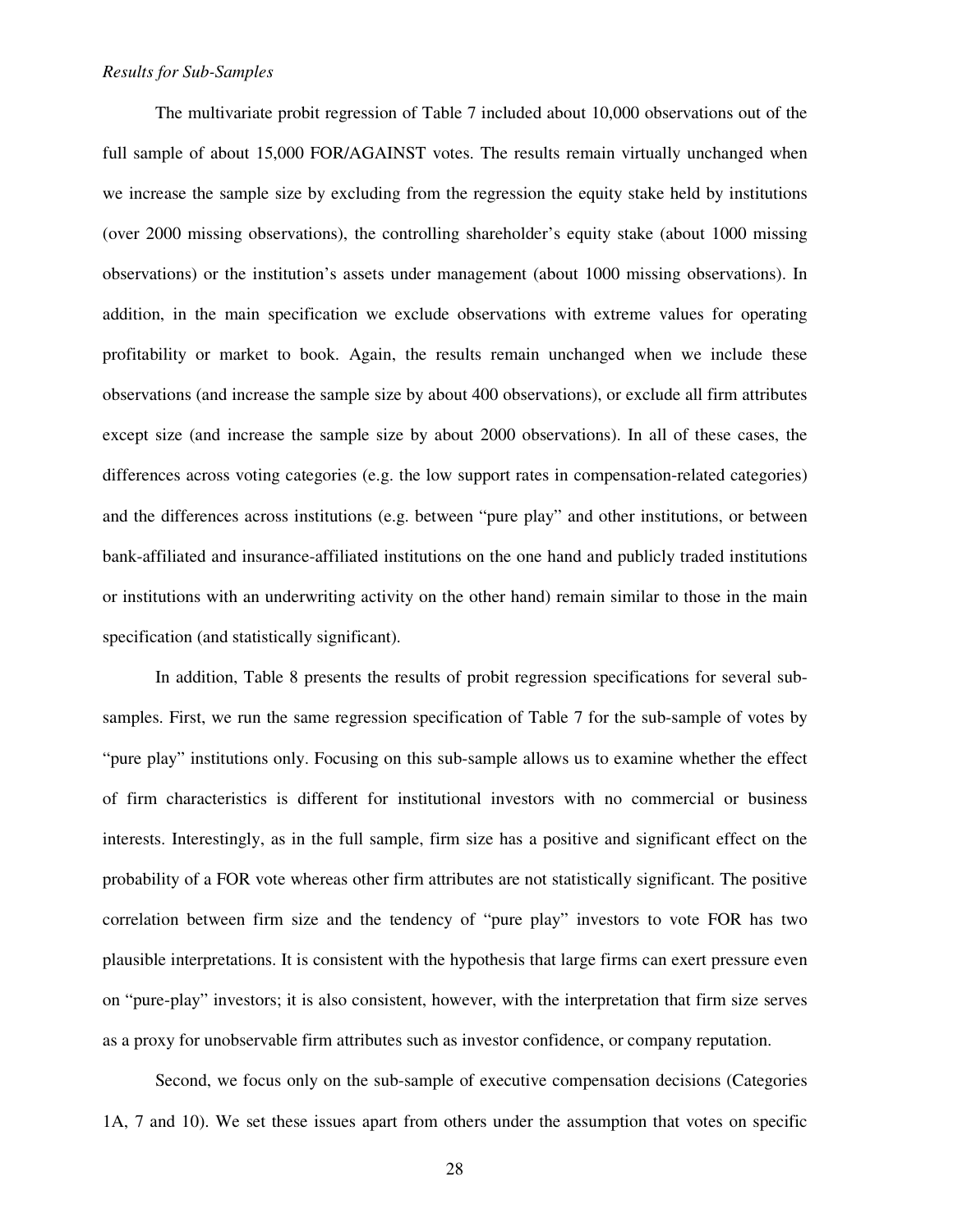compensation arrangements should at least in theory be more sensitive to firm-level attributes. The results are, in general, similar to the full sample regressions in the sense that firm performance does not affect institutional voting practices even when the vote is about compensation-related issues. Apparently, compensation-related proposals elicit objections regardless of whether or not they are brought to a vote in successful or ailing companies.

 We then present the results of similar regressions for three sub-samples: where the support of at least a third of the minority shareholders is needed; where 75% of all votes are needed; and where a regular majority is sufficient to pass a decision. The results are generally similar to the results in the full sample (with some slight variations), confirming the conclusion that the behavior and decision making of institutional investors are generally quite similar across these categories, regardless of the different power each of these categories assigns to minority shareholders.

 For robustness, we also estimate a probit regression for a sample which excludes the smallest mutual funds (with assets under management below the minimal threshold for the other investor types in our sample) and obtain results which are qualitatively similar to those of the full sample (not tabulated).

 Finally, we present the results for the small sub-sample of firms (votes) where no shareholder holds a stake above 50% (although there may well be a large shareholder holding a smaller block who may nevertheless retain effective control)*.* Differences across voting categories are mostly insignificant here (partly due to the sample size, presumably); however, most of the other results, especially the effects of institutional investor ownership (e.g. "pure play" or bank ownership) remain unchanged even in this sub-sample.

### *Additional Specifications*

Table 9 presents the results of a number of alternative regression specifications. *Industry Dummies:* We present a specification in which we include industry dummies (using the Tel Aviv Stock Exchange standard industrial classification), to allow for the possibility that relative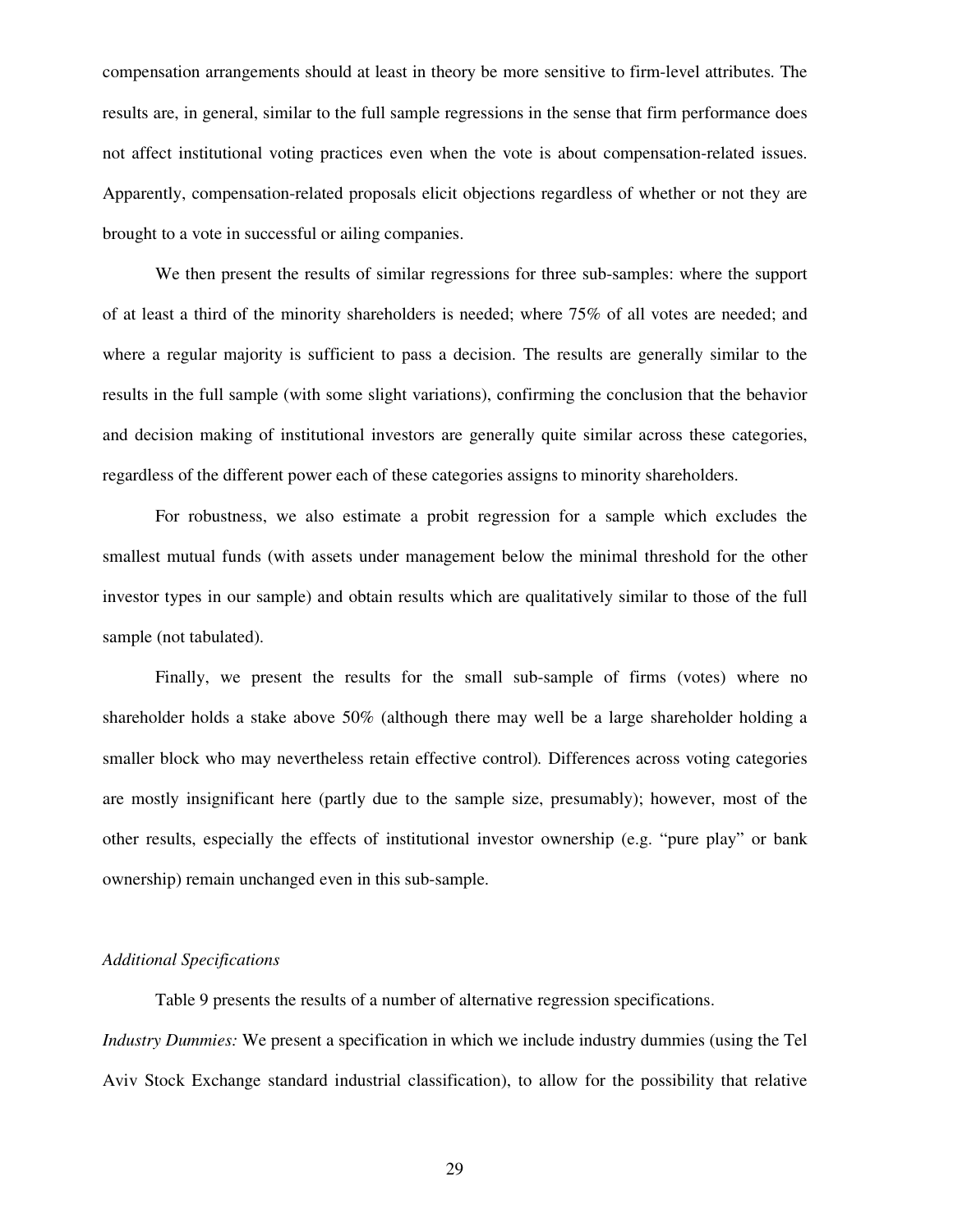performance (within an industry) might affect voting behavior (rather than absolute levels of performance), but find no evidence of that (Column 1).

*Vote-Specific Fixed Effects*: We examine a specification with over 1000 vote-specific fixed effects (and standard errors clustered at the vote level).<sup>32</sup> Nevertheless, the results are qualitatively similar to those in the main specification of Table 7 (with no vote-specific effects and where the standard errors are clustered at the firm level), implying that differences in the portfolios of different institutions are not the main driving force in explaining differences in voting behavior between them (Column 2).

# *Interaction Terms between "Pure Play" Institutions and Voting Categories.*

 We also examine a specification with interactions between "pure play" institutions and voting categories. The coefficients on the interaction terms correspond closely to the univariate statistics of Table 3 and suggest that, even controlling for other firm and institution-specific attributes, "pure play" investors are less likely to offer their support in compensation-related voting categories (especially 1A and 7), as well as in director elections (Category 3) and in Category 5 (charter amendments). For brevity, these results are not tabulated.

#### *Controlling for the Effect of Differences in Control and Cash Flow Rights*

 To further study the effect of business group affiliation, we examine a specification which includes a variable measuring, for each group-affiliated company, its location in the group pyramid, to see if the larger "wedges" between control and cash flow rights in the lower tiers affect voting; however, the effect of this variable is close to zero (the magnitudes of other coefficients remain unchanged, results not shown).

#### *Controlling for the Aggregate Equity Holdings of All Institutional Investors*

-

To the extent that institutional investors can coordinate their efforts, the aggregate equity stakes of all institutional investors in a firm may affect voting behavior.<sup>33</sup> However, when this

 $32$  Very different institution-specific reporting practices imply that vote-specific fixed effects have to be constructed manually by matching voting reports across institutions. Because of the complexity of this procedure, we do not use this specification in the main regression in Table 7.

<sup>&</sup>lt;sup>33</sup> See Strickland et al. (1996) for an interesting study of corporate governance and coordination across small shareholders in the United States.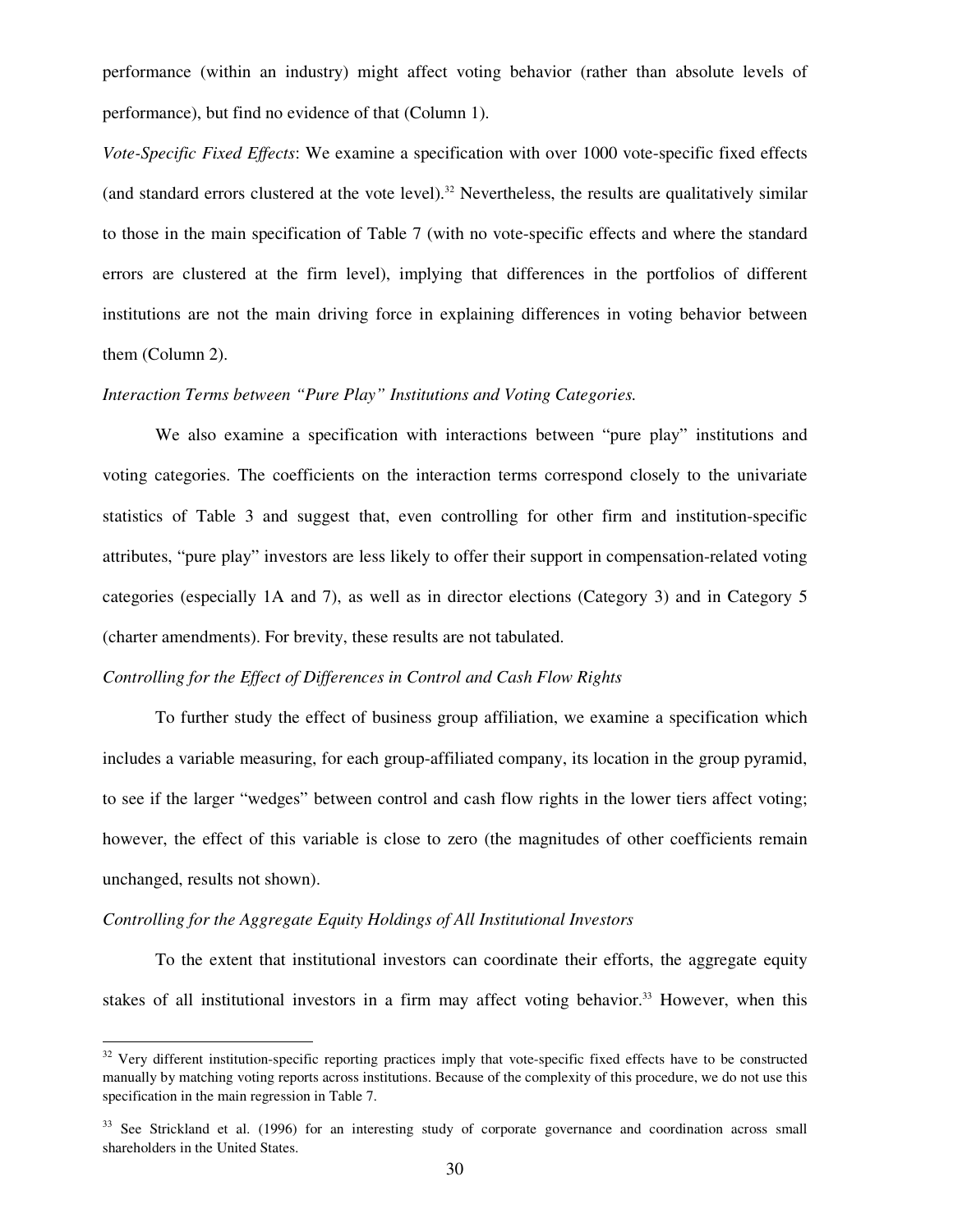variable is included in the regression it is found to be insignificant either because it is difficult (and illegal) for many institutions to coordinate their voting decisions or because, as noted above, data on the equity stakes of institutional investors are very noisy (Column 3).

#### *Mutual Funds vs. Other Types of Institutional Investors*

 Is it the case that mutual funds are more oriented towards short-term performance in comparison with pension funds and insurance companies? Are the differences between "pure play" and other investors driven by the short investment horizons of commercially owned mutual funds vs. long-term oriented pension funds? Although mutual funds do tend to vote FOR more often than other institutions (Table 2), when a mutual fund dummy is included in the probit regression its effect is insignificant whereas the other coefficients, and in particular, the coefficient on "pure play" investors, remain virtually identical to those of the main specification (and to those in Column 3 and are therefore not shown).

# *Logit instead of Probit Regressions*

 In Column 4 of Table 9 we present logit regression estimation instead of probit (logit estimates are allegedly less sensitive to extreme observations, for example, very large differences across institutions in size); the results, however, are virtually identical to those of the main probit specification.

#### *Joint Estimation of the Decision to Cast a Vote and the Decision to vote FOR/AGAINST*

 So far, we have treated the decision whether or not to participate in a vote at all (cast an active vote) and the decision whether or not to vote FOR as two separate and independent decisions. In practice, it is possible that institutions set up an overall strategy for their voting behavior at shareholder meetings, which includes both the decision whether or not to vote and the decision how to vote, if an active vote is cast. To address this possibility, we estimate, for all non-mutual fund institutions (where data are available on non-votes) a multinomial logit regression where the dependent variable takes the value zero if the institution decides not to cast an active vote; one if the institutions participates and casts a vote AGAINST vote; and two if the institution participates and casts a vote FOR. The results, reported in Columns 5 and 6 of Table 9, present joint estimation of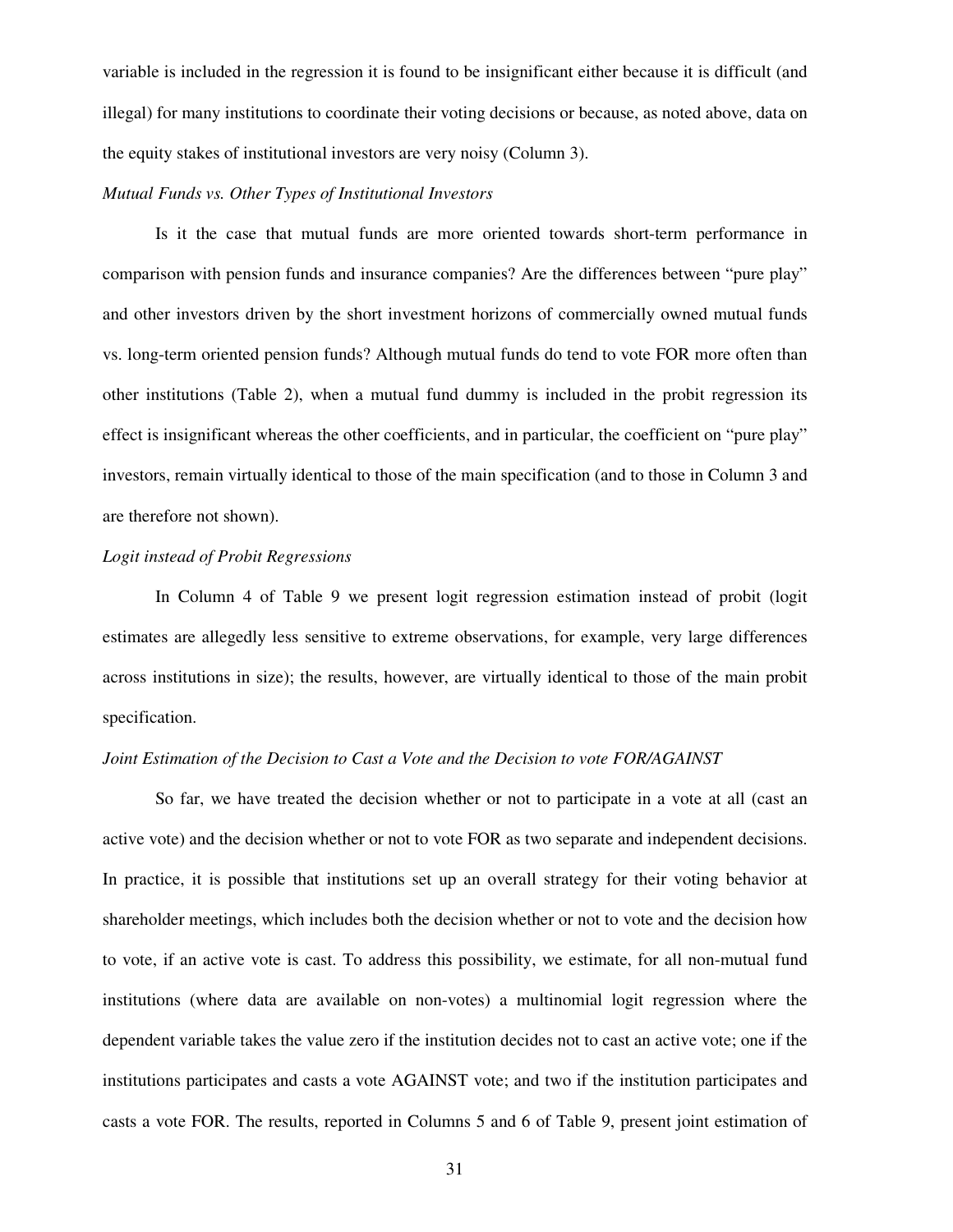the decision whether or not to participate in a vote and vote AGAINST vs. not participating at all (Column 5); and the decision whether or not to participate in a vote and vote FOR vs. not participating at all (Column 6). In general, the results are consistent with the findings reported so far where the decision whether to cast an active vote and the decision how to vote are analyzed separately.<sup>34</sup>

# "*Outrageous" and* "*Important" Proposals*

 $\overline{a}$ 

 In Israel, there are no publicly available IRRC-like recommendations which enable an easy classification of proposals into "good" and "bad" ones from the perspective of shareholder value.<sup>35</sup> Instead, we use a subjective classification of proposals in Categories 1A and 1B only (compensation to controlling shareholders and related party transactions). The procedure we use is as follows: two law students read the proposals and related material independently and mark the ones which they find "outrageous" (but not necessarily financially important, e.g. hiring the controlling shareholder's daughter to work at the firm) or the ones which involve, in their view, substantial amounts of money. We examine only proposals on which both students agree. However, the support rate on related-party transactions (Category 1B) which both students deem as material to shareholders (only 343 votes) is about 80%, not very far from the support rate in this category of votes in the full sample (78.2%, see Table 1). Similarly, support rates for "outrageous" compensation packages to the controlling shareholder and related family members (Category 1A) is about 37.5% (831 votes) vs. a 41% support rate in the full sample (Table 1). It may be the case that this "subjective" classification system is very imprecise; it may also be the case that voting patterns are not very sensitive to the importance of the proposal or to the extent to which an ordinary shareholder would find it "outrageous."

 $34$  For example, the coefficients on Category 1A are positive in both Column 5 and Column 6, reflecting the fact that votes in this category are highly attended, but also indicating that support rates in this category tend to be low (the coefficient is larger in Column 5, suggesting that a decision to participate and vote AGAINST is more likely than a decision to participate and vote FOR in Column 6). Similarly, bank and insurance affiliated institutions are associated with active participation in votes (positive coefficients in both columns), and with a relatively low support rates (larger coefficients in Column 5).

<sup>&</sup>lt;sup>35</sup> See Schoar and Washington (2010) for a recent example of the use of IRC recommendations to evaluate the quality of proposals brought to a vote at shareholder meetings.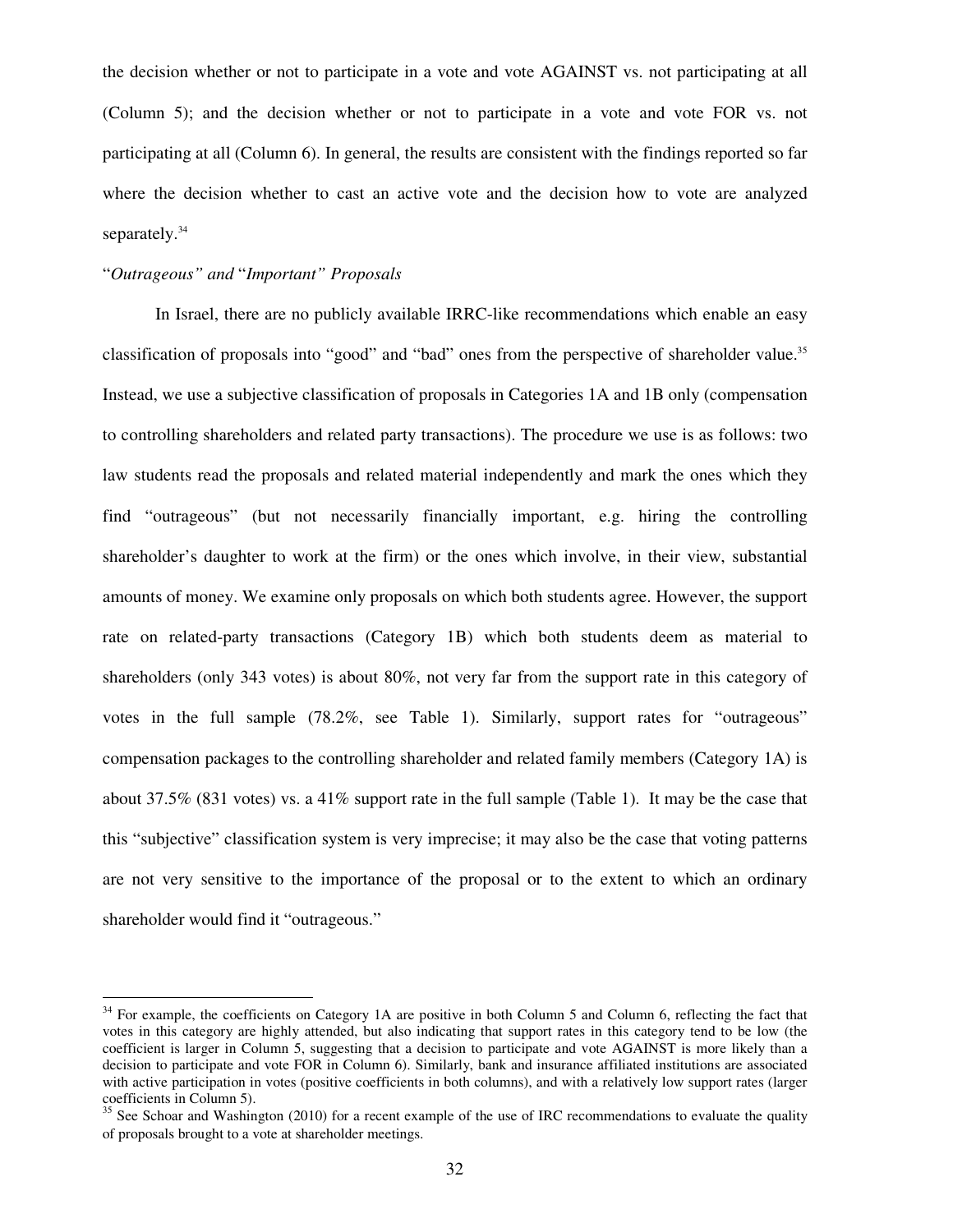# **VI. Concluding Remarks**

Israeli law has put in place several legal mechanisms designed to encourage institutional investor activism and to protect minority shareholders. Do these mechanism work? Are the legal requirements to subject certain corporate decisions to a vote of "disinterested" minority shareholders sufficient to prevent minority shareholder expropriation?

This study cannot provide definitive answers to these questions. The conclusions that we can draw from the analysis, however, are not encouraging: Institutional investors tend to be active primarily when legally required to do so; they often fail to use the power that Israeli law grants to minority shareholders (most notably in the case of outside director elections). When they do vote, institutional investors tend to vote AGAINST in proposals related to compensation issues, even when it is clear that they cannot influence outcomes. Moreover, firm performance plays no consistent role in determining the voting strategies of institutional investors, and neither does the required majority (the legal power of minority shareholders). By contrast, proxies for conflicts of interest do seem to have a consistent effect on voting in many of the empirical experiments presented in this study. One possible policy implication of these findings could be that the removal of potential conflicts of interest may be a relatively effective way of inducing institutional investor involvement in corporate governance, whereas further measures to empower the minority may not bring about considerable improvement.

The results of the present study raise a variety of yet unanswered questions. For example, how do companies decide on the timing at which proposals are brought to a vote? Do outcomes depend on "bundling" of different issues together? Do dramatic changes in firm performance over time affect the voting behavior of institutional investors? Do firms which are subject to institutional investor activism (e.g. in the form of more AGAINST votes) improve their performance subsequently? Do "active" institutions attract more funds and/or offer higher returns to their investors? Do institutions have and use alternative corporate governance channels such as "exit"? If so, what determines their decision whether or not to be an active investor or to sell the stocks? And if institutional investors do sell a significant part of their equity stakes in a company, does this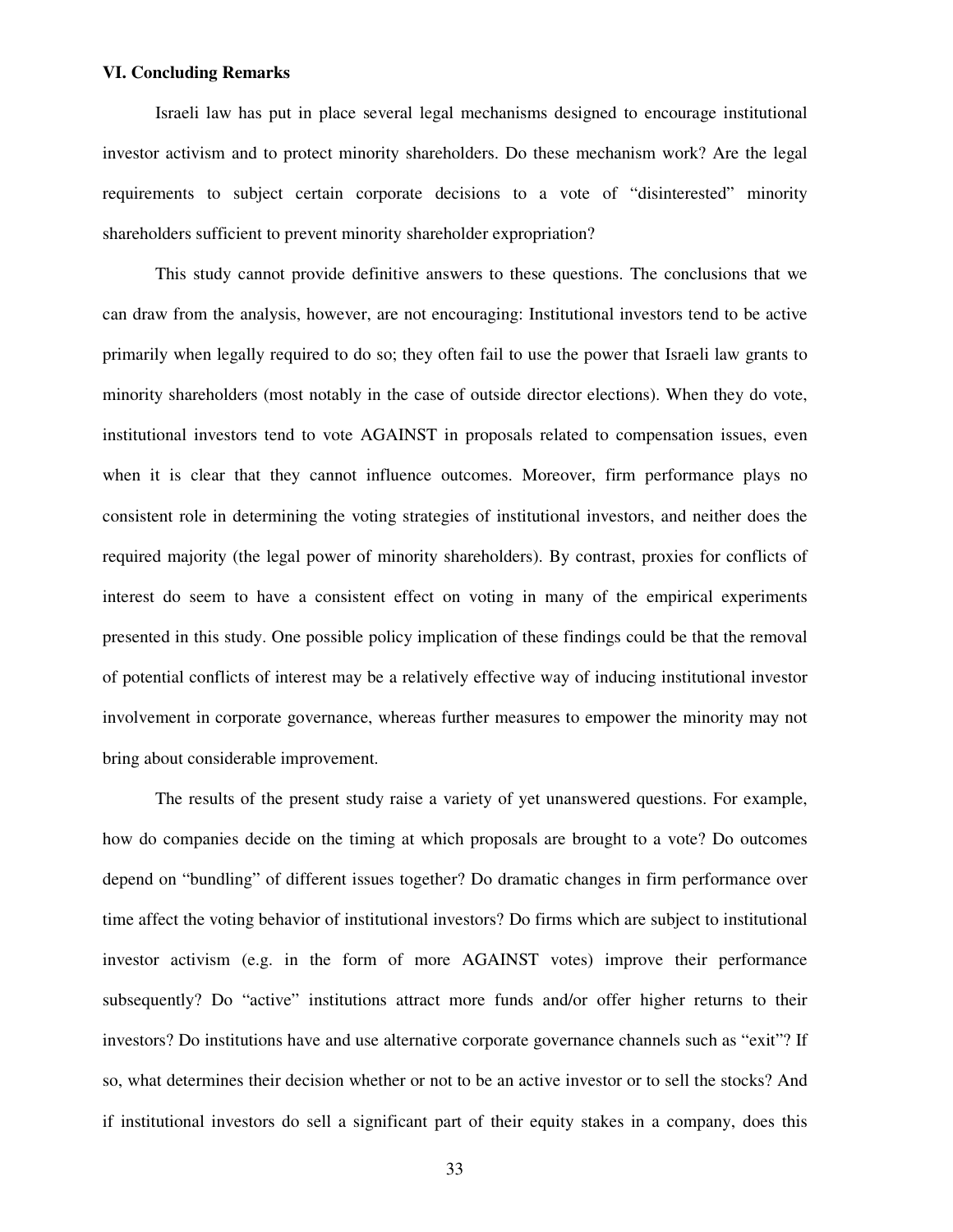constitute a bad signal to which other investors respond? We hope to address some of these issues

in future research.

# **Bibliography**

Alexander, Cindy R., Mark A. Chen, Duane J. Seppi and Chester S. Spatt (2009), "The Role of Advisory Services in Proxy Voting," NBER Discussion Paper No. 15143.

Amzaleg, Yaron, Uri Ben Zion, and Aharon Rosenfeld (2007), "On the Duty of Care of Institutional Investors: Evidence on Participation of Mutual Fund Managers in Shareholders Meetings in Israel," *Advances in Financial Economics*, 12, 75-90.

Amzaleg, Yaron, Uri Ben Zion, and Aharon Rosenfeld (2009), "On the Role of Institutional Investors in Corporate Governance: Evidence from Voting of Mutual Funds in Israel," *Advances in Financial Economics*, 13, 197-215.

Ashraf, Rasha and Narayanan Jayaraman (2007), "Determinants and Consequences of Proxy Voting by Mutual Funds on Shareholder Proposals," unpublished manuscript, Georgia Tech.

Ashraf, Rasha, Narayanan Jayaraman, and Ryan E. Harley, Jr., (2009), "Conflict of interestss and Mutual Fund Proxy Voting: Evidence from Shareholder Proposals on Executive Compensation," unpublished manuscript, Georgia Tech.

Bebchuk, Lucian and Assaf Hamdani (2009), "The Elusive Quest for Global Governance Standards," *University of Pennsylvania Law Review*, 157, 1263-1317.

Becht, Marco, Julian Franks, Colin Mayer, and Stefano Rossi (2009), "Returns to Shareholder Activism Evidence from a Clinical Study of the Hermes U.K. Focus Fund," *Review of Financial Studies*, 22, 3093-3129.

Bharath, Sreedhar, Sudarshan Jayaraman and Venky Nagar (2010) "Exit as Governance: An Empirical Analysis," unpublished manuscript, Arizona State University.

Black, Bernard (1992), "Agents Watching Agents: The Promise of Institutional Investor Voice," *UCLA Law Review*, 39, 811-888.

Black, Bernard (1998), "Shareholder Activism and Corporate Governance in the United States," In: Peter Newman (Editor), *The New Palgrave Dictionary of Economics and the Law*, McMillan Press, New York.

Black, Bernard and Reinier Kraakman (1996), "A Self-Enforcing Model of Corporate Law*,*" *Harvard Law Review* 109, 1911-1982.

Brickley, James, Ronald Lease, and Clifford Smith (1988), "Ownership Structure and Voting on Anti-takeover Amendments," *Journal of Financial Economics* 20, 267–291.

Brickley, James, Ronald C. Lease, and Clifford Smith (1994), "Corporate Voting: Evidence from Charter Amendment Proposals," *Journal of Corporate Finance* 1, 5–31.

Burns, Natasha, Simi Kedia, and Marc Lipson (2010), "Institutional Ownership and Monitoring: Evidence from Financial Misreporting," *Journal of Corporate Finance* 16, 443–455.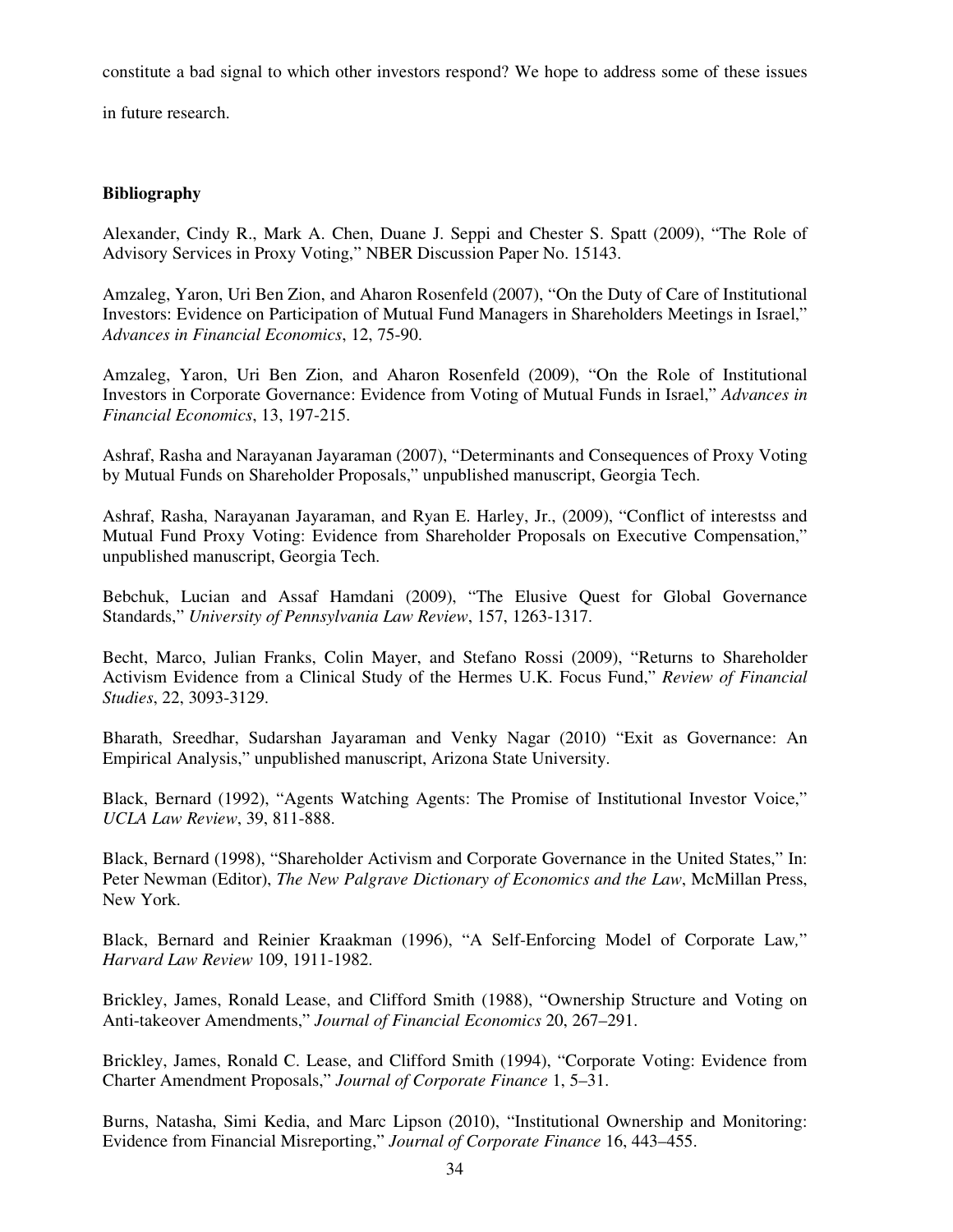Carelton, William, James Nelson, and Michael Weisbach (1998), "The Influence of Institutions on Corporate Governance through Private Negotiations: Evidence from TIAA-CREF," *Journal of Finance* 53, 1335-1362.

Cai, Jie, Jacqueline L. Garner, and Ralph A. Walkling (2009), "Electing Directors," *Journal of Finance*, 64, 2389-2421.

Chen, Xia, Jarrad Hartford, and Kay Li (2007), "Monitoring: Which Institutions Matter?" *Journal of Financial Economics* 86, 279-305.

Choi, Woong-Youl and Sung-Hoon Cho (2003), "Shareholder Activism in Korea: An Analysis of PSPD's Activities," *Pacific Basin Finance Journal* 11, 349-363.

Cremers, Martijn and Roberta Romano (2009), "Institutional Investors and Proxy Voting On Compensation Plans: The Impact of the 2003 Mutual Fund Voting Disclosure Regulation," NBER Discussion Paper No. 15449.

Davis, Gerald and Han Kim (2007) "Business Ties and Proxy Voting by Mutual Funds," *Journal of Financial Economics* 85, 552-570.

De Jong, Abe, Gerard Mertens, and Peter Roosenboom (2006), "Shareholders' Voting at General Meetings: Evidence from the Netherlands," *Journal of Management and Governance* 10, 353-380.

Djankov, Simeon, Rafael La Porta, Florencio Lopez de Silanes and Andrei Shleifer (2008), "The Law and Economics of Self Dealing," *Journal of Financial Economics* 88, 430-465.

Edmans, Alex, and Gustavo Manso (2010), "Governance through Trading and Intervention: A Theory of Multiple Blockholders," unpublished manuscript, University of Pennsylvania.

Enriques, Luca, Gerard Hertig and Hideki Kanda (2009), "Related-Party Transaction," in Reinier Kraakman et. al (eds.), *The Anatomy of Corporate Law: A Comparative and Functional Approach* (Oxford University Press, Oxford and New York).

Faccio, Mara and Larry Lang (2002), "The Ultimate Ownership of Western European Corporations," *Journal of Financial Economics*, 65, 365-395.

Ferreira, Miguel, Paul Laux, and Garen Markarian (2008), "Institutional Trading, Information and Executive Compensation," unpublished manuscript, Universidade Nova de Lisboa.

Fry, Elizabeth (2009), "Too Many Shareholders Not Voting, Asian Trade Body Says," *Financial Times*, July 12.

Giannetti, Mariassunta and Luc Laeven (2009), "Pension Reform, Ownership Structure, and Corporate Governance: Evidence from Sweden," *Review of Financial Studies* 22, 4091-4127.

Gillan, Stuart and Laura Starks (2000), "Corporate Governance Proposals and Shareholder Activism: The Role of Institutional Investors," *Journal of Financial Economics* 57, 275-305.

Gillan, Stuart and Laura Starks (2003), "Corporate Governance, Corporate Ownership, and the Role of Institutional Investors: A Global Perspective," *Journal of Applied Corporate Finance* 13, 4-22

Gillan, Stuart L. and Laura T. Starks (2007), "The Evolution of Shareholder Activism in the United States," *Journal of Applied Corporate Finance,* 19, 55-73.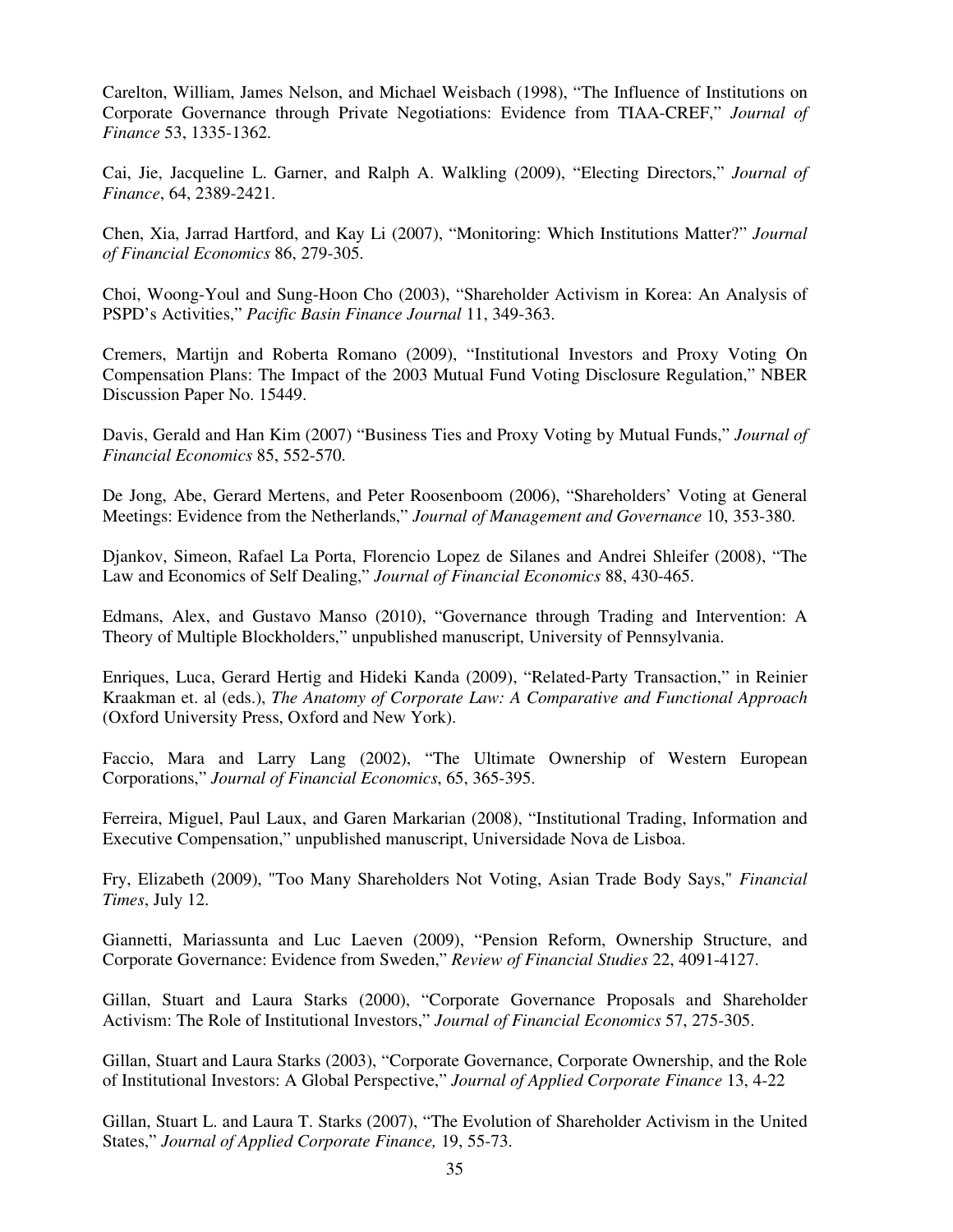Gilson, Ronald (2006), "Controlling Shareholders and Corporate Governance: Complicating the Comparative Taxonomy," *Harvard Law Review* 119, 1641-1679.

Gilson, Ronald and Jeffrey Gordon (2003), "Controlling Controlling Shareholders: New Limits on the Operate, Sale of Control, and Freeze Out Alternatives," *University of Pennsylvania Law Review* 152, 785-843.

Gomez-Mejia, Luis R., Martin Larraza-Kintana and Marianna Mikri (2003), "The Determinants of Executive Compensation in Family-Controlled Public Corporations," *The Academy of Management Journal*, 46, 226-237.

Goshen, Zohar (2003), "The Efficiency of Controlling Corporate Self-Dealing: Theory Meets Reality," *California Law Review* 91, 393-438.

Hartzell, Jay and Laura Starks (2003), "Institutional Investors and Executive Compensation," *Journal of Finance* 58, 2351-2374

Khanna, Tarun and Yishay Yafeh (2007), "Business Groups in Emerging Markets: Paragons or Parasites?" *Journal of Economic Literature* 45, 331-373.

La Porta, Rafael, Florencio Lopez de Silanes, Andrei Shleifer, and Robert Vishny (1998), "Law and Finance," *Journal of Political Economy* 106, 1113-1155.

La Porta, Rafael, Florencio Lopez de Silanes, and Andrei Shleifer (2006), "What Works in Securities Laws," *Journal of Finance* 61, 1-32.

Listokin, Yair (2009), "If You Give Shareholders Power, Do They Use It? An Empirical Analysis", unpublished manuscript, Yale Law School.

Matvos, Gregor and Michael Ostrovsky (2008), "Cross-ownership, Returns, and Voting in Mergers," *Journal of Financial Economics* 89, 391–403

Matvos, Gregor and Michael Ostrovsky (2009), "Heterogeneity and Peer Effects in Mutual Fund Proxy Voting," forthcoming, *Journal of Financial Economics*.

Maug, Ernst, and Kristian Rydkvist (2009), "Do Shareholders Vote Strategically? Voting Behavior, Proposal Screening, and Majority Rules," *Review of Financial Studies* 13, 47-79.

Maury, Benjamin and Anete Pajuste (2005), "Multiple Shareholders and Firm Value," *Journal of Banking and Finance*, 29, 1813-1834.

McCahery, Joseph, Zacharias Sautner, and Laura Starks (2008), "Behind the Scenes: The Corporate Governance Preferences of Institutional Investors," unpublished manuscript, University of Texas at Austin.

Morck, Randall, Daniel Wolfenzon and Bernard Yeung (2005), "Corporate Governance, Economic Entrenchment, and Growth," *Journal of Economic Literature*, Vol. 43, 657-722.

Morgan, Angela, Annette Poulsen, Jack Wolf, and Tina Yang (2009), "Mutual Funds as Monitors: Evidence from Mutual Fund Voting," unpublished manuscript, University of Georgia.

Ng, Lillian, Qinghai Wang, and Nataliya Zaiats (2009), "Firm Performance and Mutual Fund Voting," *Journal of Banking and Finance*, Vol. 33, 2207-2217.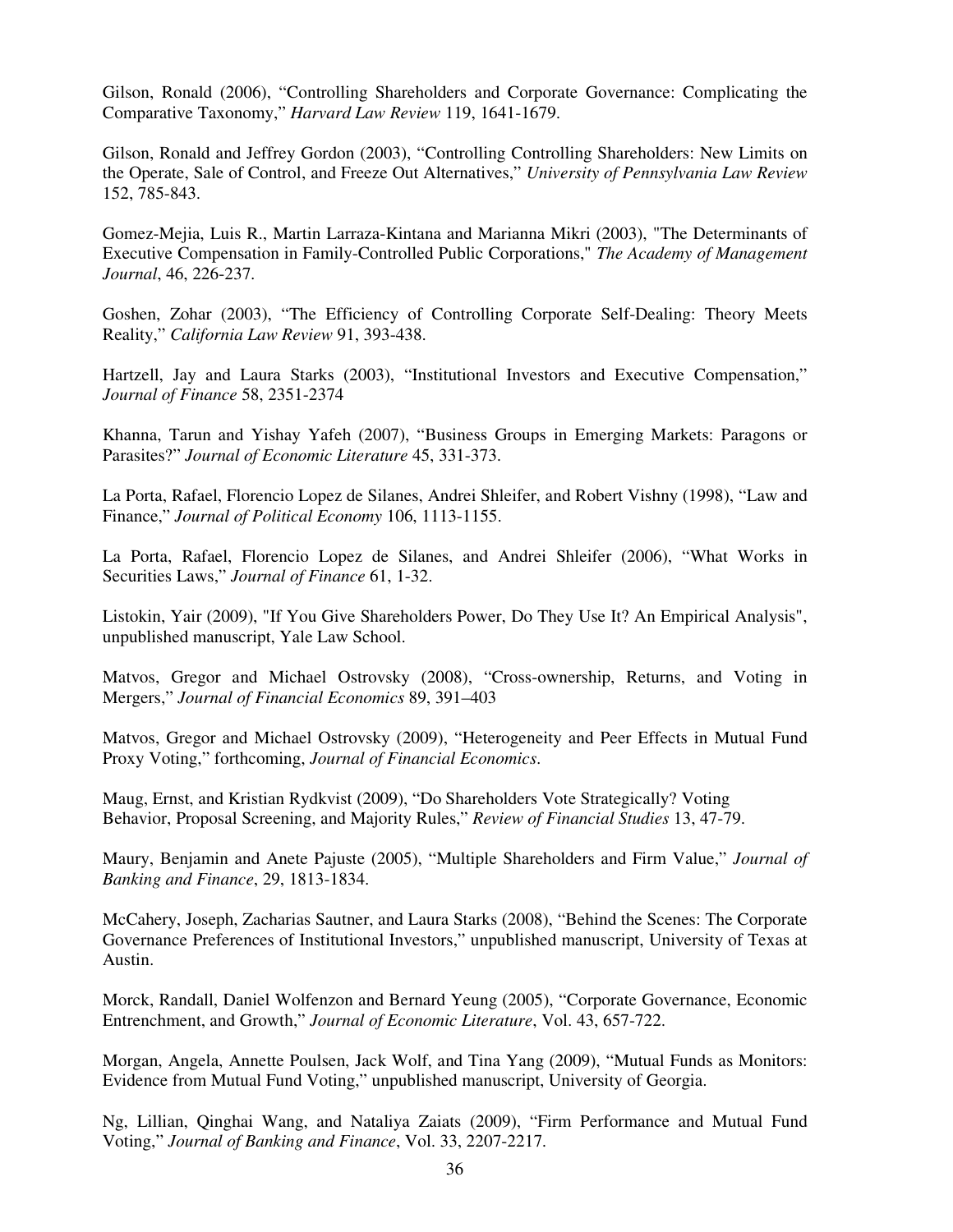Norden, Lars and Therese Strand (2008), "Shareholder Activism among Portfolio Managers Rational Decisions or 15 Minutes of Fame?" unpublished manuscript, Stockholm University.

OECD (2009), *Guide on Fighting Abusive Related-party Transactions in Asia* (Corporate Governance Series, Paris).

Rothberg, Burton and Steven Lillien (2006), "Mutual Funds and Proxy Voting: New Evidence on Corporate Governance," *Journal of Business and Technology Law* 1, 157-184.

Schoar, Antoinette, and Ebonya Washington (2010), "Are the Seeds of Bad Governance Sown in Good Times?" unpublished manuscript, MIT.

Strickland, Deon, Kenneth Wilesb and Marc Zenner (1996), "A Requiem for the USA: Is Small Shareholder Monitoring Effective?" *Journal of Financial Economics*, 40, 319-338.

Sullivan, Ruth (2010), "UK Seen as Model for Stewardship Guidelines," *Financial Times*, August 1.

Taub, Jennifer S. (2009), "Able but Not Willing: The Failure of Mutual Fund Advisers to Advocate for Shareholders' Rights," *Journal of Corporation Law* 34, 101-151

United States Securities and Exchange Commission (2003) "Disclosure of Proxy Voting Policies and Proxy Voting Records by Registered Management Investment Companies," Release No.8188 (January 31).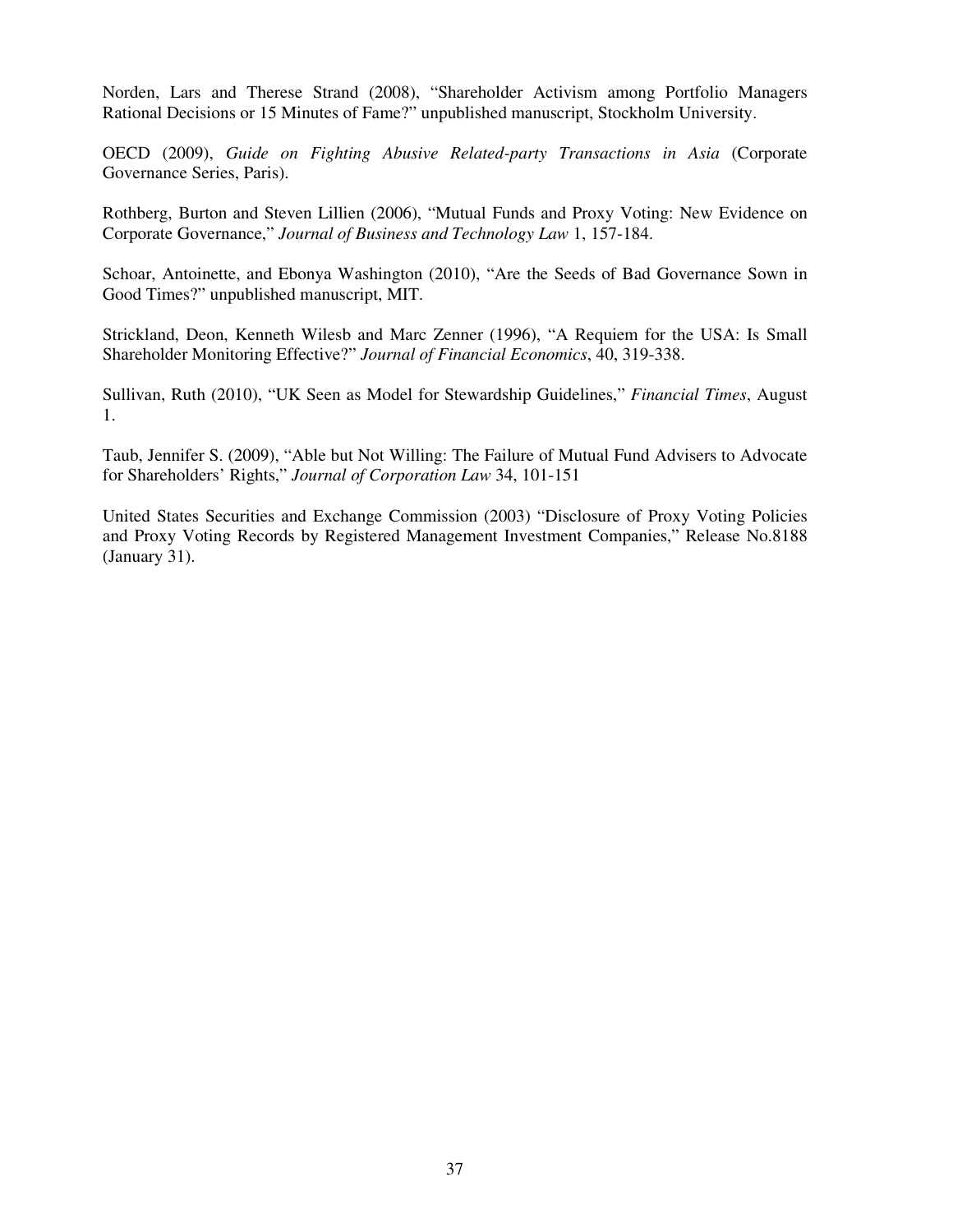# **Table 1 – Voting Categories**

|                | Definition/Required<br>Majority/Duty to Vote                                                                                                                                  | Explicit<br>Duty<br>to Vote? | Required<br>Majority                                    | $\%$<br>FOR/<br><b>AGAINST</b><br>votes out of<br>all votes <sup>a</sup> | $\overline{\%}$<br><b>FOR</b><br>Votes | $\overline{\%}$<br>Proposals<br>Adopted <sup>b</sup> | # FOR/<br><b>AGAINST</b><br>votes |
|----------------|-------------------------------------------------------------------------------------------------------------------------------------------------------------------------------|------------------------------|---------------------------------------------------------|--------------------------------------------------------------------------|----------------------------------------|------------------------------------------------------|-----------------------------------|
|                | Full Sample                                                                                                                                                                   |                              |                                                         | 57.2                                                                     | 67.5                                   | 97.8                                                 | 15,475                            |
| Category<br>1A | Direct or indirect self-dealing by<br>controlling shareholders -<br>compensation related                                                                                      | Yes                          | $1/3$ of<br>disinterested<br>(minority)<br>shareholders | 90.7                                                                     | $41.\overline{0}$                      | 92.6                                                 | 1,401                             |
| Category<br>1B | Direct or indirect self-dealing by<br>controlling shareholders - related<br>party transactions                                                                                | Yes                          | $1/3$ of<br>disinterested<br>(minority)<br>shareholders | 90.6                                                                     | 78.2                                   | 98.7                                                 | 2,421                             |
| Category 2     | Waivers of the duty of care,<br>liability insurance, and<br>indemnification when the<br>beneficiaries of such measures<br>include the controlling<br>shareholders             | Yes                          | $1/3$ of<br>disinterested<br>(minority)<br>shareholders | 92.5                                                                     | 67.4                                   | 96.2                                                 | 3,087                             |
| Category 3     | Electing "outside directors"                                                                                                                                                  | No                           | $1/3$ of<br>disinterested<br>(minority)<br>shareholders | 12.2                                                                     | 78.0                                   | 99.1                                                 | 227                               |
| Category 4     | CEO/Chairperson unification                                                                                                                                                   | N <sub>o</sub>               | $2/3$ of<br>disinterested<br>(minority)<br>shareholders | 92.1                                                                     | 74.8                                   | 95.9                                                 | 329                               |
| Category 5     | Charter amendments                                                                                                                                                            | N <sub>o</sub>               | 75%<br>supermajority                                    | 80.2                                                                     | 59.1                                   | 97.0                                                 | 856                               |
| Category 6     | Certain reorganizations                                                                                                                                                       | No                           | 75%<br>supermajority                                    | 91.3                                                                     | 91.3                                   | 98.3                                                 | 115                               |
| Category 7     | Executive compensation for<br>professional managers or directors                                                                                                              | Yes                          | Regular<br>majority                                     | 89.8                                                                     | 55.6                                   | 99.7                                                 | 2,589                             |
| Category 8     | Liability waivers, liability<br>insurance, and indemnification for<br>directors or officers who are not<br>related to the controlling<br>shareholders                         | Yes                          | Regular<br>majority                                     | 91.9                                                                     | 73.4                                   | 98.4                                                 | 1,221                             |
| Category 9     | Electing directors and auditors                                                                                                                                               | No                           | Regular<br>majority                                     | 6.3                                                                      | 89.1                                   | 99.7                                                 | 349                               |
| Category<br>10 | Compensation plans for board<br>members                                                                                                                                       | N <sub>o</sub>               | Regular<br>majority                                     | 64.2                                                                     | 58.0                                   | 98.7                                                 | 720                               |
| Category 0     | All other proposals (e.g. various<br>charter and bylaw amendments,<br>increasing the firm's authorized<br>capital, ratifying dividends,<br>employee stock options plans etc.) | $\rm No$                     | Regular<br>majority                                     | 43.1                                                                     | 83.1                                   | 99.5                                                 | 2,160                             |
|                | All categories where the support a<br>1/3 of minority shareholders is<br>needed (Categories 1-4)                                                                              |                              |                                                         | 76.5                                                                     | 66.6                                   | 96.5                                                 | 7,465                             |
|                | All categories where a 75%<br>support is needed (Categories 5-6)                                                                                                              |                              |                                                         | 81.4                                                                     | 62.9                                   | 97.2                                                 | 971                               |
|                | All categories where a regular<br>majority is needed (all others)                                                                                                             |                              |                                                         | 44.3                                                                     | 69.1                                   | 99.3                                                 | 7,039                             |

a – Statistics in this column refer to institutional investors other than mutual funds for which data on non votes are not available; b – Statistics in this column refer to cases where a resolution was adopted (there is a small number of proposals which were postponed or where the outcome is unknown.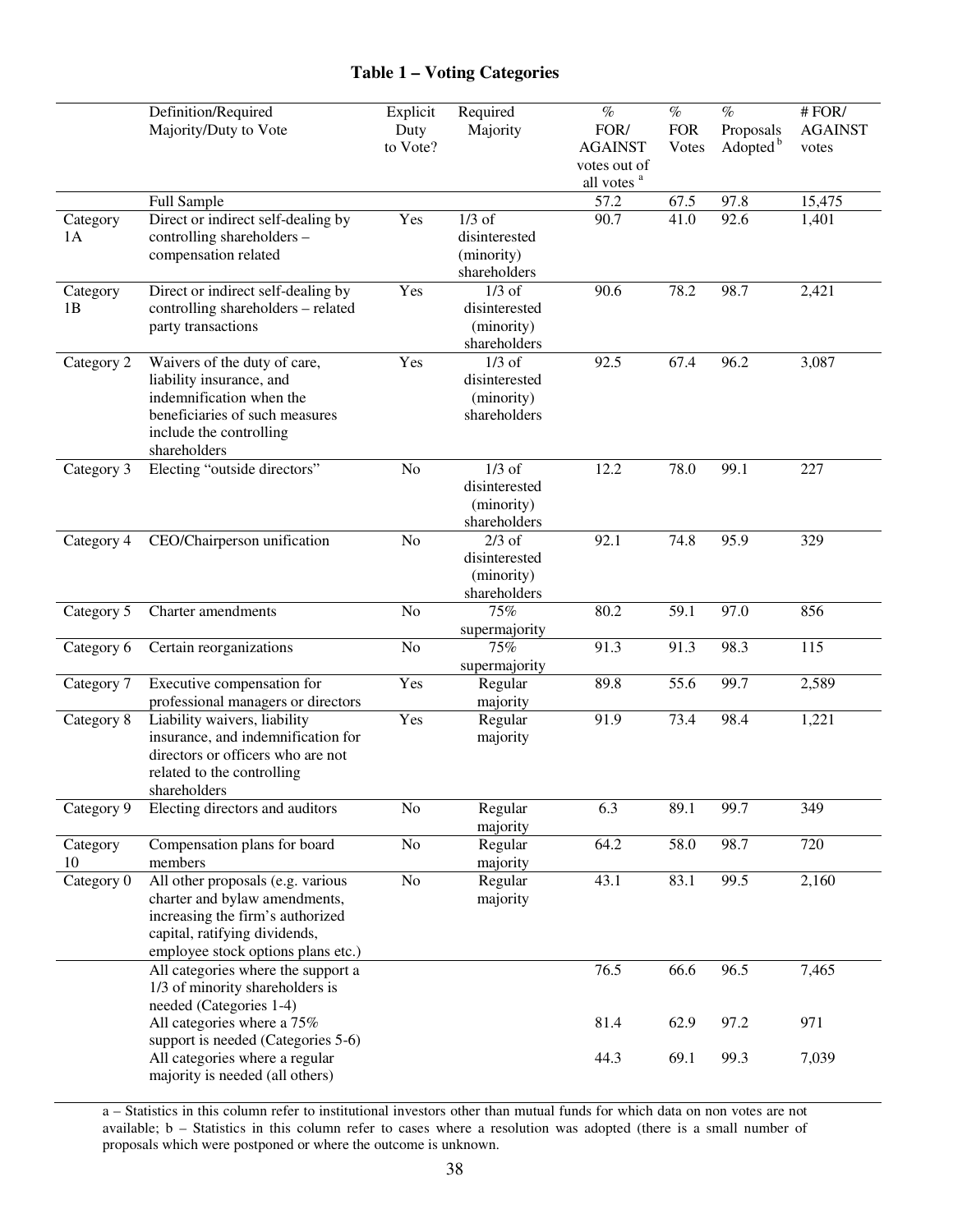| Definition<br>(No. of)<br>institutions)                                                              | Mean<br>equity<br>stake<br>$(\%)$ | $\overline{\mathcal{O}_{\!\!O}}$<br><b>FOR</b><br>votes | Size<br>(mean<br>value of<br>assets<br>under<br>mngmnt,<br>million<br>2005<br>NIS) | $%$ of all<br>assets<br>managed by<br>institutions<br>in this<br>category | No. of<br>bank-<br>affiliated | No. of<br>insurance<br>affiliated | No. with<br>affiliated<br>underwriter | No. of<br>publicly<br>traded | No. of<br>non-<br>bank<br>group-<br>affiliated | No.<br>of<br>Votes<br>$(\%$ of total) |
|------------------------------------------------------------------------------------------------------|-----------------------------------|---------------------------------------------------------|------------------------------------------------------------------------------------|---------------------------------------------------------------------------|-------------------------------|-----------------------------------|---------------------------------------|------------------------------|------------------------------------------------|---------------------------------------|
| Type 1:<br>Government-<br>controlled<br>Pension Funds<br>(5)                                         | 0.25                              | 64.2                                                    | 20,319                                                                             | 15.7                                                                      | $\boldsymbol{0}$              | $\boldsymbol{0}$                  | $\boldsymbol{0}$                      | $\boldsymbol{0}$             | $\boldsymbol{0}$                               | 747<br>$(4.8\%)$                      |
| Type 2:<br>Employee-<br>owned,<br>Enterprise-<br>specific<br>Pension or<br>Provident<br>Funds $(13)$ | $0.18\,$                          | 57.3                                                    | 1,836                                                                              | 3.7                                                                       | $\boldsymbol{0}$              | $\boldsymbol{0}$                  | $\boldsymbol{0}$                      | $\boldsymbol{0}$             | $\boldsymbol{0}$                               | 1,812<br>(11.7%)                      |
| Type 3:<br><b>Mutual Funds</b><br>(44)                                                               | 0.36                              | 70.6                                                    | 4,271                                                                              | 29.0                                                                      | 13                            | 6                                 | 27                                    | 22                           | $\overline{4}$                                 | 7,276<br>(47%)                        |
| Type 4:<br>Pension and<br>Provident<br>Funds<br>(29)                                                 | 0.38                              | 67.2                                                    | 11,560                                                                             | 51.7                                                                      | $\overline{4}$                | 17                                | 18                                    | $21\,$                       | $\mathfrak s$                                  | 5,640<br>$(36.5\%)$                   |
| All<br>(91)                                                                                          | 0.35                              | 67.5                                                    | 7,128                                                                              | 100.0                                                                     | 17                            | 23                                | 45                                    | 43                           | 9                                              | 15,475<br>$(100\%)$                   |

# **Table 2: Institutional Investor Types (mutually exclusive)**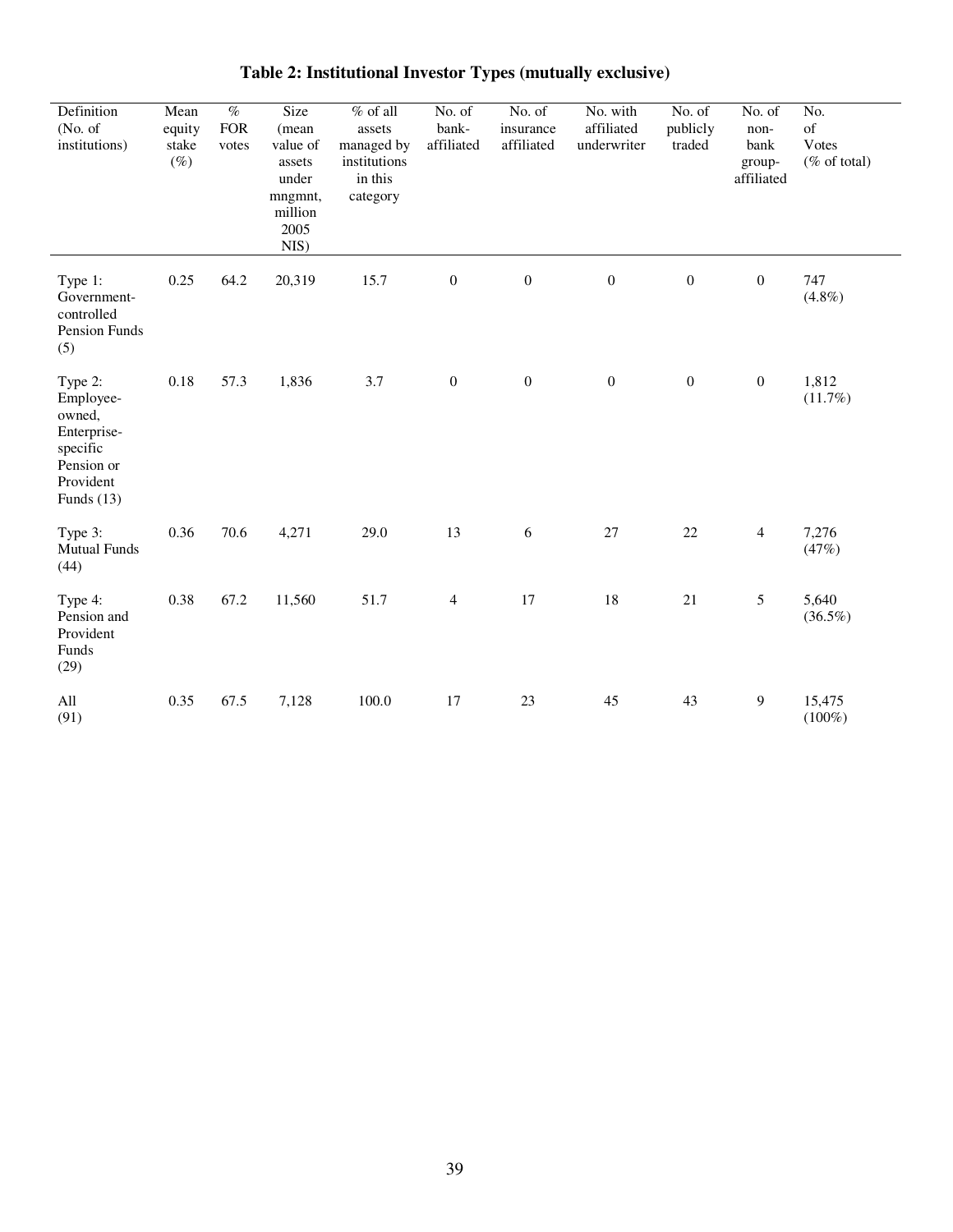# **Table 3: Support Rates of "Pure Play" vs. Institutions with**

# **Commercial Interests by Category**

All the category-specific differences are statistically significant expect for the differences in categories 0 and 6.

| Category                                                        | "Pure Play"<br><b>Institutions</b><br>(Types 1 and 2)<br>% of FOR Votes | <b>Institutions with</b><br><b>Commercial Interests</b><br>(Types 3 and 4)<br>% of FOR Votes |
|-----------------------------------------------------------------|-------------------------------------------------------------------------|----------------------------------------------------------------------------------------------|
|                                                                 |                                                                         |                                                                                              |
| Full Sample                                                     | 59.3 (N=2,559)                                                          | 69.1 $(N=12,916)$                                                                            |
| $\boldsymbol{0}$                                                | 82.7                                                                    | 85.0                                                                                         |
| 1A                                                              | 22.2                                                                    | 43.6                                                                                         |
| 1B                                                              | 73.3                                                                    | 79.2                                                                                         |
| $\overline{2}$                                                  | 59.8                                                                    | 68.8                                                                                         |
| 3                                                               | 41.9                                                                    | 86.4                                                                                         |
| $\overline{4}$                                                  | 53.5                                                                    | 80.0                                                                                         |
| 5                                                               | 41.2                                                                    | 63.2                                                                                         |
| 6                                                               | 92.3                                                                    | 91.2                                                                                         |
| $\tau$                                                          | 40.8                                                                    | 58.7                                                                                         |
| $8\,$                                                           | 68.5                                                                    | 74.3                                                                                         |
| 9                                                               | 70.4                                                                    | 92.5                                                                                         |
| 10                                                              | 51.4                                                                    | 59.6                                                                                         |
| "Close Call Votes" (with<br>support rates of 30-60%,<br>$N=992$ | 37.8                                                                    | 48.9                                                                                         |
| Rejected Proposals<br>$(N=350)$                                 | 9.5                                                                     | 19.5                                                                                         |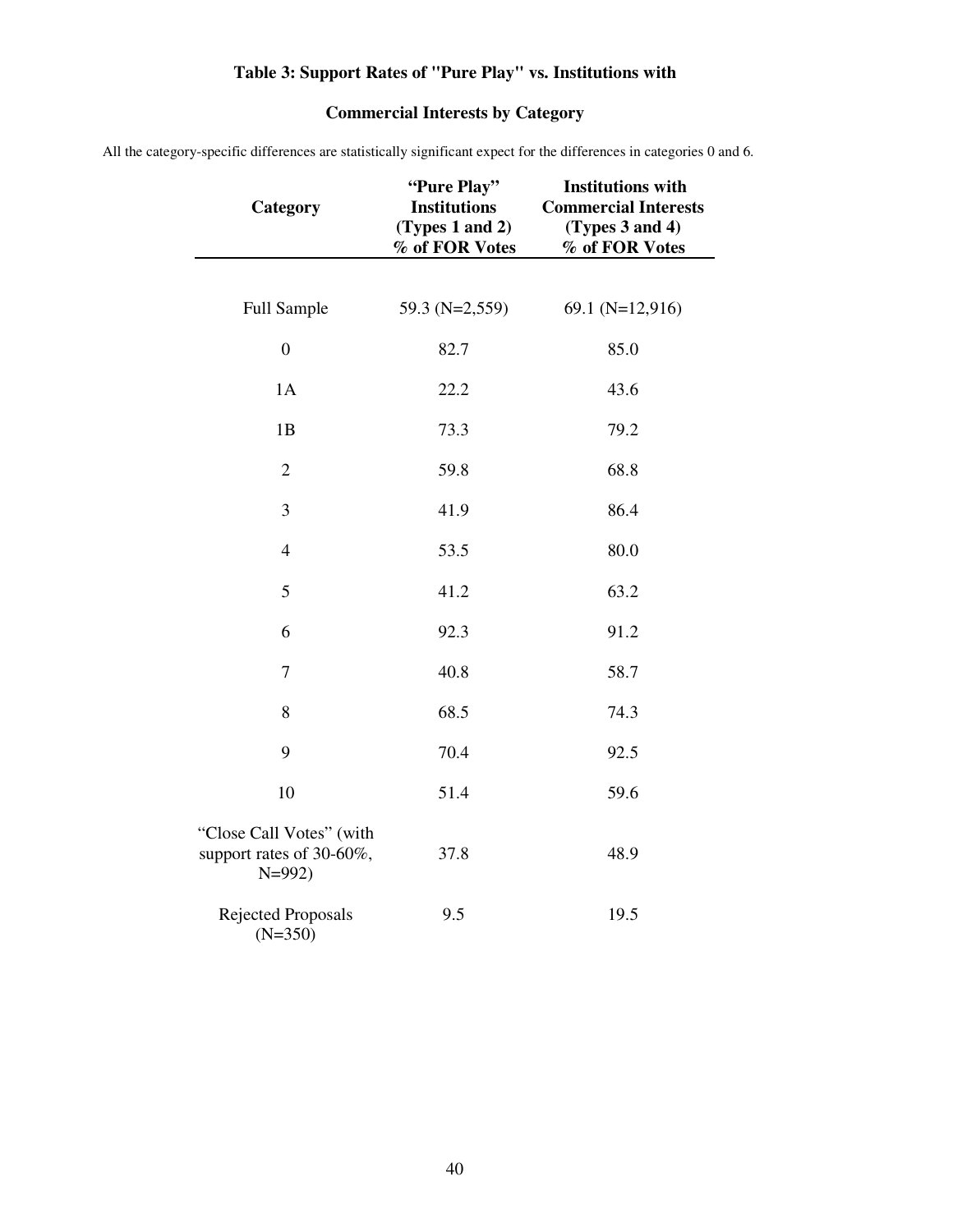|                                                                                  | No. of<br>Institutions<br>(votes) | $\%$<br>of FOR<br>votes | Average Size<br>(assets under<br>management,<br>million 2005 NIS) | No. of<br>Bank-<br>affiliated | No. of<br>Insurance<br>affiliated | No. with<br>affiliated<br>underwriter | No.<br>publicly<br>traded | No. of non-<br>bank group-<br>affiliated<br>institutions |
|----------------------------------------------------------------------------------|-----------------------------------|-------------------------|-------------------------------------------------------------------|-------------------------------|-----------------------------------|---------------------------------------|---------------------------|----------------------------------------------------------|
| Bank-affiliated<br>Institutions                                                  | 17<br>(2, 424)                    | 55.0                    | 10,438                                                            | N/A                           | $\mathbf{0}$                      | $\overline{12}$                       | $\overline{12}$           | $\mathbf{0}$                                             |
| All non-bank<br><b>Institutional investors</b><br>with business activities       | 55<br>(10, 321)                   | 72.4                    | 6,554                                                             | $\boldsymbol{0}$              | 23                                | 45                                    | 43                        | 8                                                        |
| Insurance-affiliated<br>Institutions                                             | 23<br>(5,035)                     | 66.5                    | 10,728                                                            | $\boldsymbol{0}$              | N/A                               | 17                                    | 22                        | 6                                                        |
| Non-bank institutions<br>with an Affiliated<br>Underwriter                       | 34<br>(6.961)                     | 73.0                    | 6,742                                                             | $\boldsymbol{0}$              | 17                                | N/A                                   | 23                        | 6                                                        |
| Non-bank publicly-<br>traded Institutions                                        | 31<br>(7, 138)                    | 71.7                    | 8,586                                                             | $\boldsymbol{0}$              | 22                                | 23                                    | N/A                       | 7                                                        |
| Non-bank group-<br>affiliated Institutions                                       | $\,8\,$<br>(1, 429)               | 72.6                    | 15,437                                                            | $\boldsymbol{0}$              | 6                                 | 6                                     | $\tau$                    | N/A                                                      |
| Non-"pure play"<br>Institutions with none<br>of the above business<br>activities | 13<br>(1,807)                     | 71.4                    | 4,810                                                             | $\boldsymbol{0}$              | $\mathbf{0}$                      | $\overline{0}$                        | $\mathbf{0}$              | $\overline{0}$                                           |

# **Table 4: Institutional Investors with Various Business Activities (Not mutually exclusive)**

# **Table 5: Institutional Investors by Size and Equity Stakes**

Pair-wise differences by institution size or equity stake are statistically significant

|                                                                                                     | $\%$<br>of FOR | Average Size<br>(assets under    | Number<br>of Votes |
|-----------------------------------------------------------------------------------------------------|----------------|----------------------------------|--------------------|
|                                                                                                     | votes          | management,<br>million 2005 NIS) |                    |
| Institutions whose size is<br>above the sample median<br>$(2862 \text{ million } 2005 \text{ NIS})$ | 65.2           | 14,283                           | 7033               |
| Institutions whose size is<br>below the sample median                                               | 70.8           | 1,207                            | 7417               |
| Institutions whose equity<br>stake is above the sample<br>median $(0.08\%)$                         | 65.7           | 9,678                            | 6152               |
| Institutions whose equity<br>stake is below the sample<br>median                                    | 69.8           | 5,308                            | 6661               |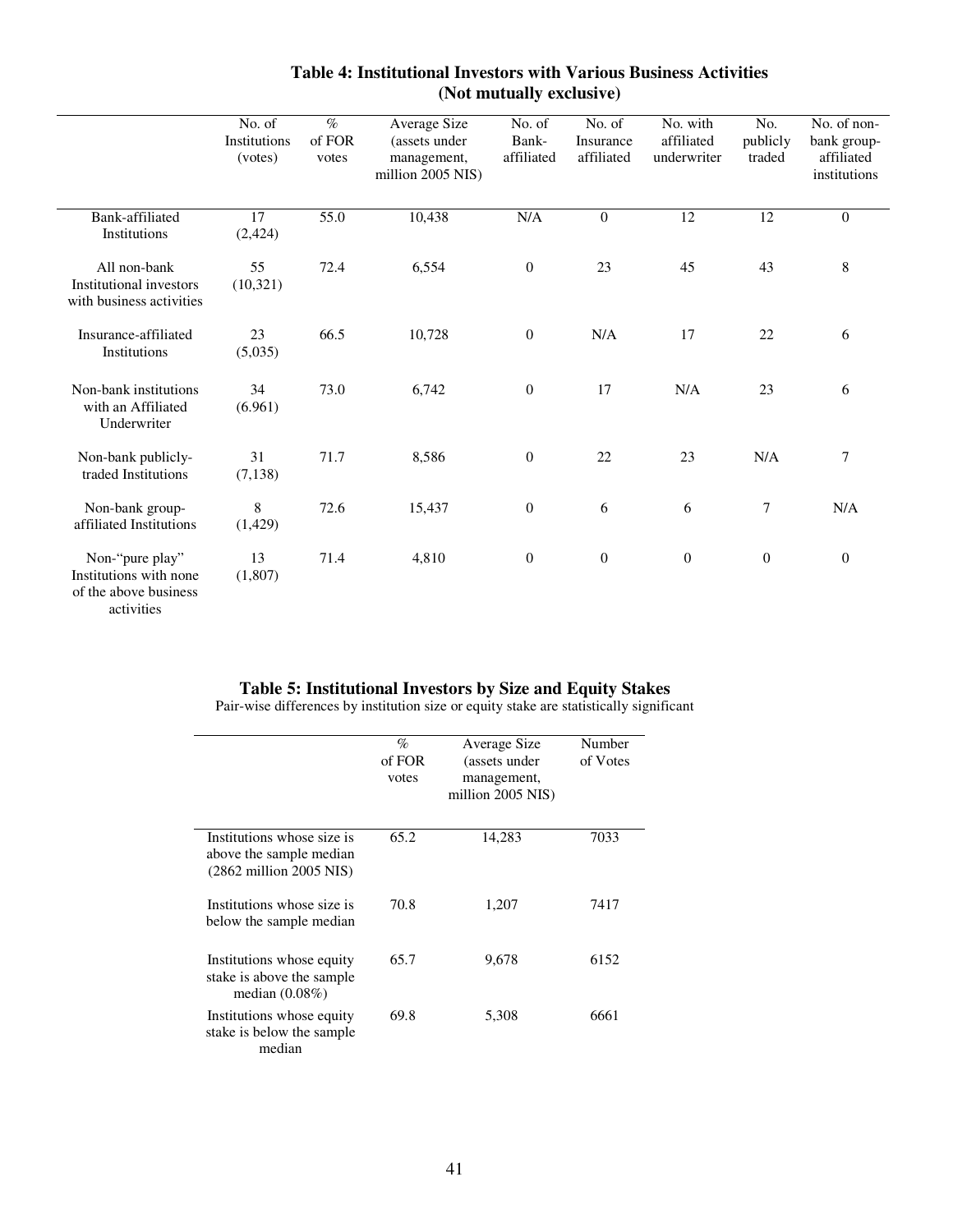# **Table 6: Probit Regression of the Decision to Actively Participate in a Vote**

The dependent variable takes the value one if the investor casts a FOR/AGAINST vote. The sample excludes mutual funds for which "No Votes" data are not available as well as observations with outlying values for operating profits and market to book ratios. Standard errors (clustered at the firm level) are in parentheses; \*\*\*, \*\*, and \* denote statistical significance at the 1, 5 and 10 percent levels, respectively.

|                                        | Full Sample         |
|----------------------------------------|---------------------|
| Category 0                             | Omitted             |
| Category 1A                            | 1.89***             |
|                                        | (0.16)              |
| Category 1B                            | $2.00***$           |
|                                        | (0.14)              |
| Category 2                             | $1.88***$           |
|                                        | (0.13)              |
| Category 3                             | $-1.16***$          |
|                                        | (0.20)              |
| Category4                              | 1.81***             |
|                                        | (0.28)              |
| Category 5                             | $1.10***$           |
|                                        | (0.22)              |
| Category 6                             | $2.05***$           |
|                                        | (0.78)              |
|                                        |                     |
| Category 7                             | $1.60***$<br>(0.11) |
|                                        |                     |
| Category 8                             | $1.83***$           |
|                                        | (0.22)              |
| Category 9                             | $-1.40***$          |
|                                        | (0.17)              |
| Category 10                            | $0.63***$           |
|                                        | (0.20)              |
| Controlling Shareholders' Equity Stake | $-0.44$             |
|                                        | (0.27)              |
| <b>Operating Profits to Sales</b>      | $-0.000$            |
|                                        | (0.002)             |
| <b>Total Assets</b>                    | $6.70*$             |
| (coefficient multiplied by 1,000,000)  | (3.90)              |
| Market-to-Book                         | $0.13**$            |
|                                        | (0.06)              |
| Leverage                               | 0.38                |
|                                        | (0.26)              |
| Group-affiliated                       | $-0.16$             |
|                                        | (0.12)              |
| <b>Institution Size</b>                | $4.04*$             |
| (coefficient multiplied by 1,000,000)  | (1.32)              |
| <b>Institution Type 2</b>              | $-0.24***$          |
|                                        | (0.10)              |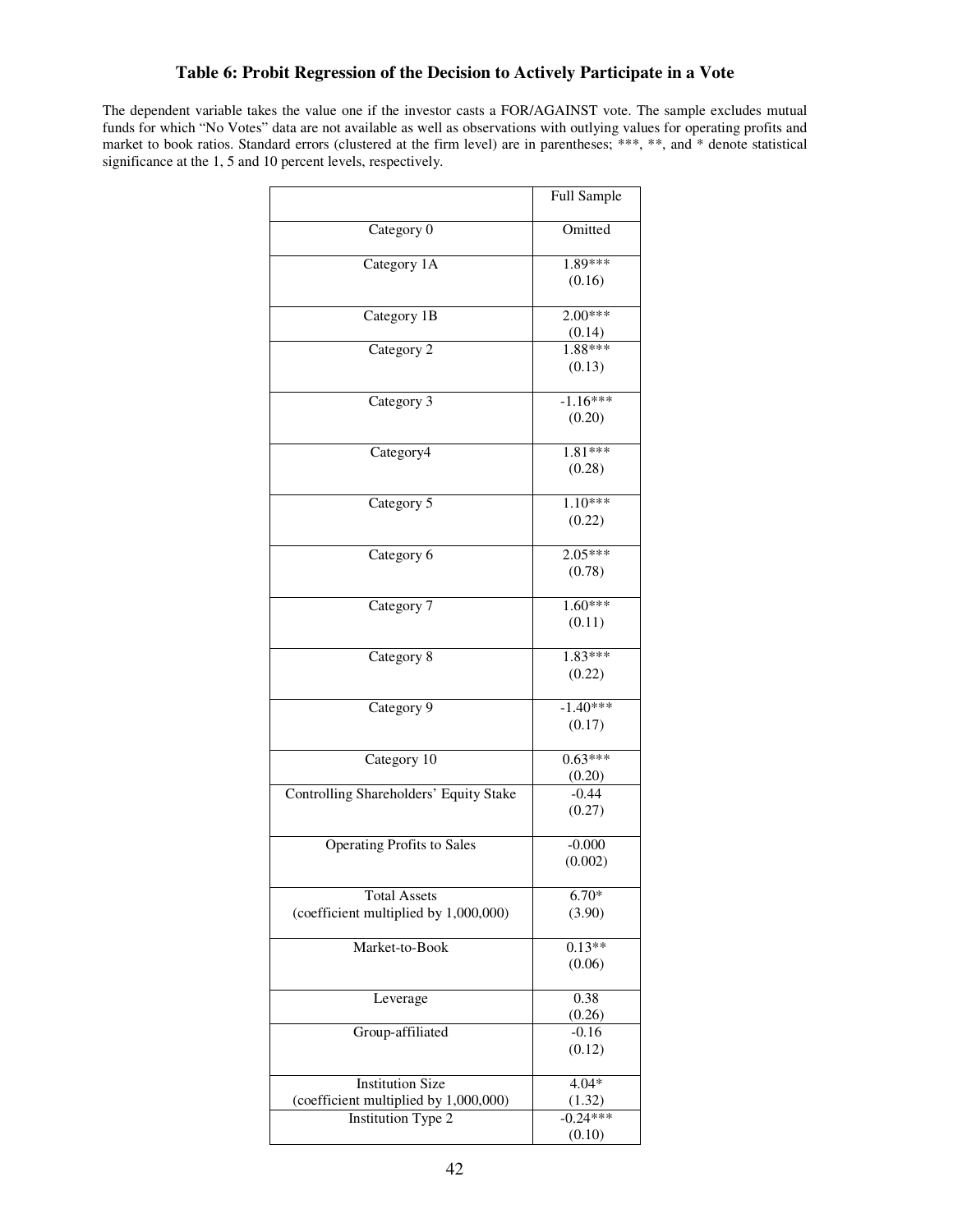| <b>Institution Type 4</b>                  | $-0.02$    |
|--------------------------------------------|------------|
|                                            | (0.10)     |
|                                            |            |
| Group-affiliated Institution               | $-0.19$    |
|                                            | (0.14)     |
|                                            |            |
| Bank-affiliated Institution                | $0.38***$  |
|                                            | (0.12)     |
|                                            |            |
| Insurance-affiliated Institution           | $0.36**$   |
|                                            | (0.17)     |
|                                            |            |
| Institution with an Affiliated Underwriter | $-0.01$    |
|                                            | (0.05)     |
|                                            |            |
| Publicly-traded Institution                | $-0.38***$ |
|                                            | (0.14)     |
|                                            |            |
| <b>Institution's Equity Stake</b>          | $-0.07*$   |
|                                            | (0.04)     |
|                                            |            |
| Constant                                   | Yes        |
|                                            |            |
| N                                          | 11385      |
|                                            |            |
| Pseudo R-squared                           | 0.50       |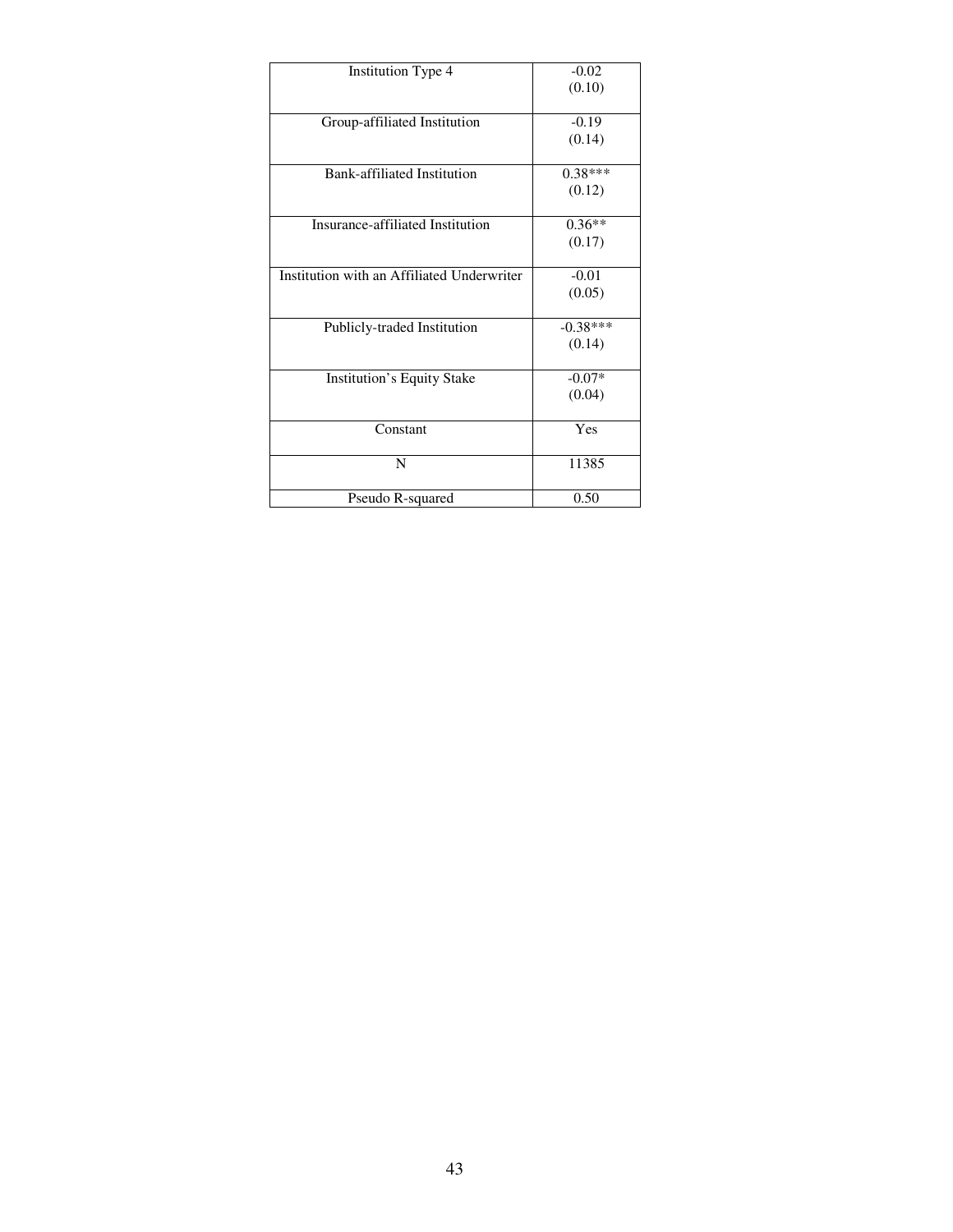# **Table 7: Probit Regression of the Decision to Vote FOR – Main Specification**

The dependent variable takes the value one if the investor casts a vote FOR. The sample includes all FOR/AGAINST votes and excludes observations with outlying values for operating profits and market to book ratios. Standard errors, clustered at the firm level, are in parentheses. \*\*\*, \*\*, and \* denote statistical significance at the 1, 5 and 10 percent levels, respectively.

| Category 0                                                   | Omitted              |
|--------------------------------------------------------------|----------------------|
| Category 1A                                                  | $-1.12***$<br>(0.17) |
| Category 1B                                                  | $-0.07$<br>(0.20)    |
| Category 2                                                   | $-0.36**$<br>(0.16)  |
| Category 3                                                   | $-0.30$<br>(0.30)    |
| Category4                                                    | $-0.36$<br>(0.29)    |
| Category 5                                                   | $-0.54**$<br>(0.27)  |
| Category 6                                                   | 0.14<br>(0.49)       |
| Category 7                                                   | $-0.72***$<br>(0.20) |
| Category 8                                                   | $-0.25$<br>(0.18)    |
| Category 9                                                   | 0.42<br>(0.27)       |
| Category 10                                                  | $-0.70**$<br>(0.30)  |
| Controlling Shareholders' Equity Stake                       | 0.33<br>(0.33)       |
| <b>Operating Profits to Sales</b>                            | $-0.001$<br>(0.003)  |
| <b>Total Assets</b><br>(coefficient multiplied by 1,000,000) | 11.3<br>(6.90)       |
| Market-to-Book                                               | $-0.05$<br>(0.10)    |
| Leverage                                                     | $-0.17$<br>(0.27)    |
| Group-affiliated                                             | 0.13<br>(0.12)       |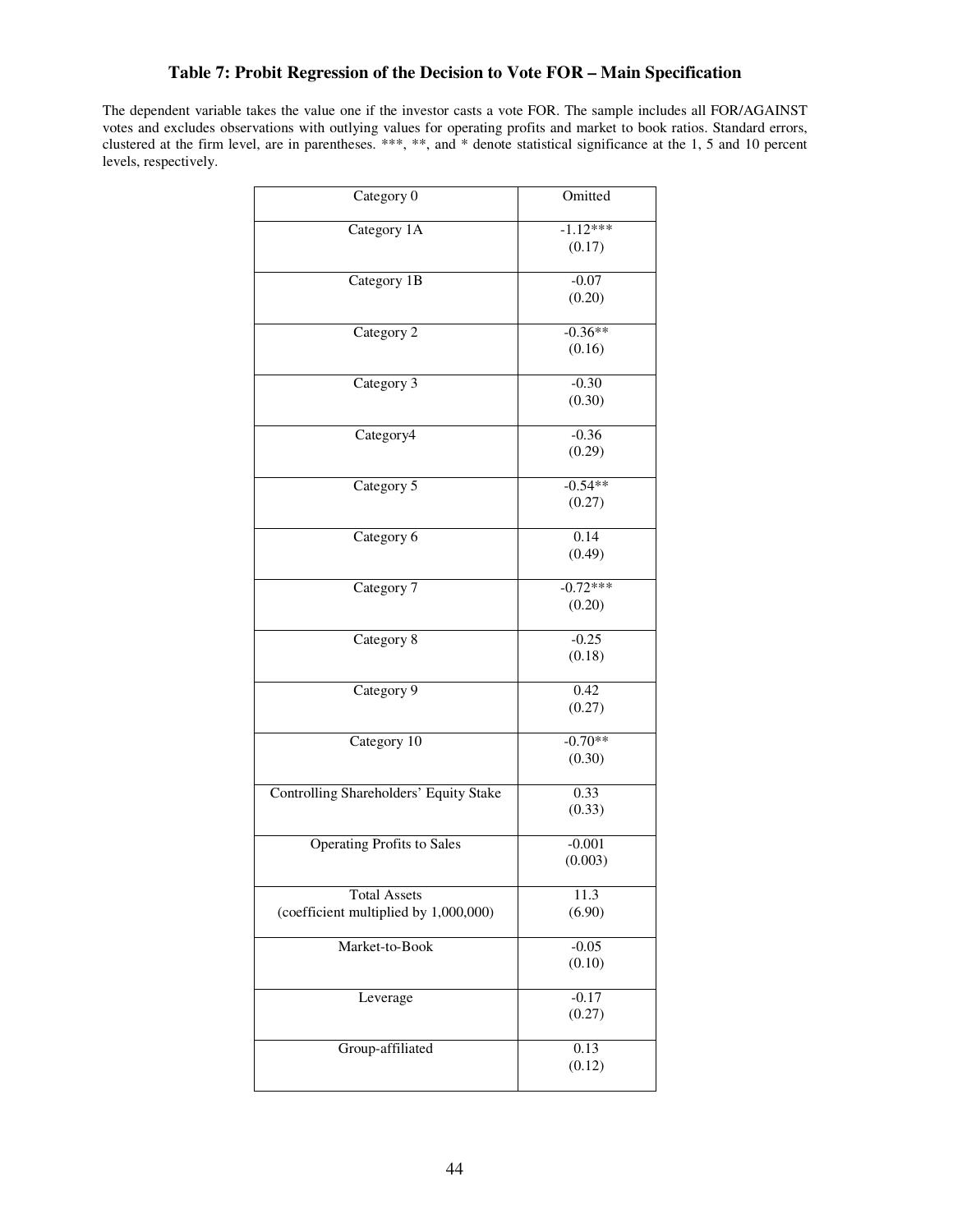| $-3.14*$             |
|----------------------|
| (1.71)               |
|                      |
| $-0.49***$           |
| (0.07)               |
|                      |
| 0.11                 |
| (0.07)               |
| $-0.85***$           |
| (0.07)               |
|                      |
| $-0.63***$           |
| (0.08)               |
|                      |
| $0.\overline{12***}$ |
| (0.05)               |
|                      |
| $0.31***$            |
| (0.07)               |
|                      |
| $-0.03$              |
| (0.04)               |
|                      |
| Yes                  |
|                      |
| 9679                 |
|                      |
| 0.11                 |
|                      |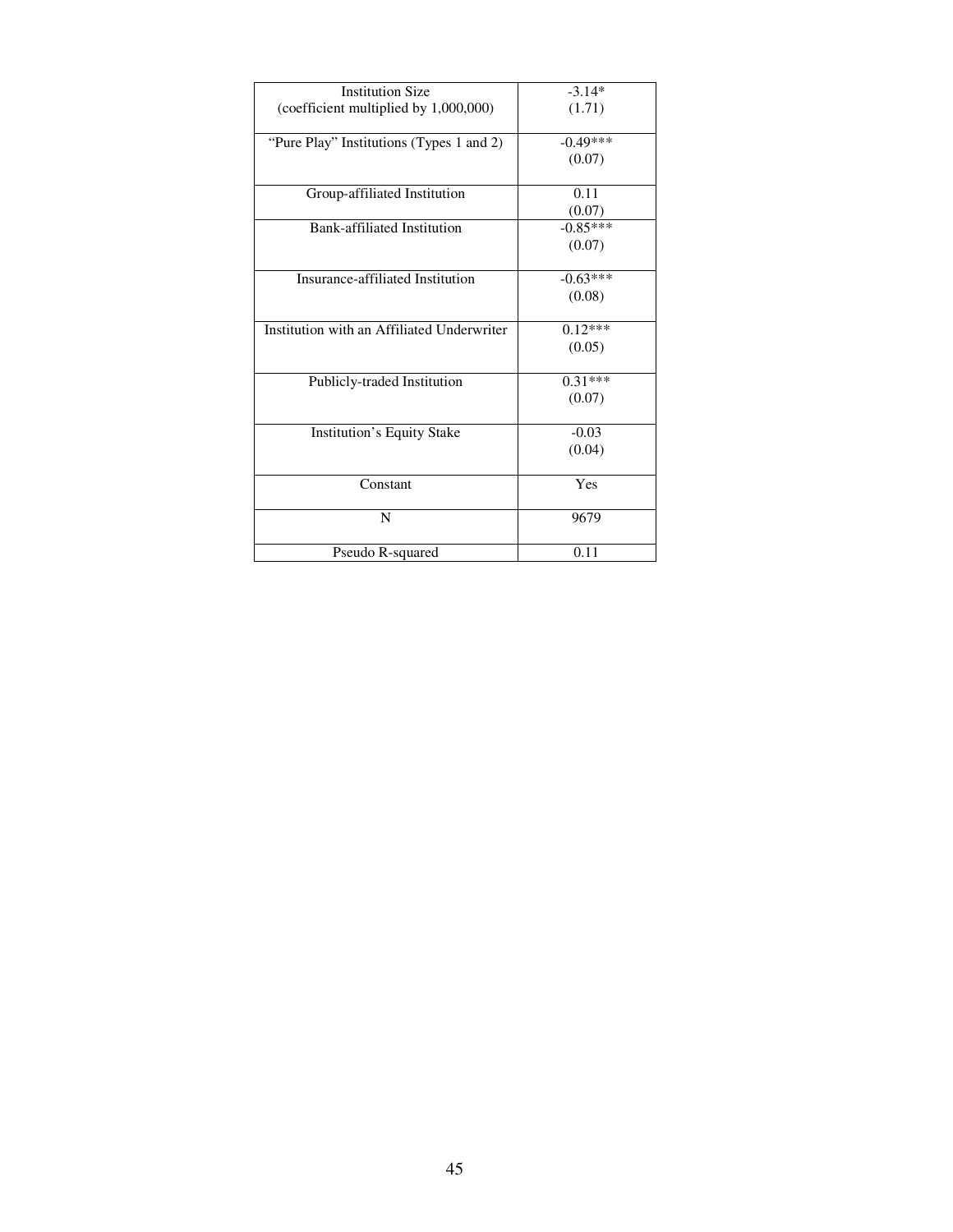# **Table 8: Probit Regressions of the Decision to Vote FOR – Results for Sub-Samples**

The dependent variable takes the value one if the investor casts a vote FOR. The sample includes all FOR/AGAINST votes and excludes observations with outlying values for operating profits and market to book ratios. Standard errors (clustered at the firm level) are in parentheses, \*\*\*, \*\*, and \* denote statistical significance at the 1, 5 and 10 percent levels, respectively.

|                             | "Pure        | Compensation- | Votes requiring   | $75\%$      | Regular     | Firms with  |
|-----------------------------|--------------|---------------|-------------------|-------------|-------------|-------------|
|                             | play"        | related Votes | the support of at | support     | majority    | no          |
|                             | institutions | (Categories   | least 1/3 of      | needed      | needed (all | controlling |
|                             | Only         | 1A, 7 and 10) | minority          | (Categories | other       | shareholder |
|                             |              |               | shareholders      | $5-6)$      | categories) | only        |
|                             |              |               | (Categories 1     |             |             |             |
|                             |              |               | through 4)        |             |             |             |
| Category 0                  | Omitted      | N/A           | $\rm N/A$         | N/A         | Omitted     | Omitted     |
| Category 1A                 | $-1.69***$   | $-0.29$       | $-0.76***$        | N/A         | N/A         | $-0.45$     |
|                             | (0.27)       | (0.29)        | (0.27)            |             |             | (0.47)      |
| Category 1B                 | $-0.16$      | N/A           | 0.27              |             |             | 0.48        |
|                             | (0.31)       |               | (0.28)            |             |             | (0.68)      |
|                             |              |               |                   |             |             |             |
| Category 2                  | $-0.64***$   | N/A           | $-0.04$           | N/A         | N/A         | 0.16        |
|                             | (0.24)       |               | (0.26)            |             |             | (0.50)      |
| Category 3                  | $-1.80***$   | N/A           | 0.09              | N/A         | N/A         | $-0.44$     |
|                             | (0.44)       |               | (0.34)            |             |             | (0.56)      |
|                             |              |               |                   |             |             |             |
| Category4                   | $-1.07**$    | N/A           | Omitted           | $\rm N/A$   | N/A         | $-0.40$     |
|                             | (0.45)       |               |                   |             |             | (0.50)      |
|                             |              |               |                   |             |             |             |
| Category 5                  | $-1.07**$    | N/A           | $\rm N/A$         | Omitted     | N/A         | $-0.25$     |
|                             | (0.43)       |               |                   |             |             | (0.67)      |
|                             |              |               |                   |             |             |             |
| Category 6                  | $-0.09$      | N/A           | $\rm N/A$         | 0.87        | N/A         | N/A         |
|                             | (0.26)       |               |                   | (0.67)      |             |             |
| Category 7                  | $-1.16***$   | 0.09          | N/A               | N/A         | $-0.75***$  | $-0.07$     |
|                             | (0.34)       | (0.30)        |                   |             | (0.21)      | (0.57)      |
|                             |              |               |                   |             |             |             |
| Category 8                  | $-0.58*$     | N/A           | N/A               | N/A         | $-0.28$     | 0.61        |
|                             | (0.31)       |               |                   |             | (0.20)      | (0.44)      |
|                             |              |               |                   |             |             |             |
| Category 9                  | 0.32         | N/A           | $\rm N/A$         | $\rm N/A$   | 0.41        | $1.58***$   |
|                             | (0.45)       |               |                   |             | (0.26)      | (0.47)      |
|                             |              |               |                   |             |             |             |
| Category $\overline{10}$    | $-1.02***$   | Omitted       | N/A               | N/A         | $-0.73**$   | $-1.03***$  |
|                             | (0.33)       |               |                   |             | (0.32)      | (0.30)      |
| Controlling                 | 0.29         | $-0.54$       | $0.88**$          | 1.87        | $-0.12$     | $-0.64$     |
| Shareholders' Equity        | (0.43)       | (0.47)        | (0.42)            | (2.15)      | (0.52)      | (1.08)      |
| Stake                       |              |               |                   |             |             |             |
|                             |              |               |                   |             |             |             |
| <b>Operating Profits to</b> | 0.003        | $-0.003$      | $-0.004$          | $0.03***$   | $-0.002$    | $-0.01**$   |
| Sales                       | (0.004)      | (0.003)       | (0.003)           | (0.008)     | (0.004)     | (0.004)     |
|                             |              |               |                   |             |             |             |
| <b>Total Assets</b>         | $12.1**$     | 2.45          | $10.6**$          | 3.0         | 10.3        | $0.2**$     |
| (coefficient                | (5.0)        | (9.70)        | (4.7)             | (2.0)       | (9.4)       | (0.07)      |
| multiplied by               |              |               |                   |             |             |             |
| 1,000,000)                  |              |               |                   |             |             |             |
| Market-to-Book              | $-0.04$      | 0.10          | $-0.02$           | 0.48        | $-0.01$     | $0.30*$     |
|                             | (0.12)       | (0.14)        | (0.09)            | (0.50)      | (0.14)      | (0.16)      |
|                             |              |               |                   |             |             |             |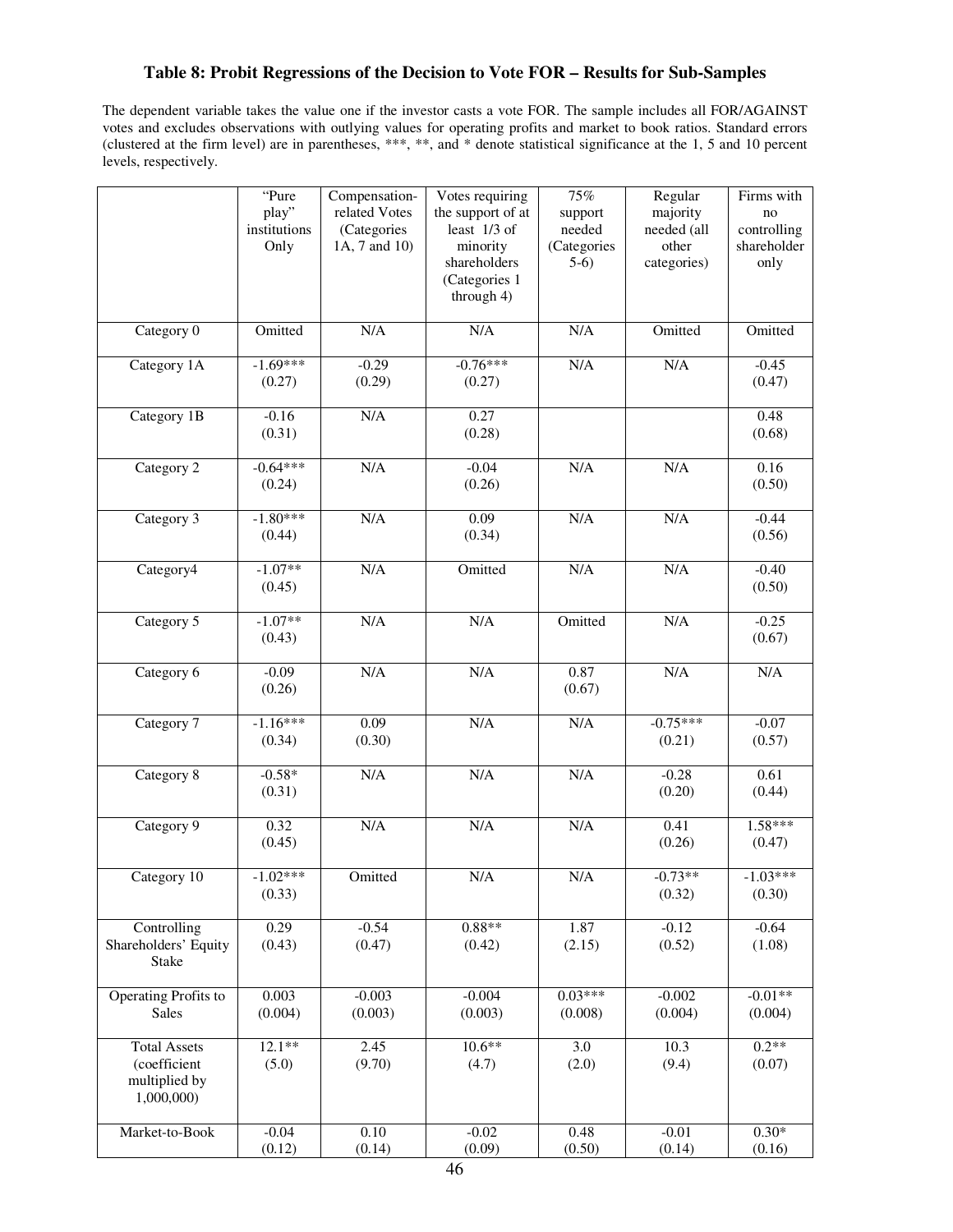| Leverage                    | $-0.27$  | 0.48       | $-0.10$    | $-2.82**$  | 0.18       | $-0.47$    |
|-----------------------------|----------|------------|------------|------------|------------|------------|
|                             | (0.32)   | (0.48)     | (0.38)     | (1.29)     | (0.40)     | (0.54)     |
|                             |          |            |            |            |            |            |
| Group-affiliated            | 0.05     | 0.11       | 0.10       | $-1.57***$ | 0.18       | 0.04       |
|                             | (0.15)   | (0.19)     | (0.16)     | (0.59)     | (0.16)     | (0.40)     |
|                             |          |            |            |            |            |            |
| <b>Institution Size</b>     | 3.21     | 0.09       | $-1.36$    | $-22.5***$ | $-2.79$    | $-0.0004$  |
| (coefficient                | (2.67)   | (3.17)     | (2.23)     | (5.6)      | (2.33)     | (0.0004)   |
| multiplied by               |          |            |            |            |            |            |
| 1,000,000)                  |          |            |            |            |            |            |
|                             |          |            |            |            |            |            |
| "Pure Play"                 | N/A      | $-0.65***$ | $-0.47***$ | $-0.93***$ | $-0.50***$ | $-0.79***$ |
| Institutions (Types 1       |          | (0.11)     | (0.09)     | (0.31)     | (0.12)     | (0.11)     |
| and $2)$                    |          |            |            |            |            |            |
| Group-affiliated            | N/A      | 0.17       | $-0.07$    | $0.42*$    | $0.27***$  | 0.06       |
| Institution                 |          | (0.11)     | (0.10)     | (0.24)     | (0.10)     | (0.15)     |
|                             |          |            |            |            |            |            |
| Bank-affiliated             | N/A      | $-0.78***$ | $-0.81***$ | $-1.21***$ | $-0.91***$ | $-0.90***$ |
| Institution                 |          | (0.09)     | (0.09)     | (0.28)     | (0.07)     | (0.12)     |
|                             |          |            |            |            |            |            |
| Insurance-affiliated        | N/A      | $-0.66***$ | $-0.53***$ | $-1.67***$ | $-0.66***$ | $-0.67***$ |
| Institution                 |          | (0.14)     | (0.11)     | (0.28)     | (0.11)     | (0.19)     |
|                             |          |            |            |            |            |            |
| Institution with an         | N/A      | 0.09       | 0.08       | $0.42**$   | $0.11*$    | 0.03       |
| Affiliated                  |          | (0.08)     | (0.07)     | (0.20)     | (0.06)     | (0.07)     |
| Underwriter                 |          |            |            |            |            |            |
| Publicly-traded             | N/A      | $0.26***$  | $0.37***$  | $0.65***$  | $0.25***$  | 0.24       |
| Institution                 |          |            |            |            |            |            |
|                             |          | (0.09)     | (0.09)     | (0.22)     | (0.08)     | (0.16)     |
| <b>Institution's Equity</b> | $-0.003$ | 0.05       | $-0.05$    | $0.20**$   | $-0.03$    | 0.18       |
| <b>Stake</b>                | (0.11)   | (0.06)     | (0.05)     | (0.10)     | (0.05)     | (0.13)     |
|                             |          |            |            |            |            |            |
| Constant                    | Yes      | Yes        | Yes        | Yes        | Yes        | Yes        |
|                             |          |            |            |            |            |            |
| $\overline{N}$              | 1526     | 3024       | 4960       | 669        | 4050       | 2401       |
|                             |          |            |            |            |            |            |
| Pseudo R-squared            | 0.15     | 0.07       | 0.12       | 0.31       | 0.12       | 0.19       |
|                             |          |            |            |            |            |            |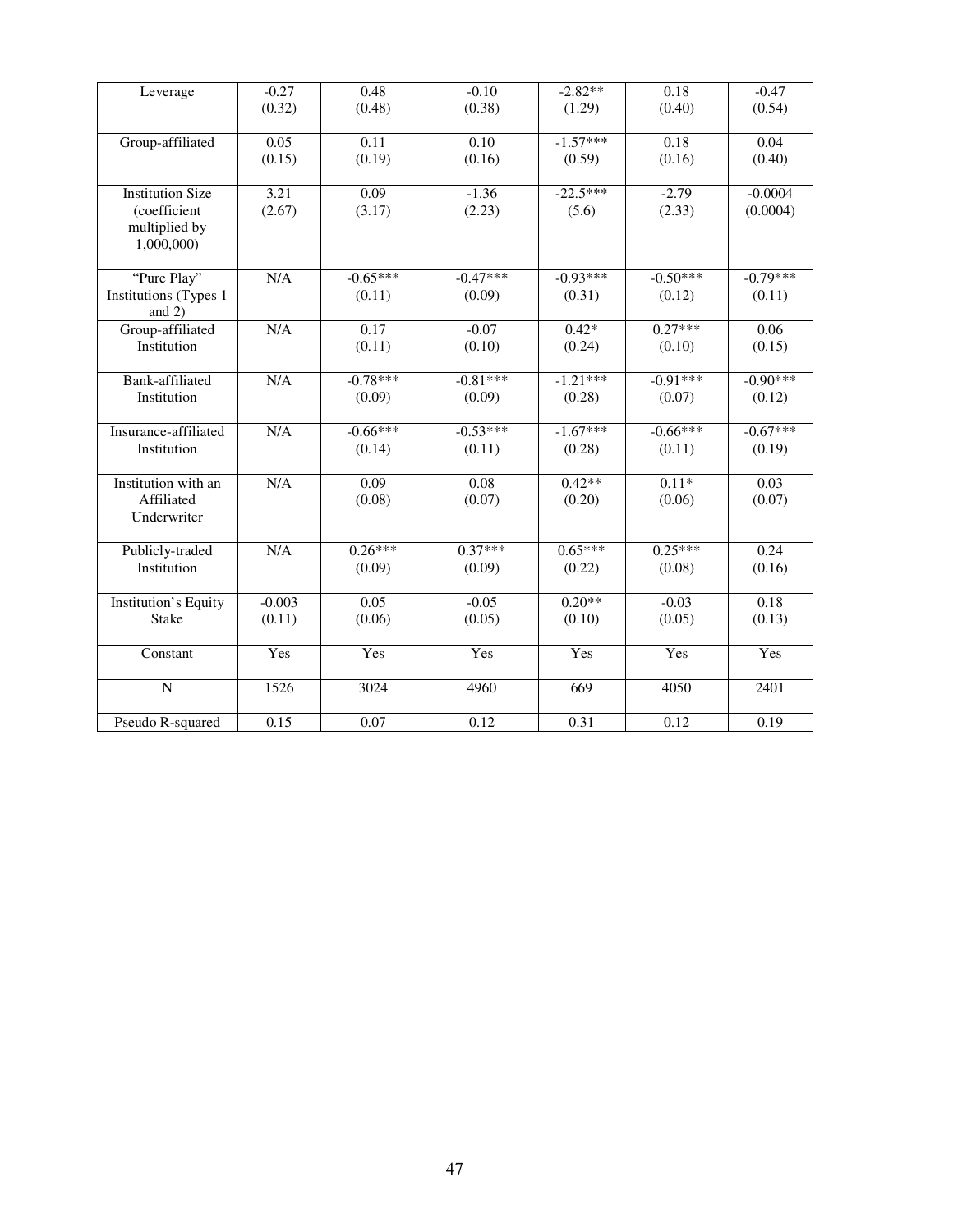# **Table 9: Regressions of the Decision to Vote FOR – Additional Specifications**

The dependent variable takes the value one if the investor casts a vote FOR. Columns 1 through 3 present probit regressions; Column 4 presents the results of logit regression, and a multinomial logit regression (where no vote is coded as zero, a vote AGAINST is coded as 1 and a vote FOR is coded as 2) is presented in Columns 5 and 6 for institutions other than mutual funds. The sample includes all FOR/AGAINST votes and excludes observations with outlying values for operating profits and market to book ratios. Standard errors are clustered at the firm level, except for Column 2 where vote-specific fixed effects are included and the standard errors are clustered at the individual vote level. In all columns, standard errors are in parentheses, and \*\*\*, \*\*, and \* denote statistical significance at the 1, 5 and 10 percent levels, respectively.

|                      | Full       | Vote-      | Controlling for | Logit instead of | Multinomial          | Multinomial          |
|----------------------|------------|------------|-----------------|------------------|----------------------|----------------------|
|                      | Sample     | specific   | the aggregate   | probit           | logit                | logit                |
|                      | with       | fixed      | equity stakes   |                  | $(1 \text{ vs. } 0)$ | $(2 \text{ vs. } 0)$ |
|                      | Industry   | effects    | of all          |                  |                      |                      |
|                      | Dummies    |            | institutions    |                  |                      |                      |
|                      | (1)        | (2)        | (3)             | (4)              | (5)                  | (6)                  |
| Category 0           | Omitted    | Omitted    | Omitted         | Omitted          | Omitted              | Omitted              |
|                      |            |            |                 |                  |                      |                      |
| Category 1A          | $-1.12***$ | $-0.24*$   | $-1.12***$      | $-1.86***$       | 4.42***              | $2.24***$            |
|                      | (0.17)     | (0.13)     | (0.17)          | (0.30)           | (0.40)               | (0.39)               |
| Category 1B          | $-0.09$    | $-0.09$    | $-0.09$         | $-0.10$          | $3.37***$            | $3.37***$            |
|                      | (0.20)     | (0.15)     | (0.15)          | (0.34)           | (0.43)               | (0.27)               |
|                      |            |            |                 |                  |                      |                      |
| Category 2           | $-0.41***$ | $-0.31**$  | $-0.36**$       | $-0.61**$        | $3.68***$            | 2.98***              |
|                      | (0.16)     | (0.13)     | (0.16)          | (0.27)           | (0.40)               | (0.24)               |
|                      |            |            |                 |                  |                      |                      |
| Category 3           | $-0.31$    | $-0.09$    | $-0.30$         | $-0.54$          | $-0.93*$             | $-3.27***$           |
|                      | (0.31)     | (0.13)     | (0.31)          | (0.51)           | (0.55)               | (0.72)               |
|                      |            |            |                 |                  |                      |                      |
| Category4            | $-0.37$    | $-0.01$    | $-0.37$         | $-0.63$          | 4.00***              | $2.52***$            |
|                      | (0.29)     | (0.13)     | (0.29)          | (0.49)           | (0.70)               | (0.61)               |
| Category 5           | $-0.58**$  | $-0.10$    | $-0.54**$       | $-0.91**$        | $2.81***$            | 1.19***              |
|                      | (0.27)     | (0.09)     | (0.27)          | (0.45)           | (0.56)               | (0.41)               |
|                      |            |            |                 |                  |                      |                      |
| Category 6           | 0.22       | N/A        | 0.15            | 0.29             | 2.98***              | $3.63**$             |
|                      | (0.49)     |            | (0.49)          | (0.87)           | (0.35)               | (1.47)               |
|                      |            |            |                 |                  |                      |                      |
| Category 7           | $-0.73***$ | $-0.09$    | $-0.72***$      | $-1.19***$       | $3.67***$            | $2.10***$            |
|                      | (0.21)     | (0.13)     | (0.20)          | (0.34)           | (0.35)               | (0.30)               |
|                      |            |            |                 |                  |                      |                      |
| Category 8           | $-0.28$    | $-0.22**$  | $-0.25$         | $-0.42$          | $3.48***$            | $2.91***$            |
|                      | (0.20)     | (0.11)     | (0.18)          | (0.31)           | (0.55)               | (0.44)               |
|                      |            |            |                 |                  |                      |                      |
| Category 9           | $0.52**$   | $-0.26***$ | 0.42            | 0.78             | $-2.90***$           | $-2.74***$           |
|                      | (0.24)     | (0.09)     | (0.28)          | (0.55)           | (0.70)               | (0.44)               |
| Category 10          | $-0.63**$  | $-0.27$    | $-0.70**$       | $-1.15**$        | $1.92***$            | 0.51                 |
|                      | (0.31)     | (0.17)     | (0.30)          | (0.50)           | (0.45)               | (0.45)               |
|                      |            |            |                 |                  |                      |                      |
| Controlling          | 0.23       | $0.07\,$   | 0.33            | 0.58             | $-1.12*$             | $-0.66$              |
| Shareholders'        | (0.31)     | (0.33)     | (0.35)          | (0.56)           | (0.68)               | (0.48)               |
| <b>Equity Stake</b>  |            |            |                 |                  |                      |                      |
|                      |            |            |                 |                  |                      |                      |
| Operating Profits to | $-0.001$   | $0.04*$    | $-0.001$        | $-0.001$         | 0.002                | 0.000                |
| <b>Sales</b>         | (0.003)    | (0.02)     | (0.003)         | (0.005)          | (0.007)              | (0.005)              |
|                      |            |            |                 |                  |                      |                      |
| <b>Total Assets</b>  | $10.3**$   | $10.9**$   | 11.3            | 20.7             | $-9.55$              | $17.9**$             |
| (coefficient         | (4.9)      | (4.4)      | (6.9)           | (13.2)           | (17.4)               | (5.5)                |
| multiplied by        |            |            |                 |                  |                      |                      |
| 1,000,000)           |            |            |                 |                  |                      |                      |
|                      |            |            |                 |                  |                      |                      |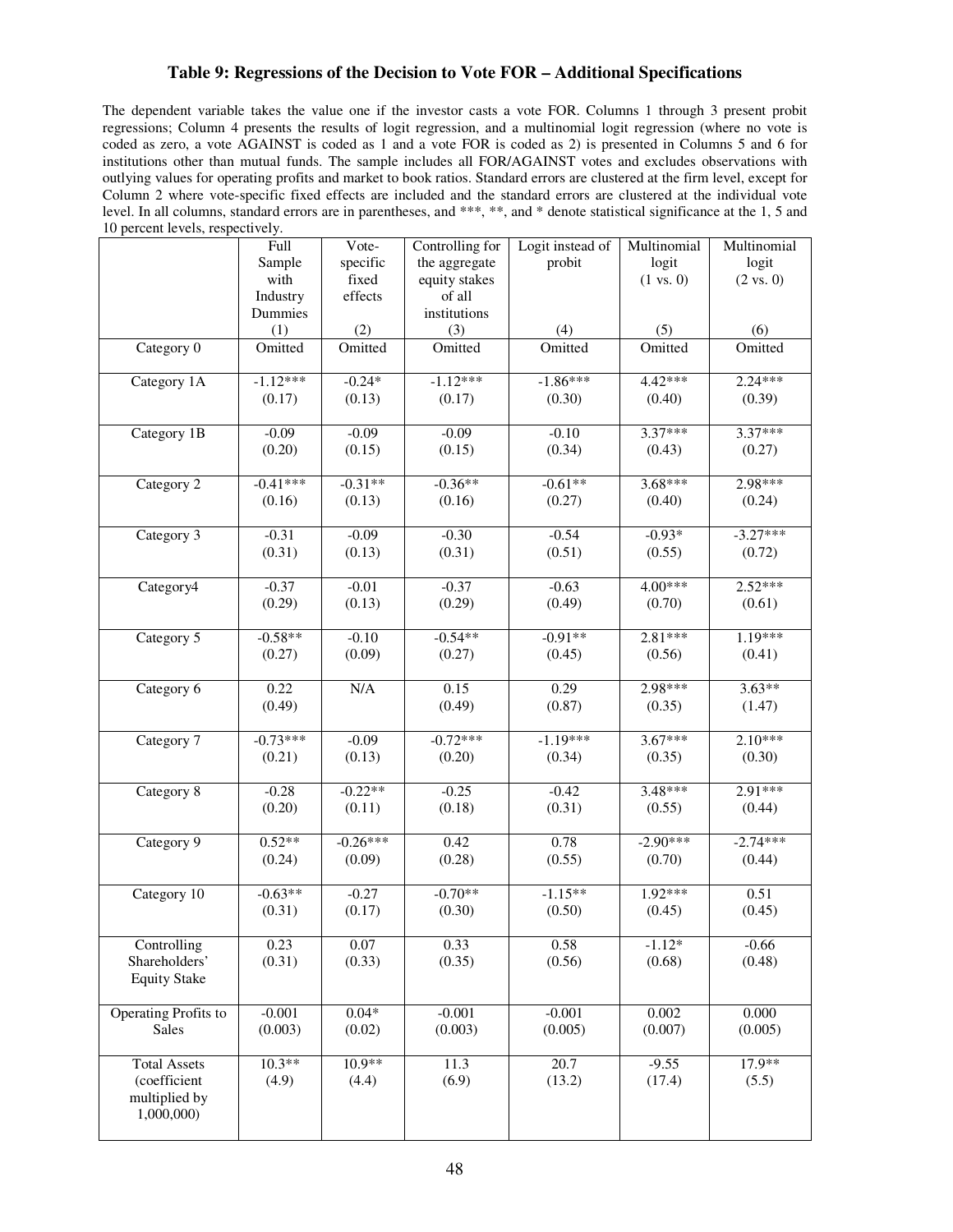| Market-to-Book              | 0.03       | 0.07       | $-0.05$    | $-0.01$    | 0.28       | $0.24**$  |
|-----------------------------|------------|------------|------------|------------|------------|-----------|
|                             | (0.07)     | (0.10)     | (0.10)     | (0.17)     | 0.18       | 0.12      |
| Leverage                    | $-0.10$    | 0.02       | $-0.17$    | $-0.33$    | $1.08*$    | 0.46      |
|                             | (0.29)     | (0.64)     | (0.27)     | (0.45)     | (0.63)     | (0.50)    |
|                             |            |            |            |            |            |           |
| Group-affiliated            | 0.18       | 0.39       | 0.13       | 0.21       | $-0.39$    | $-0.18$   |
|                             | (0.13)     | (0.29)     | (0.12)     | (0.19)     | (0.28)     | (0.25)    |
|                             |            |            |            |            |            |           |
| <b>Institution Size</b>     | $-3.54**$  | $-1.03**$  | $-3.14*$   | $-5.21*$   | $0.10**$   | $0.12***$ |
| (coefficient                | (1.73)     | (0.04)     | (1.71)     | (2.84)     | (0.03)     | (0.03)    |
| multiplied by               |            |            |            |            |            |           |
| 1,000,000)                  |            |            |            |            |            |           |
|                             |            |            |            |            |            |           |
| "Pure Play"                 | $-0.48***$ | $-0.16***$ | $-0.49***$ | $-0.83***$ | 0.21       | $-0.37**$ |
| Institutions (Types 1       | (0.07)     | (0.02)     | (0.07)     | (0.12)     | (0.17)     | (0.15)    |
| and $2)$                    |            |            |            |            |            |           |
| Group-affiliated            | 0.10       | $0.05***$  | 0.11       | 0.20       | $-0.38$    | $-0.43*$  |
| Institution                 | (0.08)     | (0.01)     | (0.07)     | (0.13)     | (0.26)     | (0.25)    |
|                             |            |            |            |            |            |           |
| <b>Bank-affiliated</b>      | $-0.86***$ | $-0.25***$ | $-0.85***$ | $-1.43***$ | $1.27***$  | $0.54**$  |
| Institution                 | (0.07)     | (0.02)     | (0.06)     | (0.11)     | (0.25)     | (0.23)    |
|                             |            |            |            |            |            |           |
| Insurance-affiliated        | $-0.63***$ | $-0.19***$ | $-0.63***$ | $-1.08***$ | $1.32***$  | 0.50      |
| Institution                 | (0.09)     | (0.02)     | (0.09)     | (0.15)     | (0.38)     | (0.32)    |
|                             |            |            |            |            |            |           |
| Institution with an         | $0.12**$   | $0.04***$  | $0.12**$   | $0.20***$  | $-0.01$    | 0.02      |
| Affiliated                  | (0.04)     | (0.01)     | (0.05)     | (0.08)     | (0.11)     | (0.09)    |
| Underwriter                 |            |            |            |            |            |           |
|                             |            |            |            |            |            |           |
| Publicly-traded             | $0.33***$  | $0.08***$  | $0.31***$  | $0.53***$  | $-1.10***$ | $-0.15**$ |
| Institution                 | (0.07)     | (0.01)     | (0.07)     | (0.12)     | (0.28)     | (0.07)    |
|                             |            |            |            |            |            |           |
| <b>Institution's Equity</b> | $-0.03$    | $-0.01*$   | $-0.03$    | $-0.06$    | $-0.16**$  | $-0.15**$ |
| <b>Stake</b>                | (0.03)     | (0.007)    | (0.04)     | (0.06)     | (0.08)     | (0.07)    |
|                             |            |            |            |            |            |           |
| <b>Aggregate Equity</b>     |            |            | $-0.000$   |            |            |           |
| Stakes of all               |            |            | (0.09)     |            |            |           |
| Institutions                |            |            |            |            |            |           |
|                             |            |            |            |            |            |           |
| Constant                    | Yes and    | Yes        | Yes        | Yes        | Yes        | Yes       |
|                             | Industry   |            |            |            |            |           |
|                             | Dummies    |            |            |            |            |           |
|                             |            |            |            |            |            |           |
| $\overline{N}$              | 9679       | 9679       | 9679       | 9679       | 11,385     |           |
|                             |            |            |            |            |            |           |
| Pseudo R-squared            | 0.13       | 0.48       | 0.11       | 0.11       | 0.40       |           |
|                             |            |            |            |            |            |           |